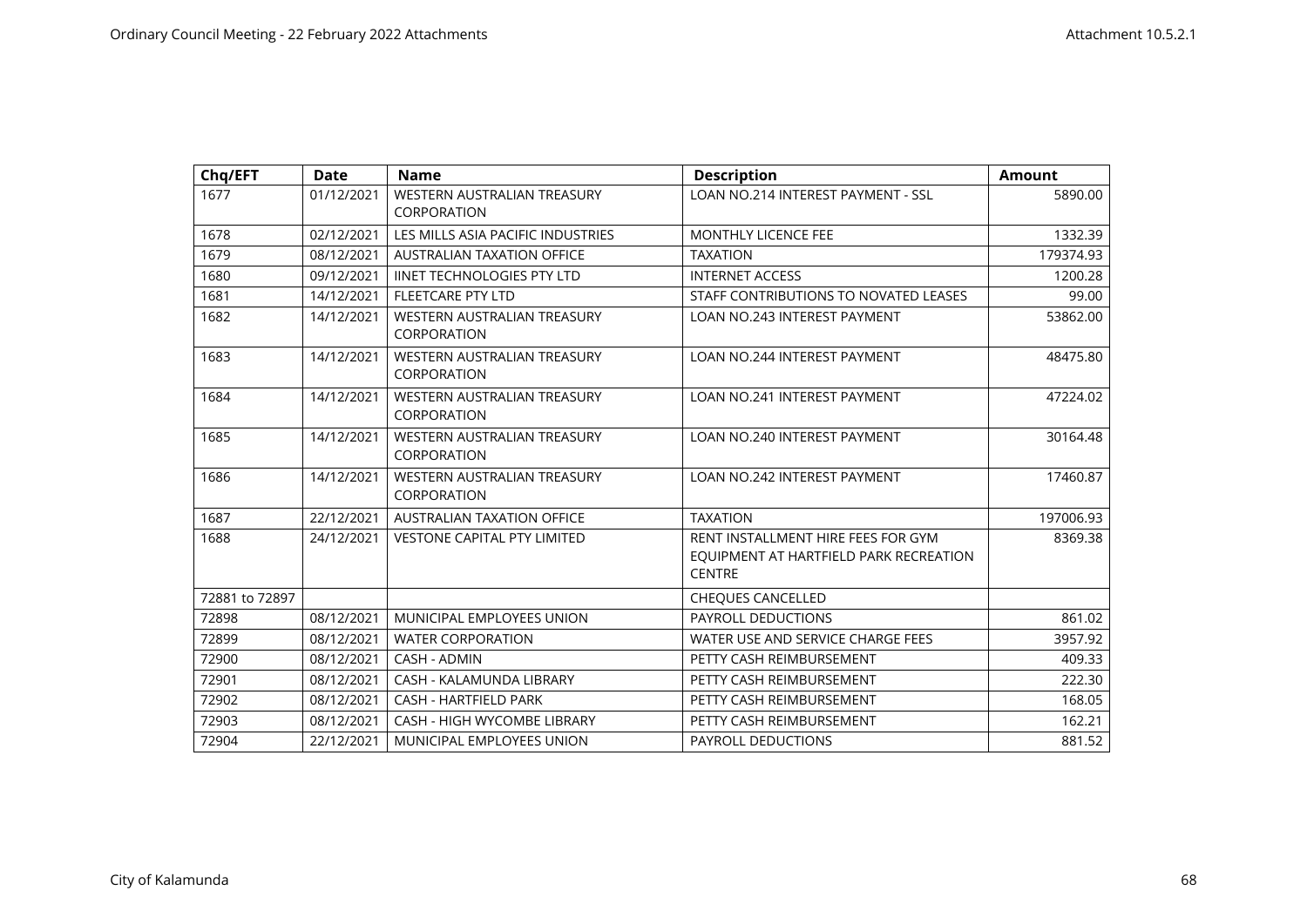| Chq/EFT  | <b>Date</b> | <b>Name</b>                                                        | <b>Description</b>                                                                                                              | <b>Amount</b> |
|----------|-------------|--------------------------------------------------------------------|---------------------------------------------------------------------------------------------------------------------------------|---------------|
| 72905    | 22/12/2021  | <b>WATER CORPORATION</b>                                           | WATER USE AND SERVICE CHARGE FEES                                                                                               | 1225.10       |
| 72906    | 22/12/2021  | CASH - KALAMUNDA LIBRARY                                           | PETTY CASH REIMBURSEMENT                                                                                                        | 199.45        |
| 72907    | 22/12/2021  | <b>CASH - FORRESTFIELD LIBRARY</b>                                 | PETTY CASH REIMBURSEMENT                                                                                                        | 246.20        |
| EFT84057 | 08/12/2021  | <b>CHRISTINE   OXBERRY</b>                                         | CONSIGNMENT SUPPLIER - ZIG ZAG CULTURAL<br>CENTRE - 01/11/21 - 30/11/21                                                         | 62.30         |
| EFT84058 | 08/12/2021  | <b>HART SPORT</b>                                                  | GYM EQUIPMENT SUPPLIES FOR HARTFIELD<br><b>PARK RECREATION CENTRE</b>                                                           | 157.50        |
| EFT84059 | 08/12/2021  | WEX AUSTRALIA PTY LTD - WRIGHT EXPRESS<br>FUEL CARDS AUSTRALIA LTD | FUEL - PERIOD ENDING 06/12/21                                                                                                   | 714.31        |
| EFT84060 | 08/12/2021  | NEVERFAIL SPRINGWATER LTD (KALA LIB)                               | BOTTLED WATER SUPPLIES / MAINTENANCE<br>FOR KALAMUNDA LIBRARY                                                                   | 15.84         |
| EFT84061 | 08/12/2021  | <b>IMAGE EMBROIDERY</b>                                            | SUPPLY OF UNIFORM FOR VARIOUS STAFF<br><b>MEMBERS</b>                                                                           | 85.14         |
| EFT84062 | 08/12/2021  | FITNESS AUSTRALIA LTD                                              | <b>GROUP BUSINESS RENEWAL FOR THE PERIOD</b><br>OF 20/11/21-19/11/22 FOR HIGH WYCOMBE<br><b>COMMUNITY AND RECREATION CENTRE</b> | 1200.00       |
| EFT84063 | 08/12/2021  | DOT ULIJN (DOT BLASZCZAK)                                          | CONSIGNMENT SUPPLIER - ZIG ZAG CULTURAL<br>CENTRE - 01/11/21 - 30/11/21                                                         | 63.00         |
| EFT84064 | 08/12/2021  | DATA#3 LIMITED                                                     | TRUE UP FOR POWERBIPRO LICENCES X 1                                                                                             | 245.35        |
| EFT84065 | 08/12/2021  | UNICARD SYSTEMS PTY LTD                                            | SUPPLY & DELIVERY OF 1 X FARGO DTC1250E /<br>DTC100/ C50 YMCKO COLOUR CARTRIDGE<br>W/CLEANING ROLLER (250 PRINTS)               | 151.91        |
| EFT84066 | 08/12/2021  | <b>BROWNES DAIRY - ADMIN</b>                                       | MILK SUPPLY FOR ADMIN BUILDING                                                                                                  | 30.73         |
| EFT84067 | 08/12/2021  | <b>WENDY ANNE PEARCE</b>                                           | CONSIGNMENT SUPPLIER - ZIG ZAG CULTURAL<br>CENTRE - 01/11/21 - 30/11/21                                                         | 19.60         |
| EFT84068 | 08/12/2021  | <b>ROBYN BEARDSELL</b>                                             | CONSIGNMENT SUPPLIER - ZIG ZAG CULTURAL<br>CENTRE - 01/11/21 - 30/11/21                                                         | 91.00         |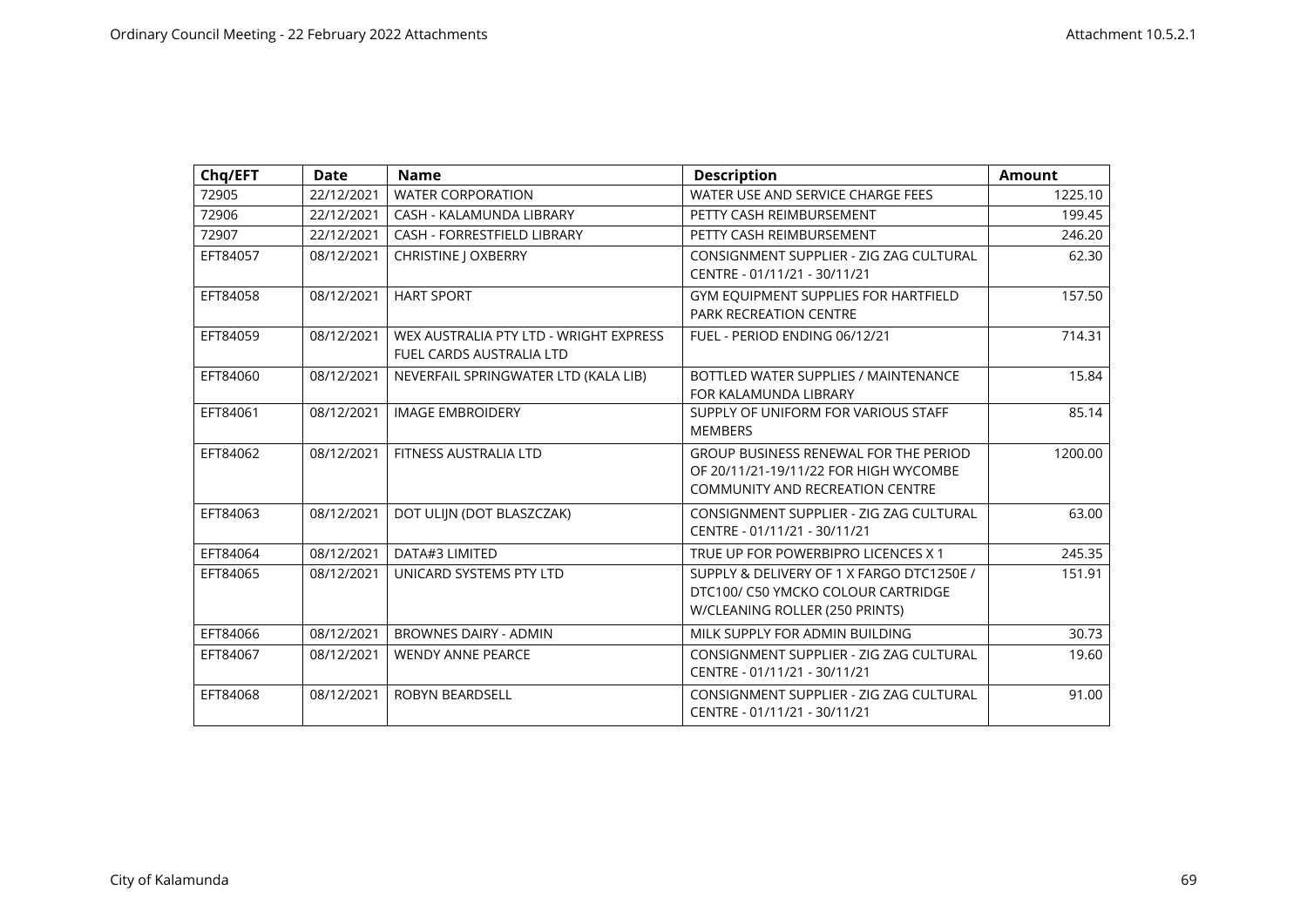| Chq/EFT  | <b>Date</b> | <b>Name</b>                                                  | <b>Description</b>                                                             | <b>Amount</b> |
|----------|-------------|--------------------------------------------------------------|--------------------------------------------------------------------------------|---------------|
| EFT84069 | 08/12/2021  | <b>CHERYL ANWAR</b>                                          | CONSIGNMENT SUPPLIER - ZIG ZAG CULTURAL<br>CENTRE - 01/11/21 - 30/11/21        | 175.00        |
| EFT84070 | 08/12/2021  | AVERIL ANNE BAKER                                            | CONSIGNMENT SUPPLIER - ZIG ZAG CULTURAL<br>CENTRE - 01/11/21 - 30/11/21        | 66.50         |
| EFT84071 | 08/12/2021  | <b>BEVERLEY C MORRIS</b>                                     | CONSIGNMENT SUPPLIER - ZIG ZAG CULTURAL<br>CENTRE - 01/11/21 - 30/11/21        | 52.50         |
| EFT84072 | 08/12/2021  | <b>GILL BAXTER</b>                                           | CONSIGNMENT SUPPLIER - ZIG ZAG CULTURAL<br>CENTRE - 01/11/21 - 30/11/21        | 93.10         |
| EFT84073 | 08/12/2021  | <b>JURG KONRAD HUNZIKER</b>                                  | CONSULTANT SERVICES - DESIGN ADVISORY<br>COMMITTEE - FEE CLAIM # 21 - 18/11/21 | 550.00        |
| EFT84074 | 08/12/2021  | <b>NEIL GEORGE</b>                                           | SALE OF ARTWORK - LOCKDOWN - A VISUAL<br><b>DIARY EXHIBITION</b>               | 192.50        |
| EFT84075 | 08/12/2021  | <b>GERARD ANTHONY &amp; GWENDA ELIZABETH</b><br><b>BRADY</b> | <b>RATES REFUND</b>                                                            | 429.76        |
| EFT84076 | 08/12/2021  | AUSTRALIAN SERVICES UNION                                    | <b>PAYROLL DEDUCTIONS</b>                                                      | 77.70         |
| EFT84077 | 08/12/2021  | CITY OF KALAMUNDA STAFF SOCIAL CLUB                          | PAYROLL DEDUCTIONS                                                             | 138.00        |
| EFT84078 | 08/12/2021  | CHILD SUPPORT AGENCY                                         | PAYROLL DEDUCTIONS                                                             | 567.51        |
| EFT84079 | 08/12/2021  | <b>BUNNINGS BUILDING SUPPLIES</b>                            | HARDWARE SUPPLIES FOR VARIOUS<br><b>LOCATIONS</b>                              | 1428.38       |
| EFT84080 | 08/12/2021  | COATES HIRE OPERATIONS PTY LTD                               | PLANT / EQUIPMENT HIRE                                                         | 575.45        |
| EFT84081 | 08/12/2021  | NAPA - A DIVISION OF GPC ASIA PACIFIC PTY<br><b>LTD</b>      | PLANT / VEHICLE PARTS                                                          | 484.00        |
| EFT84082 | 08/12/2021  | LANDGATE                                                     | LAND ENQUIRIES FOR VARIOUS LOCATIONS                                           | 27.20         |
| EFT84083 | 08/12/2021  | KALAMUNDA AUTO ELECTRICS                                     | PLANT / VEHICLE PARTS                                                          | 660.00        |
| EFT84084 | 08/12/2021  | CLEANAWAY                                                    | WASTE / RECYCLING & BULK BIN DISPOSAL<br><b>SERVICES FEES</b>                  | 16613.30      |
| EFT84085 | 08/12/2021  | <b>TELSTRA CORPORATION</b>                                   | <b>TELEPHONE / INTERNET EXPENSES</b>                                           | 4701.52       |
| EFT84086 | 08/12/2021  | <b>WALKERS HARDWARE (MITRE 10)</b>                           | <b>HARDWARE SUPPLIES</b>                                                       | 135.93        |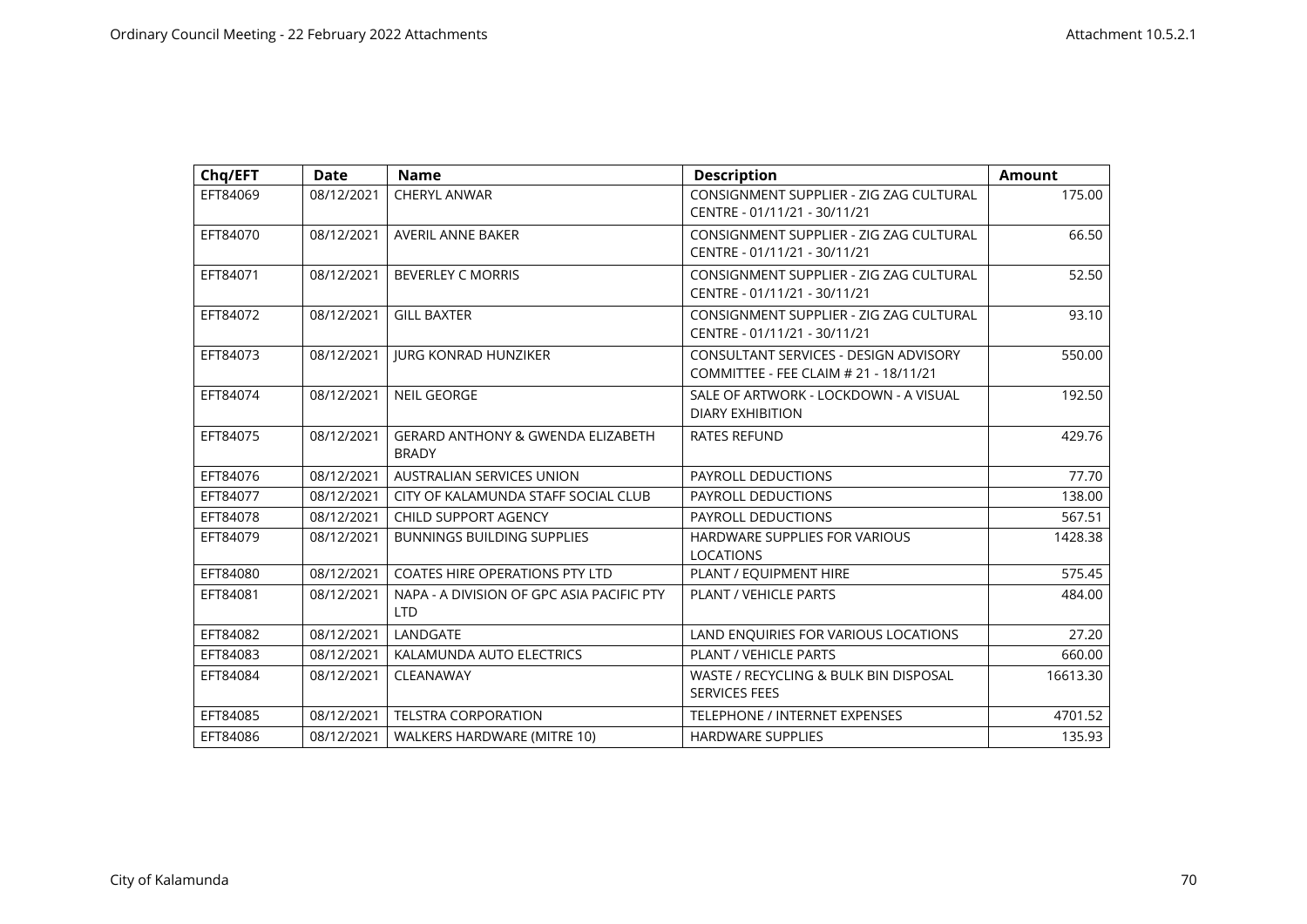| Chq/EFT  | <b>Date</b> | <b>Name</b>                                 | <b>Description</b>                                                                                          | <b>Amount</b> |
|----------|-------------|---------------------------------------------|-------------------------------------------------------------------------------------------------------------|---------------|
| EFT84087 | 08/12/2021  | MCKAY EARTHMOVING PTY LTD                   | PLANT EQUIPMENT AND OPERATOR HIRE FOR<br><b>VARIOUS LOCATIONS</b>                                           | 33080.52      |
| EFT84088 | 08/12/2021  | <b>K-LINE FENCING GROUP</b>                 | SUPPLY & INSTALLATION OF SECURITY GATES<br>AT WALLISTON TRANSFER STATION                                    | 7788.00       |
| EFT84089 | 08/12/2021  | BORAL CONSTRUCTION MATERIALS GROUP          | ROAD MATERIALS FOR VARIOUS LOCATIONS                                                                        | 2692.81       |
| EFT84090 | 08/12/2021  | <b>ZIPFORM PTY LTD</b>                      | RATE NOTICES IN PREPARATION, PRINT,<br>POSTAGE AND LODGEMENT                                                | 3413.43       |
| EFT84091 | 08/12/2021  | <b>VODAFONE HUTCHISON AUSTRALIA PTY LTD</b> | <b>COMMUNICATION EXPENSES FOR FIRE</b><br><b>PREVENTION SERVICES - DECEMBER 2021</b>                        | 502.70        |
| EFT84092 | 08/12/2021  | <b>FASTA COURIERS</b>                       | <b>COURIER FEES</b>                                                                                         | 496.55        |
| EFT84093 | 08/12/2021  | LESMURDIE SAND, SOIL & BOBCAT HIRE          | <b>GARDEN / RESERVE SUPPLIES</b>                                                                            | 135.00        |
| EFT84094 | 08/12/2021  | <b>MAJOR MOTORS PTY LTD</b>                 | SUPPLY & DELIVERY OF 1 ISUZU TRUCK<br><b>INCLUDING TRADE IN FEE</b>                                         | 163303.57     |
| EFT84095 | 08/12/2021  | <b>ALSCO LINEN SERVICE</b>                  | LINEN HIRE / LAUNDRY SERVICES / CLEANING<br><b>SUPPLIES</b>                                                 | 929.32        |
| EFT84096 | 08/12/2021  | BRADOCK PODIATRY SERVICES PTY LTD           | PODIATRY SERVICES AT JACK HEALEY CENTRE                                                                     | 1724.79       |
| EFT84097 | 08/12/2021  | <b>LINDLEY CONTRACTING</b>                  | PLUMBING REPAIRS / MAINTENANCE FOR<br>VARIOUS LOCATIONS INCLUDING WORKS AT<br>ROLLERAMA, ADMIN & STIRK PARK | 9905.50       |
| EFT84098 | 08/12/2021  | KALA BOB KATS PTY LTD                       | PLANT EQUIPMENT AND OPERATOR HIRE FOR<br><b>VARIOUS LOCATIONS</b>                                           | 935.00        |
| EFT84099 | 08/12/2021  | <b>SYNERGY</b>                              | <b>POWER CHARGES</b>                                                                                        | 25384.64      |
| EFT84100 | 08/12/2021  | <b>GRONBEK SECURITY</b>                     | SECURITY KEY SERVICES TO VARIOUS<br><b>LOCATIONS</b>                                                        | 64.14         |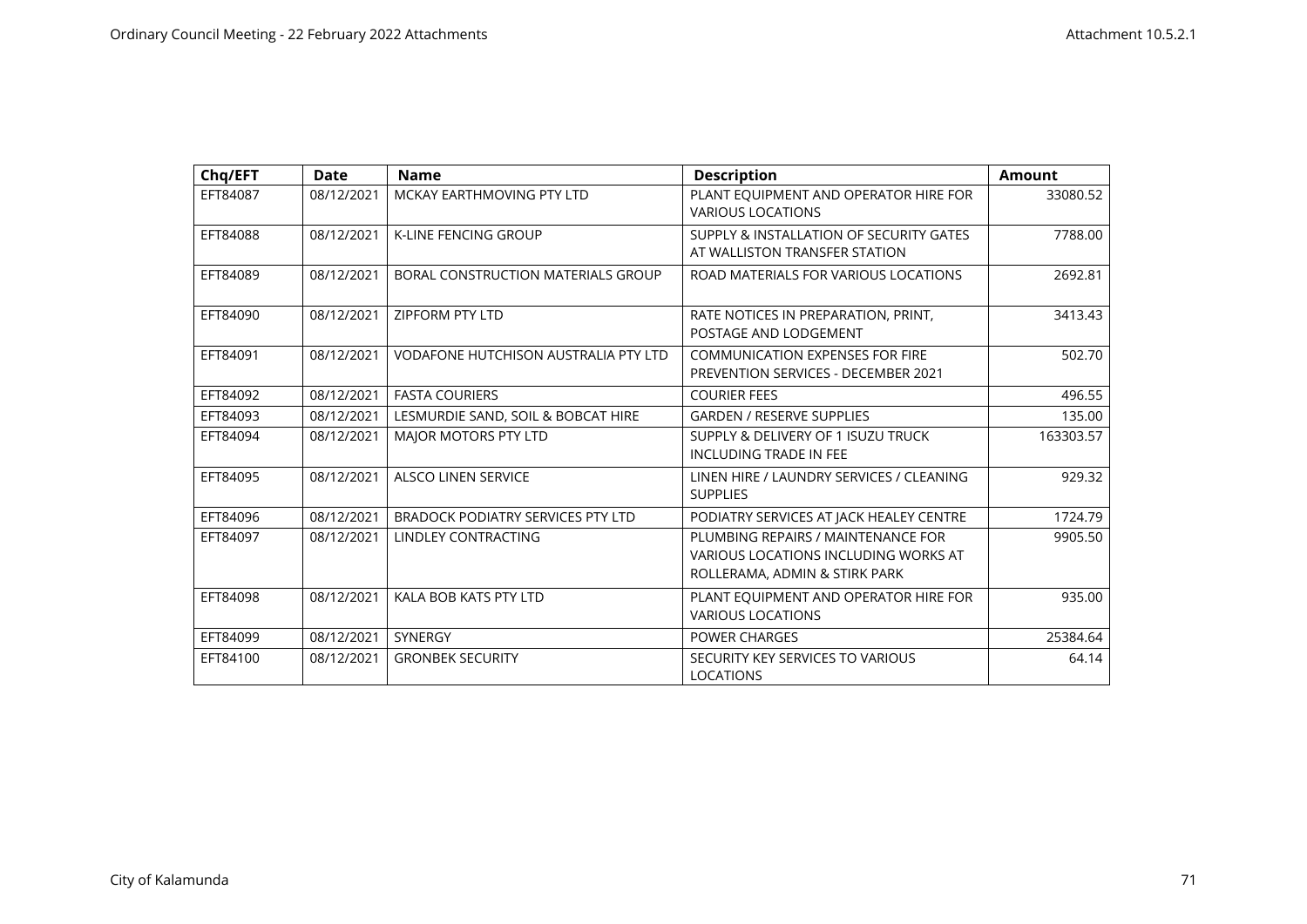| Chq/EFT  | <b>Date</b> | <b>Name</b>                                               | <b>Description</b>                                                                                                                                                                                                               | <b>Amount</b> |
|----------|-------------|-----------------------------------------------------------|----------------------------------------------------------------------------------------------------------------------------------------------------------------------------------------------------------------------------------|---------------|
| EFT84101 | 08/12/2021  | <b>GRIMES CONTRACTING PTY LTD</b>                         | <b>1. CONTRACTOR BUILDING MAINTENANCE FOR</b><br><b>VARIOUS LOCATIONS</b><br>2. SUPPLY & INSTALL NEW GATE AT<br>SANTAROSA VIEW RESERVE WALLISTON<br>3. REPAIR SHADE SAIL AT KALARI DRIVE WATTLE<br><b>GROVE &amp; STIRK PARK</b> | 15535.20      |
| EFT84102 | 08/12/2021  | <b>MARKETFORCE PTY LTD</b>                                | ADVERTISING FOR VARIOUS JOBS / EVENTS                                                                                                                                                                                            | 198.83        |
| EFT84103 | 08/12/2021  | LESMURDIE SENIOR HIGH SCHOOL                              | BOND REFUND FOR THE USE OF THE SEMINAR<br>ROOM AT ZIG ZAG CULTURAL CENTRE                                                                                                                                                        | 200.00        |
| EFT84104 | 08/12/2021  | <b>LO-GO APPOINTMENTS</b>                                 | HIRE OF TEMPORARY STAFF FOR DEPOT /<br><b>ADMIN</b>                                                                                                                                                                              | 4772.64       |
| EFT84105 | 08/12/2021  | AIR LIQUIDE WA PTY LTD                                    | SUPPLY OF GAS CYLINDER REFILLS AND<br><b>RENTAL FEES</b>                                                                                                                                                                         | 73.92         |
| EFT84106 | 08/12/2021  | KALAMUNDA & DISTRICTS HISTORICAL<br><b>SOCIETY</b>        | CONSIGNMENT SUPPLIER - ZIG ZAG CULTURAL<br>CENTRE - 01/11/21 - 30/11/21                                                                                                                                                          | 108.15        |
| EFT84107 | 08/12/2021  | KALAMUNDA DISTRICTS HOCKEY CLUB (INC)                     | CITY CONTRIBUTION TOWARDS COST OF<br>DEVELOPMENT OF LIGHTING DESIGN                                                                                                                                                              | 2750.00       |
| EFT84108 | 08/12/2021  | KALAMUNDA VOLUNTEER BUSHFIRE<br><b>BRIGADE</b>            | REIMBURSEMENT COSTS FOR VOLUNTEER<br><b>BUSHFIRE BRIGADE</b>                                                                                                                                                                     | 1146.77       |
| EFT84109 | 08/12/2021  | BROWNES DAIRY - OPS CENTRE                                | MILK SUPPLY FOR WORKS DEPOT                                                                                                                                                                                                      | 100.58        |
| EFT84110 | 08/12/2021  | OCE CORPORATE PTY LTD - OFFICE CLEANING<br><b>EXPERTS</b> | <b>CLEANING SERVICES / CONSUMABLES FOR</b><br><b>VARIOUS LOCATIONS</b>                                                                                                                                                           | 34610.04      |
| EFT84111 | 08/12/2021  | MANNI & CO PTY LTD                                        | <b>RATES REFUND</b>                                                                                                                                                                                                              | 2037.89       |
| EFT84112 | 08/12/2021  | EDUCATIONAL ART SUPPLIES COMPANY                          | SUPPLY & DELIVERY OF VARIOUS GOODS FOR<br>KALAMUNDA LIBRARY                                                                                                                                                                      | 304.59        |
| EFT84113 | 08/12/2021  | KALAMUNDA CRICKET CLUB                                    | KALAMUNDA SPORTING PRECINCT CRICKET<br>WICKET SERVICE AGREEMENT 2020-2023                                                                                                                                                        | 10000.00      |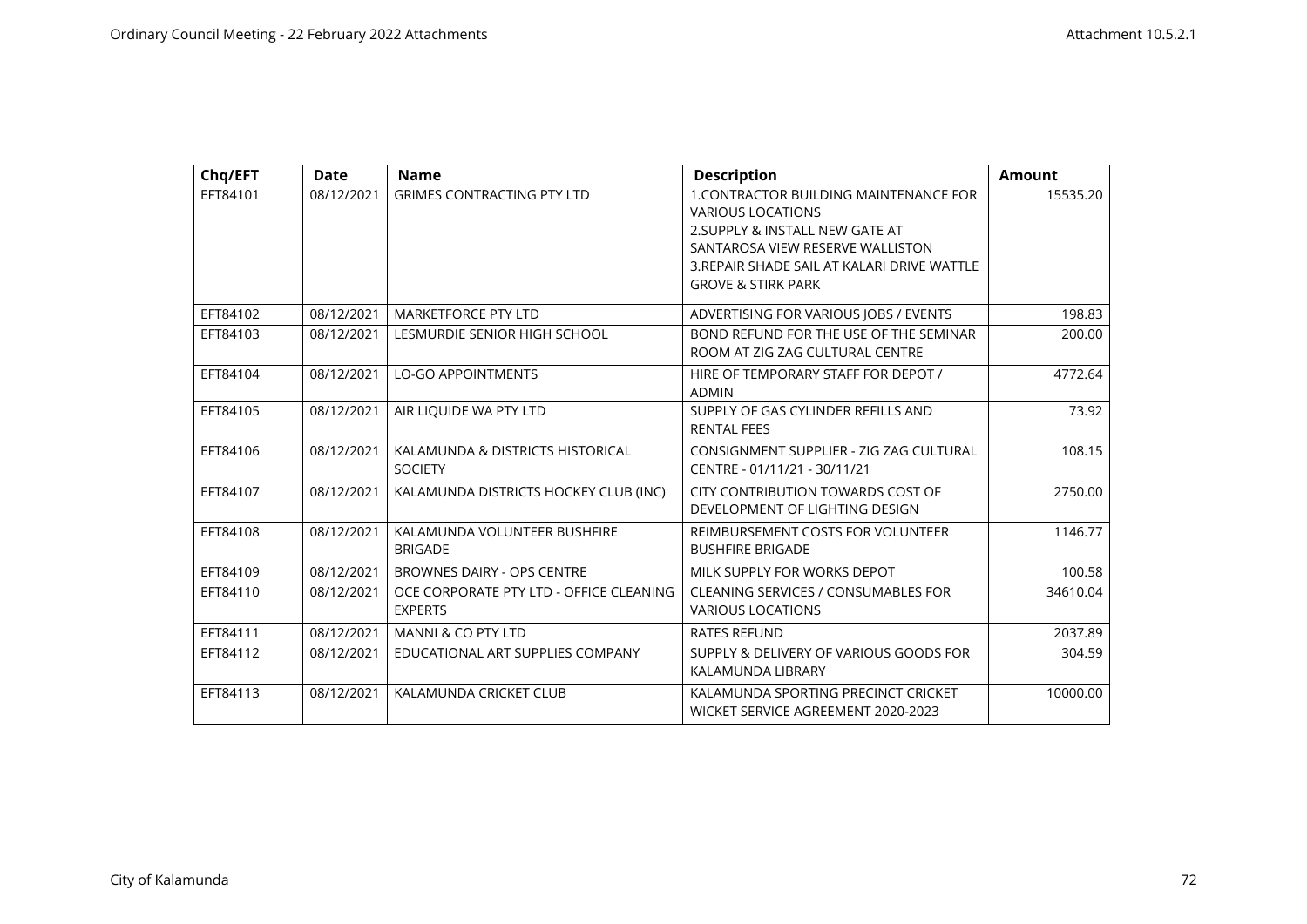| Chq/EFT  | <b>Date</b> | <b>Name</b>                                                                       | <b>Description</b>                                                             | <b>Amount</b> |
|----------|-------------|-----------------------------------------------------------------------------------|--------------------------------------------------------------------------------|---------------|
| EFT84114 | 08/12/2021  | HELEN ARMSTRONG & ASSOCIATES (T/AS<br><b>WAXING LYRICAL CANDLES)</b>              | CONSIGNMENT SUPPLIER - ZIG ZAG CULTURAL<br>CENTRE - 01/11/21 - 30/11/21        | 35.00         |
| EFT84115 | 08/12/2021  | TOTAL EDEN PTY LTD T/A NUTRIEN WATER                                              | TO SUPPLY RETICULATION PARTS AND<br><b>ASSOCIATED MATERIALS</b>                | 2986.65       |
| EFT84116 | 08/12/2021  | <b>HAWLEY'S BOBCAT SERVICE</b>                                                    | PLANT EQUIPMENT AND OPERATOR HIRE FOR<br><b>VARIOUS LOCATIONS</b>              | 6306.85       |
| EFT84117 | 08/12/2021  | BENTLEY SYSTEMS INTERNATIONAL LTD                                                 | MICROSTATION SELECT ANNUAL LICENSE FEE                                         | 1887.00       |
| EFT84118 | 08/12/2021  | CHAMBER OF COMMERCE & INDUSTRY OF<br><b>WA</b>                                    | CONSULTING SERVICES IN RELATION TO<br><b>EMPLOYEE RELATION MATTERS</b>         | 654.50        |
| EFT84119 | 08/12/2021  | <b>ANNA HAMERSLEY</b>                                                             | CONSIGNMENT SUPPLIER - ZIG ZAG CULTURAL<br>CENTRE - 01/11/21 - 30/11/21        | 61.60         |
| EFT84120 | 08/12/2021  | <b>HILL TOP GROUP PTY</b>                                                         | REPAIRS TO SAND PAD AT RAY OWEN<br><b>PAVILION</b>                             | 5623.28       |
| EFT84121 | 08/12/2021  | TALONS HSF PTY LTD T/A TALONS HIGH<br><b>SECURITY FENCING</b>                     | SERVICE AS REQUIRED AND SUPPLY OF PARTS<br>TO REPAIR THE DEPOT GATES AND FENCE | 576.68        |
| EFT84122 | 08/12/2021  | <b>BUILDING COMMISSION - DEPARTMENT OF</b><br>MINES, INDUSTRY REGULATION & SAFETY | <b>BUILDING LEVY - NOVEMBER 2021</b>                                           | 65175.94      |
| EFT84123 | 08/12/2021  | <b>MOIRA A COURT</b>                                                              | CONSIGNMENT SUPPLIER - ZIG ZAG CULTURAL<br>CENTRE - 01/11/21 - 30/11/21        | 7.00          |
| EFT84124 | 08/12/2021  | HAYS SPECIALIST RECRUITMENT (AUSTRALIA)<br>PTY LTD                                | HIRE OF TEMPORARY STAFF FOR ADMIN /<br><b>DEPOT</b>                            | 13765.68      |
| EFT84125 | 08/12/2021  | ENGIE MECHANICAL SERVICES AUSTRALIA<br>PTY LTD                                    | AIRCONDITIONING MAINTENANCE / REPAIRS<br>AT BUILDING MAINTENANCE DEPARTMENT    | 368.50        |
| EFT84126 | 08/12/2021  | ELISON JOAN CORSTORPHAN                                                           | SALE OF ARTWORK - LOCKDOWN - A VISUAL<br><b>DIARY EXHIBITION</b>               | 70.00         |
| EFT84127 | 08/12/2021  | KANYANA WILDLIFE REHABILITION CENTRE<br><b>INC</b>                                | CONSIGNMENT SUPPLIER - ZIG ZAG CULTURAL<br>CENTRE - 01/11/21 - 30/11/21        | 597.60        |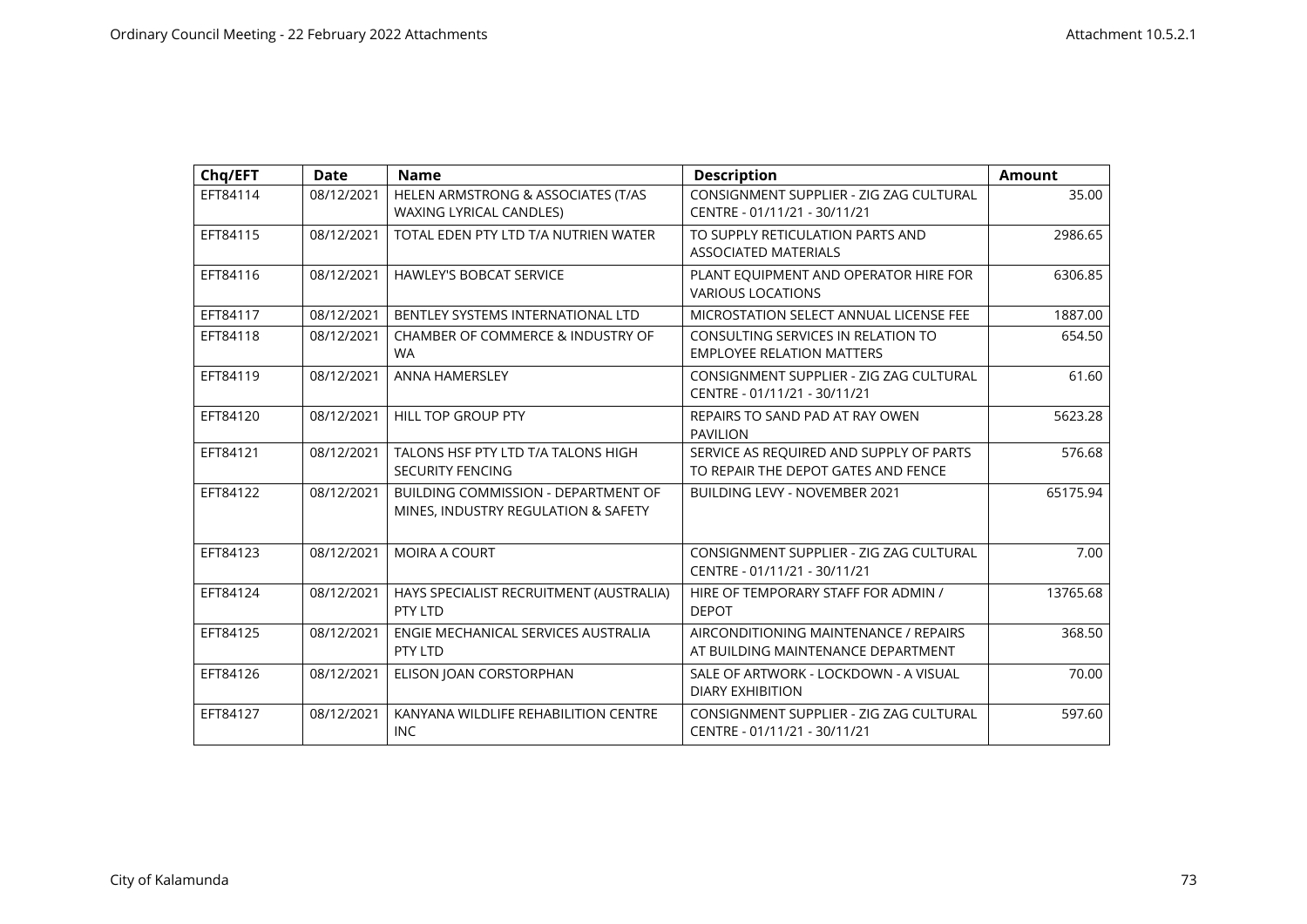| Chg/EFT  | <b>Date</b> | <b>Name</b>                                                        | <b>Description</b>                                                                                                                                       | <b>Amount</b> |
|----------|-------------|--------------------------------------------------------------------|----------------------------------------------------------------------------------------------------------------------------------------------------------|---------------|
| EFT84128 | 08/12/2021  | ZIG ZAG COMMUNITY ARTS INC                                         | ANNUAL FUNDING CONTRIBUTION TO ZIG ZAG<br>FESTIVAL ACTIVITIES 2021/22                                                                                    | 15000.00      |
| EFT84129 | 08/12/2021  | BIG W (AR W1.C3.U.07)                                              | SUPPLY OF VARIOUS GOODS FOR<br><b>FORRESTFIELD LIBRARY</b>                                                                                               | 878.00        |
| EFT84130 | 08/12/2021  | AMANDA HINDS                                                       | <b>BUILDING APPLICATION FEE REFUND</b>                                                                                                                   | 171.65        |
| EFT84131 | 08/12/2021  | <b>IEAN MAIN</b>                                                   | PART REFUND FOR 2 HPRC GYM MEMBERSHIPS                                                                                                                   | 437.14        |
| EFT84132 | 08/12/2021  | KALAMUNDA ANNUAL SHOW                                              | ANNUAL FUNDING CONTRIBUTION TO<br>KALAMUNDA SHOW 2022                                                                                                    | 15000.00      |
| EFT84133 | 08/12/2021  | HITACHI CONSTRUCTION MACHINERY PTY<br><b>LTD</b>                   | <b>PLANT / VEHICLE PARTS</b>                                                                                                                             | 422.08        |
| EFT84134 | 08/12/2021  | OFFICEWORKS SUPERSTORES PTY LTD                                    | OFFICE SUPPLIES / STATIONERY FOR VARIOUS<br><b>LOCATIONS</b>                                                                                             | 91.95         |
| EFT84135 | 08/12/2021  | DEPARTMENT OF BIODIVERSITY,<br><b>CONSERVATION AND ATTRACTIONS</b> | MERCHANDISE SUPPLIES FOR RESALE AT THE<br>ZIG ZAG CULTURAL CENTRE                                                                                        | 1289.45       |
| EFT84136 | 08/12/2021  | JACQUELINE DIANA & FRANK GERALD MARY<br>VAN DE VEN                 | <b>RATES REFUND</b>                                                                                                                                      | 1383.07       |
| EFT84137 | 08/12/2021  | PORTER CONSULTING ENGINEERS                                        | PART PAYMENT - PROVIDE CONSULTANCY<br>DESIGN SERVICES FOR THE DESIGN OF THE<br>WELSHPOOL ROAD EAST AND COLDWELL<br><b>INTERSECTION FOR THE MKSEA DCP</b> | 4400.00       |
| EFT84138 | 08/12/2021  | PLANNING INSTITUTE AUSTRALIA                                       | REGISTRATION FEE FOR A STAFF MEMBER TO<br>ATTEND PIA AWARDS NIGHT 10 DECEMBER<br>2021                                                                    | 159.00        |
| EFT84139 | 08/12/2021  | <b>WOOLWORTHS GROUP LIMITED</b>                                    | <b>GROCERY SUPPLIES</b>                                                                                                                                  | 850.70        |
| EFT84140 | 08/12/2021  | FORRESTFIELD TENNIS CLUB (INC)                                     | FORRESTFIELD TENNIS CLUB HIRE FEES FROM<br>HARTFIELD PARK RECREATION CENTRE -<br>01/11/21 - 30/11/21                                                     | 8.00          |
| EFT84141 | 08/12/2021  | <b>EASTERN REGION SECURITY</b>                                     | SECURITY SERVICES TO VARIOUS LOCATIONS                                                                                                                   | 8872.85       |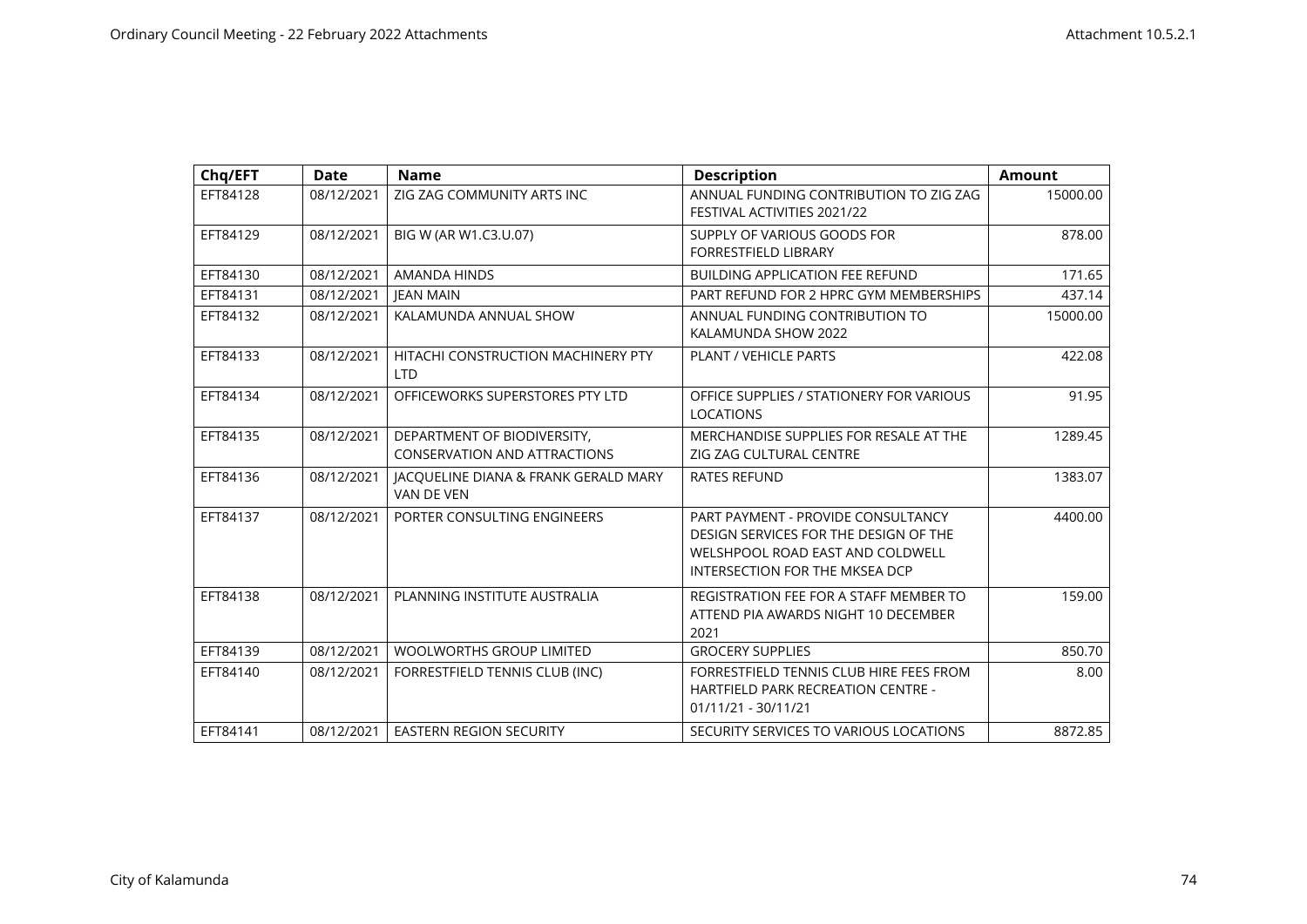| Chq/EFT  | <b>Date</b> | <b>Name</b>                                          | <b>Description</b>                                                                                     | Amount  |
|----------|-------------|------------------------------------------------------|--------------------------------------------------------------------------------------------------------|---------|
| EFT84142 | 08/12/2021  | <b>GLENDA DAWN CHARLTON (PODIATRY)</b>               | PODIATRY SERVICES AT JACK HEALEY CENTRE                                                                | 680.68  |
| EFT84143 | 08/12/2021  | ST IVES VILLAGES PTY LTD                             | REFUND OF OSR REBATE FOR TENANTS AT 17<br>SANDERSON ROAD LESMURDIE                                     | 6365.93 |
| EFT84144 | 08/12/2021  | DAWSON PARK PRIMARY SCHOOL P&C ASS                   | <b>CONTRIBUTION FOR YEAR SIX CAMP 2022</b>                                                             | 250.00  |
| EFT84145 | 08/12/2021  | <b>EASIFLEET MANAGEMENT</b>                          | STAFF CONTRIBUTIONS TO NOVATED LEASES                                                                  | 6420.01 |
| EFT84146 | 08/12/2021  | ALLAN DAVIES & TREVOR CHUDLEIGH<br><b>ARCHITECTS</b> | ARCHITECTURAL CONSULTANCY SERVICES FOR<br>ADDITIONAL FEMALE CHANGEROOMS AT RAY<br><b>OWEN PAVILION</b> | 5747.50 |
| EFT84147 | 08/12/2021  | <b>MARY &amp; NOEL HOFFMAN</b>                       | CONSIGNMENT SUPPLIER - ZIG ZAG CULTURAL<br>CENTRE - 01/11/21 - 30/11/21                                | 42.00   |
| EFT84148 | 08/12/2021  | <b>SHIRLEY SPENCER</b>                               | CONSIGNMENT SUPPLIER - ZIG ZAG CULTURAL<br>CENTRE - 01/11/21 - 30/11/21                                | 562.10  |
| EFT84149 | 08/12/2021  | <b>ROSE SMART</b>                                    | MAINTAIN ROSE BEDS AT VARIOUS LOCATIONS                                                                | 1662.50 |
| EFT84150 | 08/12/2021  | LESMURDIE ARTS & CRAFT GROUP INC                     | <b>KEY BOND REFUND -</b>                                                                               | 50.00   |
| EFT84151 | 08/12/2021  | SANDPATCH STUDIOS                                    | CONSIGNMENT SUPPLIER - ZIG ZAG CULTURAL<br>CENTRE - 01/11/21 - 30/11/21                                | 57.75   |
| EFT84152 | 08/12/2021  | AT & AL GROSSE & BM HARTUG-KAGI & RI<br>KAGI         | <b>RATES REFUND</b>                                                                                    | 983.21  |
| EFT84153 | 08/12/2021  | DRAINFLOW SERVICES PTY LTD                           | <b>CLEANING / MAINTAINING STORM WATER</b><br>DRAINS AT VARIOUS LOCATIONS                               | 7282.00 |
| EFT84154 | 08/12/2021  | DAVID JOHN READING                                   | <b>RATES REFUND</b>                                                                                    | 273.02  |
| EFT84155 | 08/12/2021  | <b>ANNE O'LEARY</b>                                  | CONSIGNMENT SUPPLIER - ZIG ZAG CULTURAL<br>CENTRE - 01/11/21 - 30/11/21                                | 15.40   |
| EFT84156 | 08/12/2021  | CDEL DESIGNS (CHERYL DEL BORRELLO)                   | CONSIGNMENT SUPPLIER - ZIG ZAG CULTURAL<br>CENTRE - 01/11/21 - 30/11/21                                | 3.15    |
| EFT84157 | 08/12/2021  | <b>JOHANNA LARKIN ART</b>                            | CONSIGNMENT SUPPLIER - ZIG ZAG CULTURAL<br>CENTRE - 01/11/21 - 30/11/21                                | 41.30   |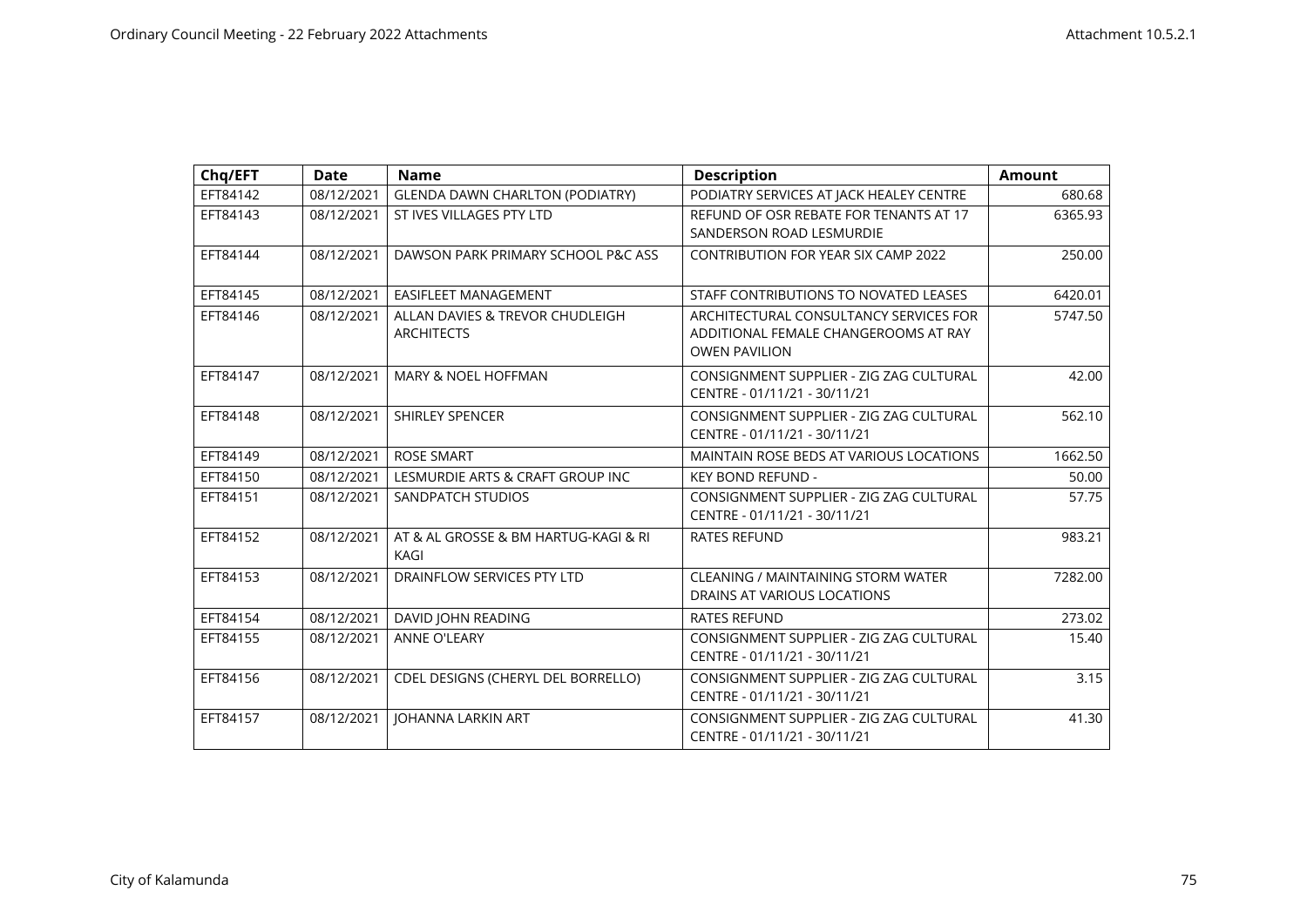| Chq/EFT  | <b>Date</b> | <b>Name</b>                                 | <b>Description</b>                                                                         | <b>Amount</b> |
|----------|-------------|---------------------------------------------|--------------------------------------------------------------------------------------------|---------------|
| EFT84158 | 08/12/2021  | <b>CHRISTINE VITLER</b>                     | CONSIGNMENT SUPPLIER - ZIG ZAG CULTURAL<br>CENTRE - 01/11/21 - 30/11/21                    | 34.30         |
| EFT84159 | 08/12/2021  | <b>NANCY GILLESPIE</b>                      | CONSIGNMENT SUPPLIER - ZIG ZAG CULTURAL<br>CENTRE - 01/11/21 - 30/11/21                    | 10.50         |
| EFT84160 | 08/12/2021  | <b>BEAVER TREE SERVICES</b>                 | <b>GENERAL TREE SERVICES / UNDER</b><br>POWERLINES PRUNING FOR VARIOUS<br><b>LOCATIONS</b> | 136015.68     |
| EFT84161 | 08/12/2021  | <b>WEST-SURE GROUP PTY LTD</b>              | CASH IN TRANSIT - NOVEMBER 2021                                                            | 1550.78       |
| EFT84162 | 08/12/2021  | <b>CLEANAWAY CO PTY LTD</b>                 | COLLECTION AND DISPOSAL OF CHEMICAL /<br>PAINT WASTES                                      | 172.70        |
| EFT84163 | 08/12/2021  | <b>KARIN HOTCHKIN</b>                       | CONSIGNMENT SUPPLIER - ZIG ZAG CULTURAL<br>CENTRE - 01/11/21 - 30/11/21                    | 15.05         |
| EFT84164 | 08/12/2021  | <b>ALISON MULCAHY</b>                       | CONSIGNMENT SUPPLIER - ZIG ZAG CULTURAL<br>CENTRE - 01/11/21 - 30/11/21                    | 21.00         |
| EFT84165 | 08/12/2021  | THE PETAL PRESS                             | CONSIGNMENT SUPPLIER - ZIG ZAG CULTURAL<br>CENTRE - 01/11/21 - 30/11/21                    | 35.00         |
| EFT84166 | 08/12/2021  | <b>BOONADOO</b>                             | CONSIGNMENT SUPPLIER - ZIG ZAG CULTURAL<br>CENTRE - 01/11/21 - 30/11/21                    | 28.00         |
| EFT84167 | 08/12/2021  | <b>SARAH KEIRLE</b>                         | CONSIGNMENT SUPPLIER - ZIG ZAG CULTURAL<br>CENTRE - 01/11/21 - 30/11/21                    | 76.30         |
| EFT84168 | 08/12/2021  | <b>CLAIRE O'NEILL - CLAIRE'S EMBROIDERY</b> | CONSIGNMENT SUPPLIER - ZIG ZAG CULTURAL<br>CENTRE - 01/11/21 - 30/11/21                    | 26.60         |
| EFT84169 | 08/12/2021  | PETER FALCONER                              | CONSIGNMENT SUPPLIER - ZIG ZAG CULTURAL<br>CENTRE - 01/11/21 - 30/11/21                    | 16.10         |
| EFT84170 | 08/12/2021  | <b>JANICE PITTMAN</b>                       | CONSIGNMENT SUPPLIER - ZIG ZAG CULTURAL<br>CENTRE - 01/11/21 - 30/11/21                    | 38.50         |
| EFT84171 | 08/12/2021  | <b>MARY FORWARD</b>                         | CONSIGNMENT SUPPLIER - ZIG ZAG CULTURAL<br>CENTRE - 01/11/21 - 30/11/21                    | 68.95         |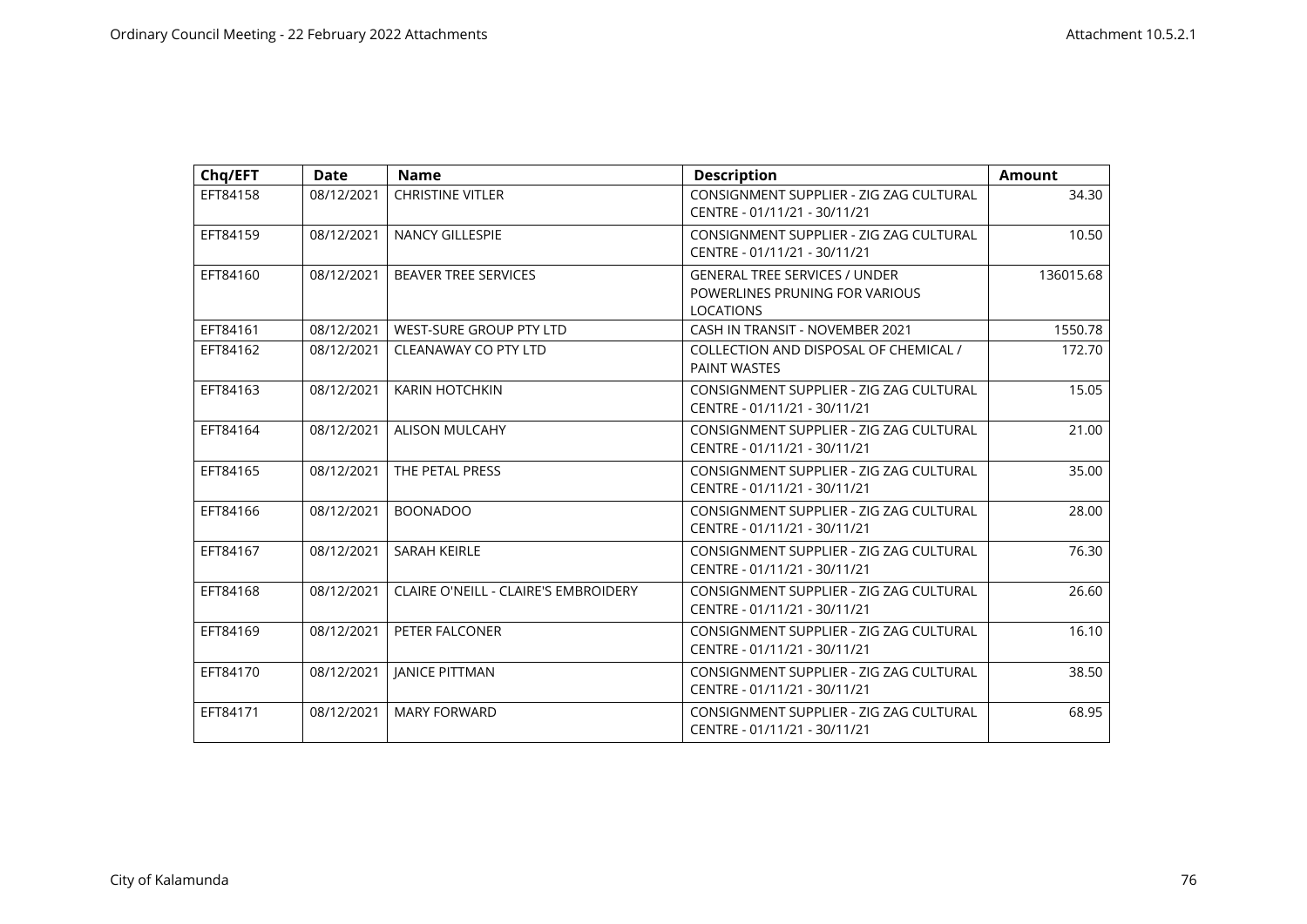| Chq/EFT  | <b>Date</b> | <b>Name</b>                                              | <b>Description</b>                                                                                                                                                                                                                                                                                                                                            | <b>Amount</b> |
|----------|-------------|----------------------------------------------------------|---------------------------------------------------------------------------------------------------------------------------------------------------------------------------------------------------------------------------------------------------------------------------------------------------------------------------------------------------------------|---------------|
| EFT84172 | 08/12/2021  | KALAMUNDA ELECTRICS                                      | 1. ELECTRICAL REPAIRS / MAINTENANCE FOR<br><b>VARIOUS LOCATIONS</b><br>2. PROGRESS CLAIM 1 - SUPPLY OF SOLAR<br>LIGHT UPGRADES AT JACARANDA SPRINGS<br>3. RELOCATE EXISTING TRANSPORTABLE<br>OFFICES & CARRY OUT COMMUNICATIONS<br><b>TERMINATIONS AT WALLISTON TRANSFER</b><br><b>STATION</b><br>4. INSPECT & INSTALL NEW LIGHT FITTINGS AT<br>STIRK COTTAGE | 65458.11      |
| EFT84173 | 08/12/2021  | THE ARTFUL FLOWE - FELICIA LOWE                          | CONSIGNMENT SUPPLIER - ZIG ZAG CULTURAL<br>CENTRE - 01/11/21 - 30/11/21                                                                                                                                                                                                                                                                                       | 30.10         |
| EFT84174 | 08/12/2021  | <b>DAVID GREEN</b>                                       | CONSIGNMENT SUPPLIER - ZIG ZAG CULTURAL<br>CENTRE - 01/11/21 - 30/11/21                                                                                                                                                                                                                                                                                       | 52.50         |
| EFT84175 | 08/12/2021  | SANDRA A HALL                                            | CONSIGNMENT SUPPLIER - ZIG ZAG CULTURAL<br>CENTRE - 01/11/21 - 30/11/21                                                                                                                                                                                                                                                                                       | 15.05         |
| EFT84176 | 08/12/2021  | <b>MAVIS PASKULICH</b>                                   | CONSIGNMENT SUPPLIER - ZIG ZAG CULTURAL<br>CENTRE - 01/11/21 - 30/11/21                                                                                                                                                                                                                                                                                       | 88.20         |
| EFT84177 | 08/12/2021  | PIYUSHKUMAR AMIN                                         | KEY & HALL BOND REFUND INCLUDING<br>LIQUOR PERMIT FEE                                                                                                                                                                                                                                                                                                         | 1077.50       |
| EFT84178 | 08/12/2021  | A1 TROJAN PEST CONTROL                                   | TERMITE TREATMENT AT 12 BRYDEN ROAD<br>CARMEL                                                                                                                                                                                                                                                                                                                 | 249.00        |
| EFT84179 | 08/12/2021  | SPARKS REFRIGERATION AND<br><b>AIRCONDITIONING</b>       | DEGASSING OF FRIDGES FREEZERS AND AIR<br>CONDITIONERS AT WALLISTON TRANSFER<br><b>STATION</b>                                                                                                                                                                                                                                                                 | 1126.40       |
| EFT84180 | 08/12/2021  | TALIS CONSULTANTS PTY LTD ATF TALIS UNIT<br><b>TRUST</b> | CONSULTANCY SERVICES AT KALAMUNDA<br><b>WALLISTON TRANSFER STATION CIVIL WORKS</b>                                                                                                                                                                                                                                                                            | 725.40        |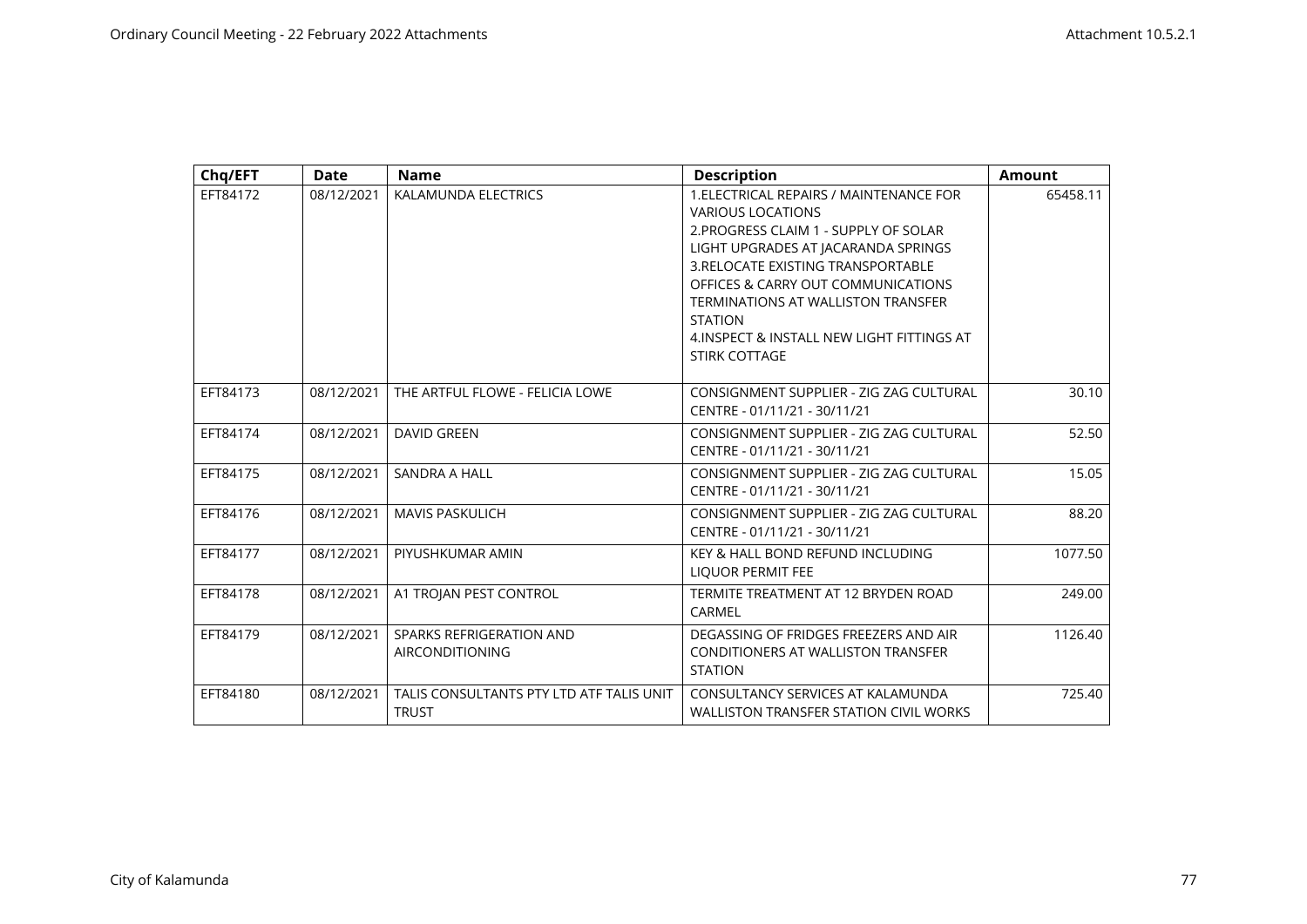| Chq/EFT  | <b>Date</b> | <b>Name</b>                                   | <b>Description</b>                                                                                                                                                 | <b>Amount</b> |
|----------|-------------|-----------------------------------------------|--------------------------------------------------------------------------------------------------------------------------------------------------------------------|---------------|
| EFT84181 | 08/12/2021  | OFF PEN PUBLISHING - BETH BAKER               | CONSIGNMENT SUPPLIER - ZIG ZAG CULTURAL<br>CENTRE - 01/11/21 - 30/11/21                                                                                            | 172.90        |
| EFT84182 | 08/12/2021  | STAN THE TYRE MAN (STAN'S TYRE SERVICE<br>WA) | <b>PLANT / VEHICLE PARTS</b>                                                                                                                                       | 2057.00       |
| EFT84183 | 08/12/2021  | <b>MAIA FINANCIAL PTY LIMITED</b>             | EQUIPMENT LEASING FEES (HPRC STRENGTH) -<br>01/01/22 - 31/03/22                                                                                                    | 5861.70       |
| EFT84184 | 08/12/2021  | <b>BALLIGART - HELEN LOCK</b>                 | CONSIGNMENT SUPPLIER - ZIG ZAG CULTURAL<br>CENTRE - 01/11/21 - 30/11/21                                                                                            | 123.55        |
| EFT84185 | 08/12/2021  | <b>FLEETCARE PTY LTD</b>                      | STAFF CONTRIBUTIONS TO NOVATED LEASES                                                                                                                              | 9027.05       |
| EFT84186 | 08/12/2021  | PETER WEBB                                    | CONSIGNMENT SUPPLIER - ZIG ZAG CULTURAL<br>CENTRE - 01/11/21 - 30/11/21                                                                                            | 47.39         |
| EFT84187 | 08/12/2021  | LINDAS BOOKS / ROLEYSTONE COURIER             | CONSIGNMENT SUPPLIER - ZIG ZAG CULTURAL<br>CENTRE - 01/11/21 - 30/11/21                                                                                            | 37.80         |
| EFT84188 | 08/12/2021  | <b>BRENDAS CLAY CRAFT</b>                     | CONSIGNMENT SUPPLIER - ZIG ZAG CULTURAL<br>CENTRE - 01/11/21 - 30/11/21                                                                                            | 38.22         |
| EFT84189 | 08/12/2021  | <b>IRENE YOUNG</b>                            | CONSIGNMENT SUPPLIER - ZIG ZAG CULTURAL<br>CENTRE - 01/11/21 - 30/11/21                                                                                            | 21.00         |
| EFT84190 | 08/12/2021  | <b>LINDA RAPHAEL</b>                          | CONSIGNMENT SUPPLIER - ZIG ZAG CULTURAL<br>CENTRE - 01/11/21 - 30/11/21                                                                                            | 8.75          |
| EFT84191 | 08/12/2021  | QIS PACKAGING                                 | <b>CARRY BAGS FOR ZZCC</b>                                                                                                                                         | 426.51        |
| EFT84192 | 08/12/2021  | SANDEEP SINGH RANDHAWA                        | <b>KEY BOND REFUND</b>                                                                                                                                             | 50.00         |
| EFT84193 | 08/12/2021  | SIC HERITAGE CONSULTANTS PTY LTD              | MILESTONE PAYMENT 1 - ABORIGINAL<br><b>HERITAGE CONSULTATION FOR HARTFIELD</b><br>PARK MASTER PLAN - STAGE 2 -<br>CONSULTATION AND PREPARATION OF<br><b>REPORT</b> | 5500.00       |
| EFT84194 | 08/12/2021  | NICKY WINTER - KASZAZZ IN KALAMUNDA           | CONSIGNMENT SUPPLIER - ZIG ZAG CULTURAL<br>CENTRE - 01/11/21 - 30/11/21                                                                                            | 104.93        |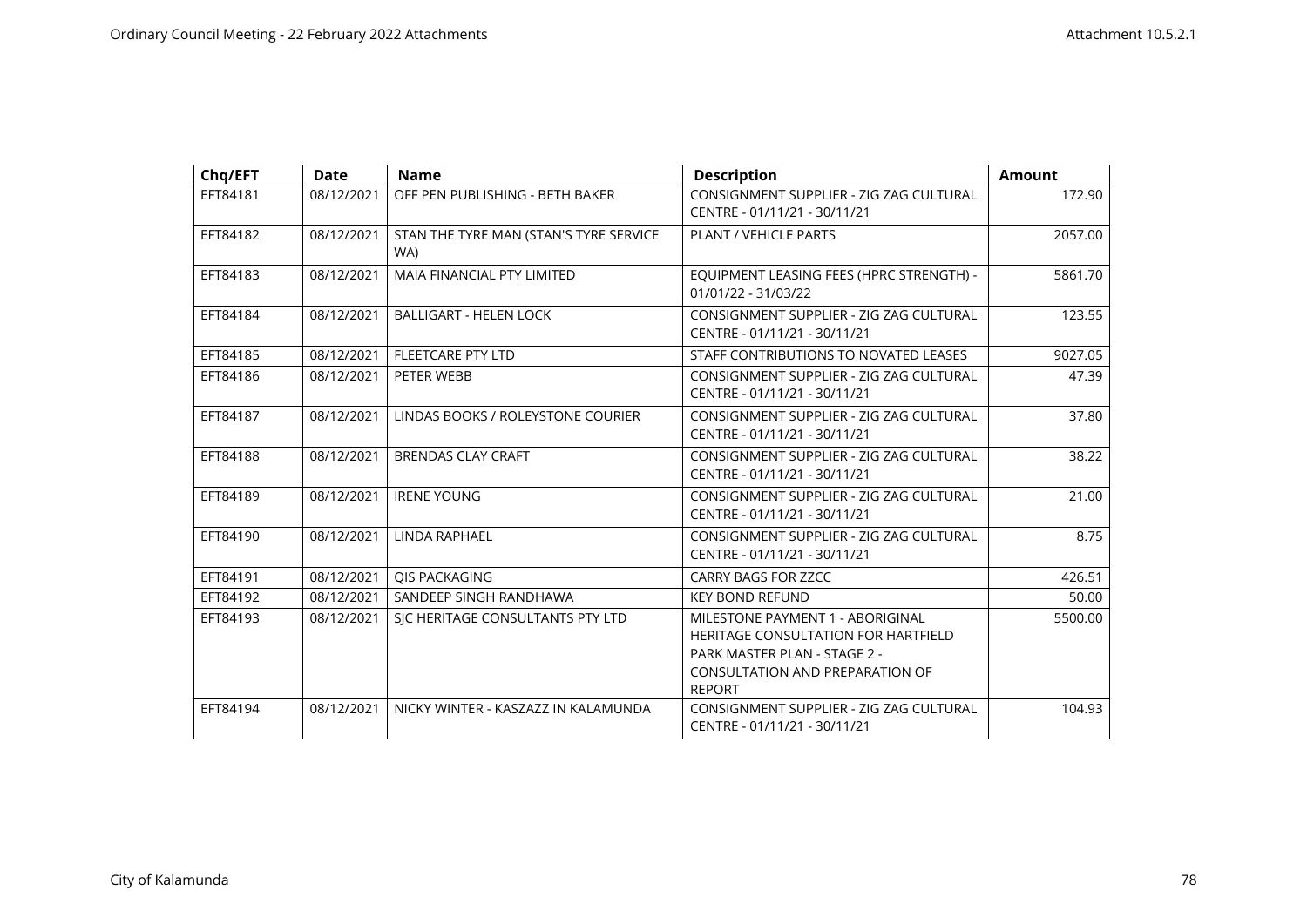| Chq/EFT  | <b>Date</b> | <b>Name</b>                                                      | <b>Description</b>                                                                                                         | <b>Amount</b> |
|----------|-------------|------------------------------------------------------------------|----------------------------------------------------------------------------------------------------------------------------|---------------|
| EFT84195 | 08/12/2021  | THE LUCKY CHARM                                                  | NEWSPAPERS / MAGAZINES SUPPLIES FOR<br>KALAMUNDA LIBRARY & ADMIN                                                           | 50.45         |
| EFT84196 | 08/12/2021  | <b>FOREST FAERY APOTHECARY</b>                                   | CONSIGNMENT SUPPLIER - ZIG ZAG CULTURAL<br>CENTRE - 01/11/21 - 30/11/21                                                    | 30.10         |
| EFT84197 | 08/12/2021  | PROJECT ENGINEERING (WA) PTY LTD                                 | ADDITIONAL TIME FOR REINJECTION TROUBLE<br>SHOOTING. ADDITIONAL TIME FOR VALVE<br>INSTALL ALSO INCLUDED FOR HARTFIELD PARK | 660.00        |
| EFT84198 | 08/12/2021  | <b>SECURE PAY</b>                                                | WEB PAYMENTS, SEAT ADVISOR PRICING,<br>TRANSACTION FEE, WITHOUT FRAUDGUARD                                                 | 46.57         |
| EFT84199 | 08/12/2021  | AUS CHILL TECHNICAL SERVICES PTY LTD                             | SUPPLY AIR CONDITIONING REPAIRS AND<br><b>INSTALLATION AT ADMIN</b>                                                        | 440.00        |
| EFT84200 | 08/12/2021  | <b>TREASURES OF AUSTRALIA</b>                                    | CONSIGNMENT SUPPLIER - ZIG ZAG CULTURAL<br>CENTRE - 01/11/21 - 30/11/21                                                    | 221.34        |
| EFT84201 | 08/12/2021  | <b>GLASS ARTISTS OF WESTERN AUSTRALIA</b>                        | BOND REFUND FOR THE USE OF THE GALLERY<br>AT ZIG ZAG CULTURAL CENTRE                                                       | 500.00        |
| EFT84202 | 08/12/2021  | SPICK AND SPAN COMMERCIAL PROPERTY<br><b>MAINTENANCE PTY LTD</b> | <b>CLEANING SERVICES &amp; CONSUMABLES FOR</b><br><b>VARIOUS LOCATIONS</b>                                                 | 12635.69      |
| EFT84203 | 08/12/2021  | <b>SALLY EDMONDS ART</b>                                         | CONSIGNMENT SUPPLIER - ZIG ZAG CULTURAL<br>CENTRE - 01/11/21 - 30/11/21                                                    | 61.60         |
| EFT84204 | 08/12/2021  | TERRI HILL T/A ABLAZE GLASS STUDIO                               | CONSIGNMENT SUPPLIER - ZIG ZAG CULTURAL<br>CENTRE - 01/11/21 - 30/11/21                                                    | 42.00         |
| EFT84205 | 08/12/2021  | DOWSING GROUP PTY LTD                                            | SUPPLY & LAY CONCRETE PATHWAYS,<br><b>MAINTENANCE &amp; MISC WORKS AT VARIOUS</b><br><b>LOCATIONS</b>                      | 47903.43      |
| EFT84206 | 08/12/2021  | NBN CO LTD                                                       | DETAILED DESIGN OF NBN SERVICE<br>RELOCATIONS FOR THE WELSHPOOL ROAD<br>EAST AND COLDWELL INTERSECTION DESIGN              | 13458.19      |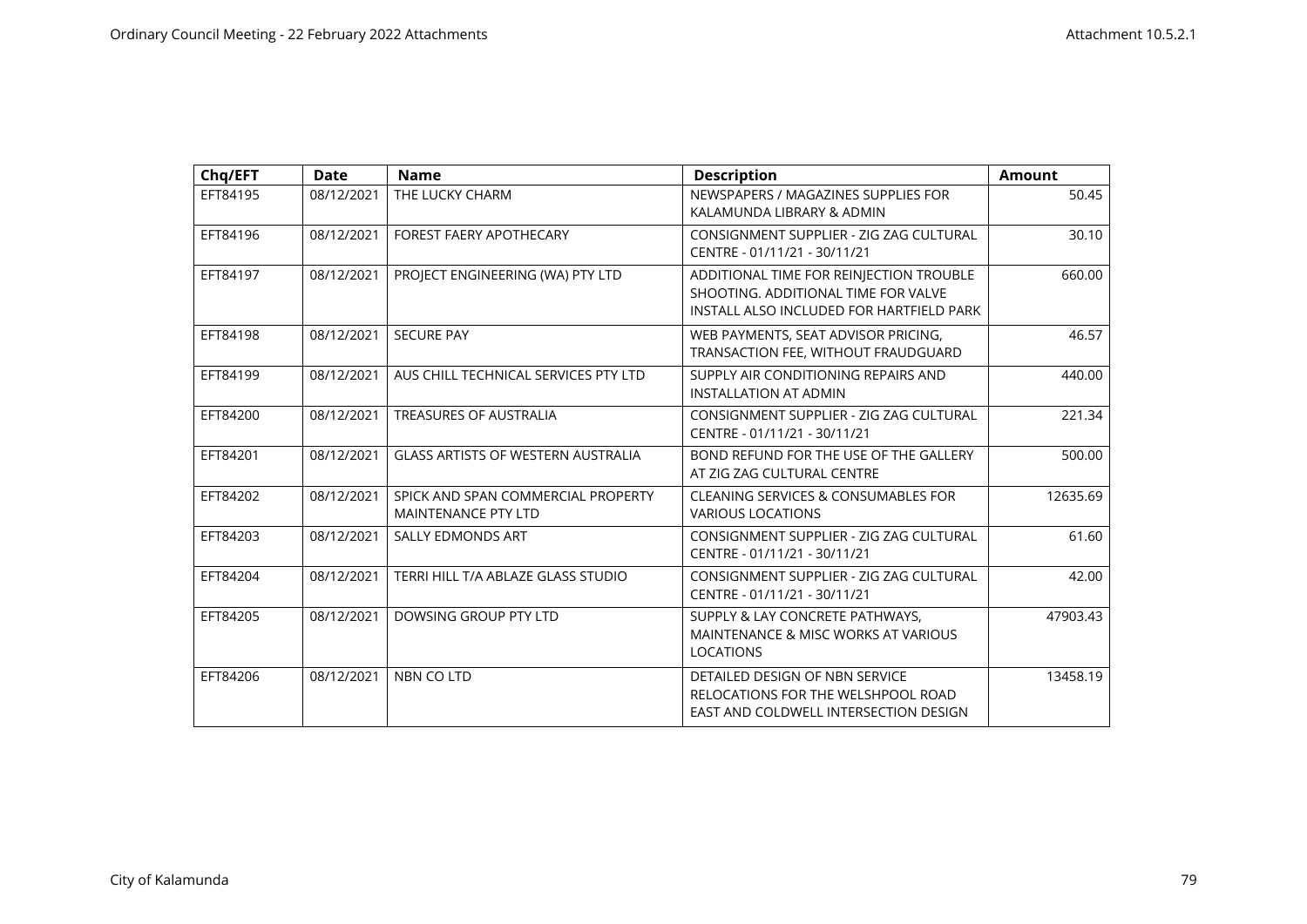| Chq/EFT  | <b>Date</b> | <b>Name</b>                                        | <b>Description</b>                                                                           | <b>Amount</b> |
|----------|-------------|----------------------------------------------------|----------------------------------------------------------------------------------------------|---------------|
| EFT84207 | 08/12/2021  | <b>ALAN FOOTER</b>                                 | REIMBURSEMENT FOR REPLACEMENT TOASTER<br>AND SANDWICH PRESS FOR OPERATIONS<br><b>KITCHEN</b> | 118.00        |
| EFT84208 | 08/12/2021  | <b>ALASTAIR TAYLOR</b>                             | CONSIGNMENT SUPPLIER - ZIG ZAG CULTURAL<br>CENTRE - 01/11/21 - 30/11/21                      | 4.06          |
| EFT84209 | 08/12/2021  | DAVID BARR                                         | DESIGN REVIEW PANEL MEETING REVIEW &<br>ATTENDANCE 18/11/21                                  | 800.00        |
| EFT84210 | 08/12/2021  | BELGRAVIA HEALTH & LEISURE GROUP PTY<br><b>LTD</b> | ANNUAL CONTRIBUTION TO KALAMUNDA<br>WATER PARK AUSTRALIA DAY EVENT                           | 5000.00       |
| EFT84211 | 08/12/2021  | <b>EMPLOYEECONNECT PTY LTD</b>                     | MONTHLY SOFTWARE AND SERVICE -<br>NOVEMBER 2021                                              | 2821.46       |
| EFT84212 | 08/12/2021  | SERPENTINE SPRING WATER                            | SPRING WATER SUPPLIES FOR ZIG ZAG<br><b>CULTURAL CENTRE</b>                                  | 31.50         |
| EFT84213 | 08/12/2021  | PROTEK 247 BUILDING                                | MAINTENANCE GUTTER CLEANING & REPAIRS<br>AT RAY OWEN SPORTS CENTRE                           | 413.69        |
| EFT84214 | 08/12/2021  | <b>MAHARI</b>                                      | CONSIGNMENT SUPPLIER - ZIG ZAG CULTURAL<br>CENTRE - 01/11/21 - 30/11/21                      | 199.50        |
| EFT84215 | 08/12/2021  | MERGER CONTRACTING P/L T/AS J&M<br><b>ASPHALT</b>  | SUPPLY AND INSTALL ASPAHLT AND MINOR<br>ASPHALT RENEWER AT VARIOUS LOCATIONS                 | 41089.62      |
| EFT84216 | 08/12/2021  | TYRE STORAGE AND RECOVERY WA (TSR WA)              | TYRE COLLECTION AND RECYCLING FROM<br><b>WALLISTON TRANSFER STATION</b>                      | 935.98        |
| EFT84217 | 08/12/2021  | <b>WALKINGTWOBYTWO</b>                             | CONSIGNMENT SUPPLIER - ZIG ZAG CULTURAL<br>CENTRE - 01/11/21 - 30/11/21                      | 76.72         |
| EFT84218 | 08/12/2021  | <b>EMERG SOLUTIONS PTY LTD</b>                     | BART GROUP LICENCES FOR KALAMUNDA BFB                                                        | 1650.00       |
| EFT84219 | 08/12/2021  | RIGSAFE LIFTING SOLUTIONS                          | BOND REFUND FOR THE USE OF THE SEMINAR<br>ROOM AT ZIG ZAG CULTURAL CENTRE                    | 200.00        |
| EFT84220 | 08/12/2021  | <b>STUDIO SHEVA</b>                                | CONSIGNMENT SUPPLIER - ZIG ZAG CULTURAL<br>CENTRE - 01/11/21 - 30/11/21                      | 227.50        |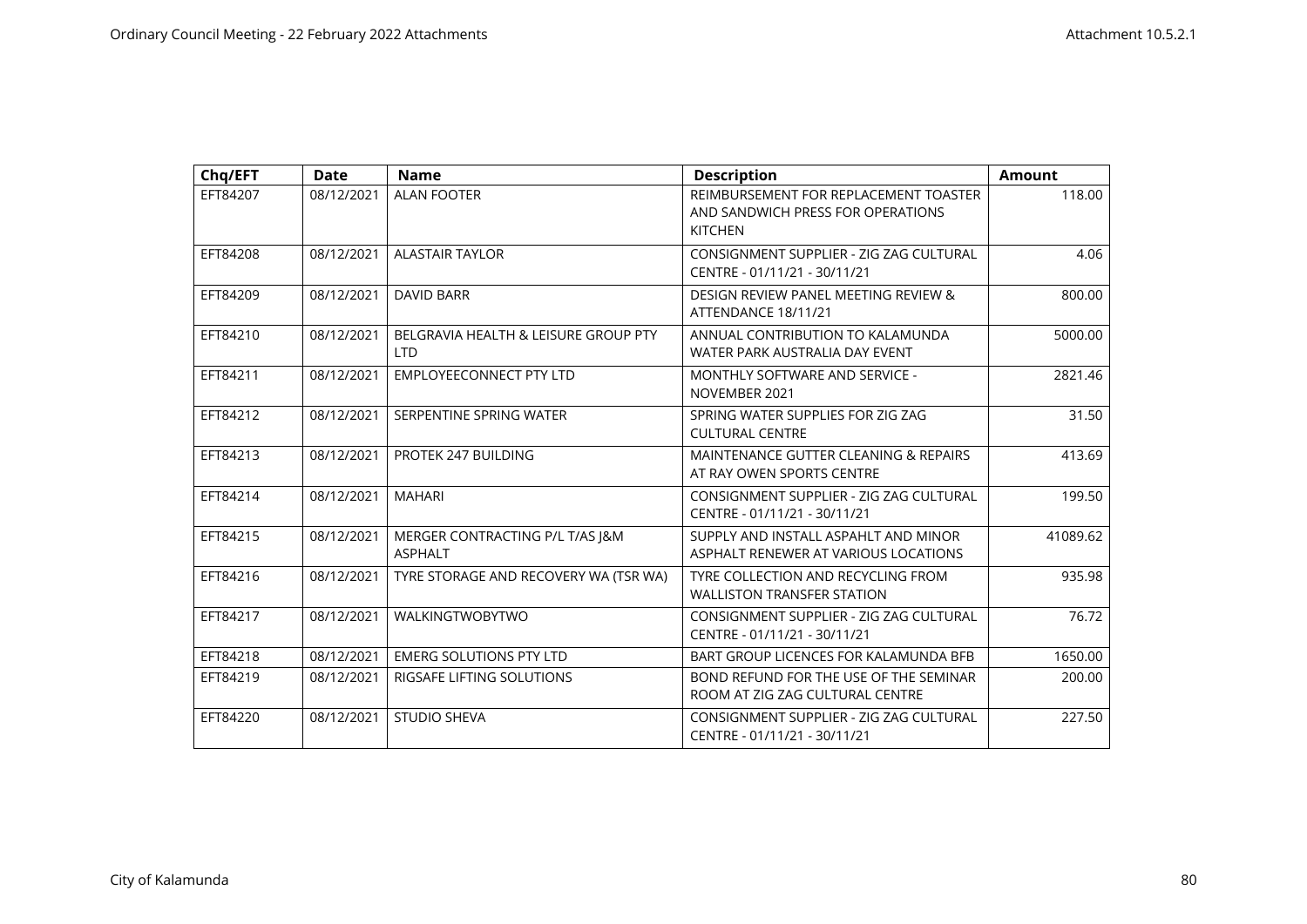| Chq/EFT  | <b>Date</b> | <b>Name</b>                                     | <b>Description</b>                                                         | <b>Amount</b> |
|----------|-------------|-------------------------------------------------|----------------------------------------------------------------------------|---------------|
| EFT84221 | 08/12/2021  | PAULINE NICE PHOTOGRAPHY                        | CONSIGNMENT SUPPLIER - ZIG ZAG CULTURAL<br>CENTRE - 01/11/21 - 30/11/21    | 173.60        |
| EFT84222 | 08/12/2021  | ZOHO CORPORATION PTY LTD                        | MANAGEENGINE ANALYTICS PRO - ANNUAL<br><b>SUBSCRIPTION</b>                 | 4148.10       |
| EFT84223 | 08/12/2021  | SITE SKILLS TRAINING                            | REGISTRATION FOR A STAFF MEMBER TO<br>ATTEND - DOGGING AND RIGGING COURSES | 1850.00       |
| EFT84224 | 08/12/2021  | SARAH CARLTON ART                               | CONSIGNMENT SUPPLIER - ZIG ZAG CULTURAL<br>CENTRE - 01/11/21 - 30/11/21    | 4.20          |
| EFT84225 | 08/12/2021  | CHEVRON AUSTRALIA DOWNSTREAM FUELS<br>PTY LTD   | SUPPLY OF DIESEL FUEL FOR OPERATIONS<br><b>CENTRE</b>                      | 29971.89      |
| EFT84226 | 08/12/2021  | FRIENDS OF THE WESTERN SWAMP TORTOISE           | CONSIGNMENT SUPPLIER - ZIG ZAG CULTURAL<br>CENTRE - 01/11/21 - 30/11/21    | 10.50         |
| EFT84227 | 08/12/2021  | <b>THOMSON GEER</b>                             | <b>LEGAL EXPENSES</b>                                                      | 19352.80      |
| EFT84228 | 08/12/2021  | TENCENTS HOLDINGS PTY LTD                       | OUTSTANDING WORKS BOND REFUND                                              | 8708.25       |
| EFT84229 | 08/12/2021  | <b>ERA HOSTING</b>                              | MONTHLY VOIP FEES FOR EMERGENCY<br><b>SERVICES</b>                         | 503.60        |
| EFT84230 | 08/12/2021  | <b>BANKSIA CREATIVE</b>                         | CONSIGNMENT SUPPLIER - ZIG ZAG CULTURAL<br>CENTRE - 01/11/21 - 30/11/21    | 14.00         |
| EFT84231 | 08/12/2021  | PERTH GHAZNI INCORPORATED<br><b>ASSOCIATION</b> | <b>KEY &amp; HALL BOND REFUND</b>                                          | 450.00        |
| EFT84232 | 08/12/2021  | <b>CLARE JOHNSTON</b>                           | CONSIGNMENT SUPPLIER - ZIG ZAG CULTURAL<br>CENTRE - 01/11/21 - 30/11/21    | 95.90         |
| EFT84233 | 08/12/2021  | <b>GLOBAL GUMNUTS &amp; NURSERY</b>             | CONSIGNMENT SUPPLIER - ZIG ZAG CULTURAL<br>CENTRE - 01/11/21 - 30/11/21    | 69.09         |
| EFT84234 | 08/12/2021  | LANDSCAPE AND MAINTENANCE SOLUTIONS             | RESIDENTIAL VERGE, PASSIVE & ACTIVE<br>RESERVES MOWING SERVICES            | 40162.64      |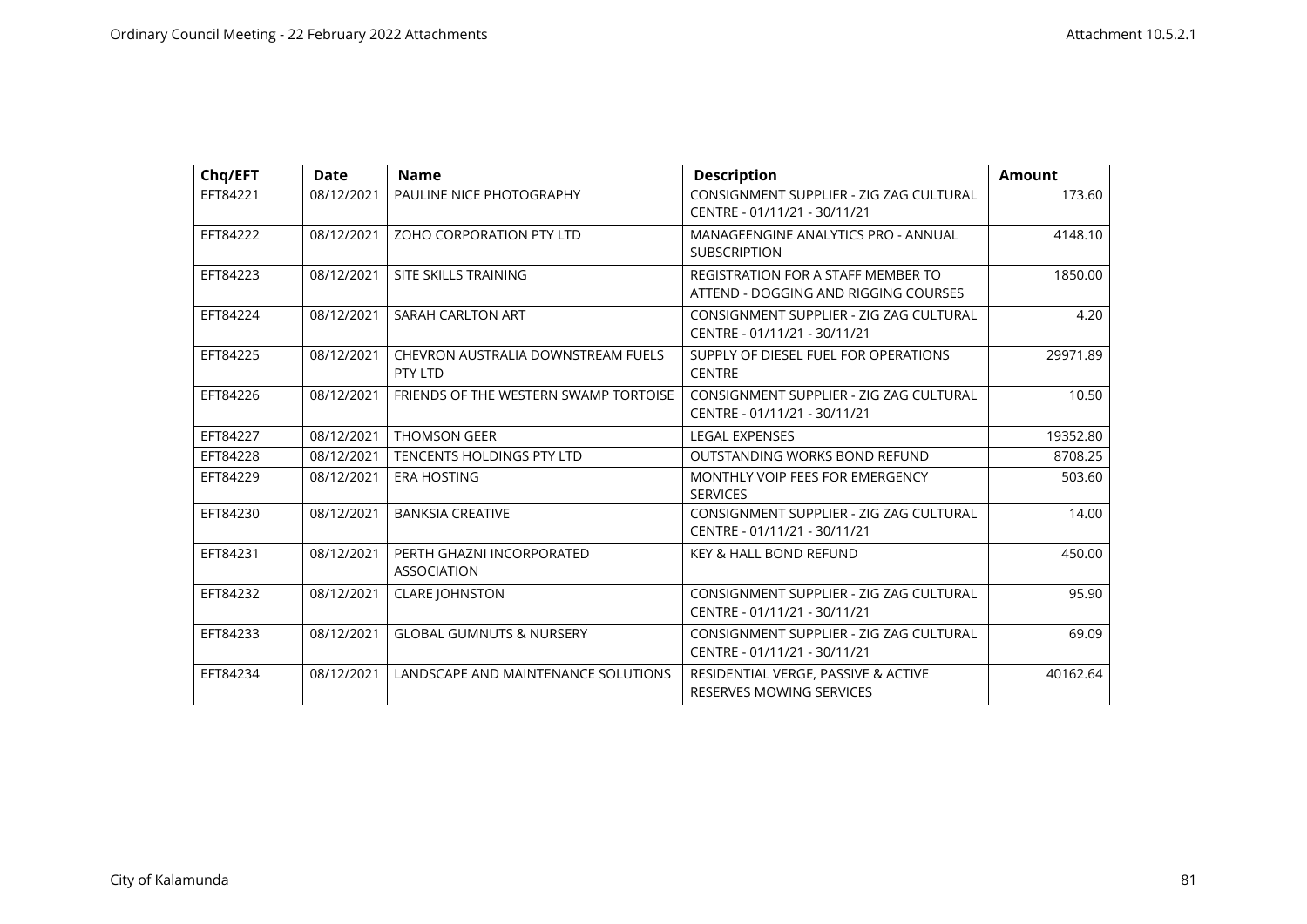| Chq/EFT  | <b>Date</b> | <b>Name</b>                                                | <b>Description</b>                                                                                     | <b>Amount</b> |
|----------|-------------|------------------------------------------------------------|--------------------------------------------------------------------------------------------------------|---------------|
| EFT84235 | 08/12/2021  | PERTH ACCESS CONTROL AND SECURITY                          | MAINTENACE / REPAIRS TO CCTV & ACCESS<br>CONTROL SYSTEMS AT HARTFIELD PARK<br><b>RECREATION CENTRE</b> | 753.20        |
| EFT84236 | 08/12/2021  | MARSHALL'S WESTERN AUSTRALIAN HONEY                        | CONSIGNMENT SUPPLIER - ZIG ZAG CULTURAL<br>CENTRE - 01/11/21 - 30/11/21                                | 119.70        |
| EFT84237 | 08/12/2021  | <b>LEAH DESMAY</b>                                         | CONSIGNMENT SUPPLIER - ZIG ZAG CULTURAL<br>CENTRE - 01/11/21 - 30/11/21                                | 12.25         |
| EFT84238 | 08/12/2021  | THE OLD MARKET GARDEN                                      | CONSIGNMENT SUPPLIER - ZIG ZAG CULTURAL<br>CENTRE - 01/11/21 - 30/11/21                                | 49.00         |
| EFT84239 | 08/12/2021  | MITCHELL JOHN PAPAS                                        | <b>RATES REFUND</b>                                                                                    | 303.94        |
| EFT84240 | 08/12/2021  | MOORE AUSTRALIA (WA) PTY LTD                               | <b>REGISTRATION FOR 2 STAFF TO ATTEND 2021</b><br><b>GST WORKSHOP - ONLINE</b>                         | 715.00        |
| EFT84241 | 08/12/2021  | <b>TURQUOISE ART</b>                                       | CONSIGNMENT SUPPLIER - ZIG ZAG CULTURAL<br>CENTRE - 01/11/21 - 30/11/21                                | 17.50         |
| EFT84242 | 08/12/2021  | CARROL DUNFORD PREVIOUSLY BURIED<br><b>TREASURE</b>        | CONSIGNMENT SUPPLIER - ZIG ZAG CULTURAL<br>CENTRE - 01/11/21 - 30/11/21                                | 45.50         |
| EFT84243 | 08/12/2021  | LOOSE THREADS COLLECTIVE                                   | CONSIGNMENT SUPPLIER - ZIG ZAG CULTURAL<br>CENTRE - 01/11/21 - 30/11/21                                | 84.00         |
| EFT84244 | 08/12/2021  | DEBBIE COLLINS PHOTOGRAPHY                                 | CONSIGNMENT SUPPLIER - ZIG ZAG CULTURAL<br>CENTRE - 01/11/21 - 30/11/21                                | 92.40         |
| EFT84245 | 08/12/2021  | CHARON OLSEN T/A GARDEN STYLE<br><b>LANDSCAPE SERVICES</b> | PROVIDE PROJECT SUPPORT TO PARKS AND<br>ENVIRONMENTAL SERVICES TEAM - PERIOD<br>22/11/21 - 03/12/21    | 3705.62       |
| EFT84246 | 08/12/2021  | ASV SALES & SERVICE (WA) PTY LTD                           | SUPPLY & DELIVER (1) ONE NEW 2021 POSI-<br><b>TRACK LOADER</b>                                         | 84624.10      |
| EFT84247 | 08/12/2021  | <b>ECOBEETLE</b>                                           | CONSIGNMENT SUPPLIER - ZIG ZAG CULTURAL<br>CENTRE - 01/11/21 - 30/11/21                                | 42.70         |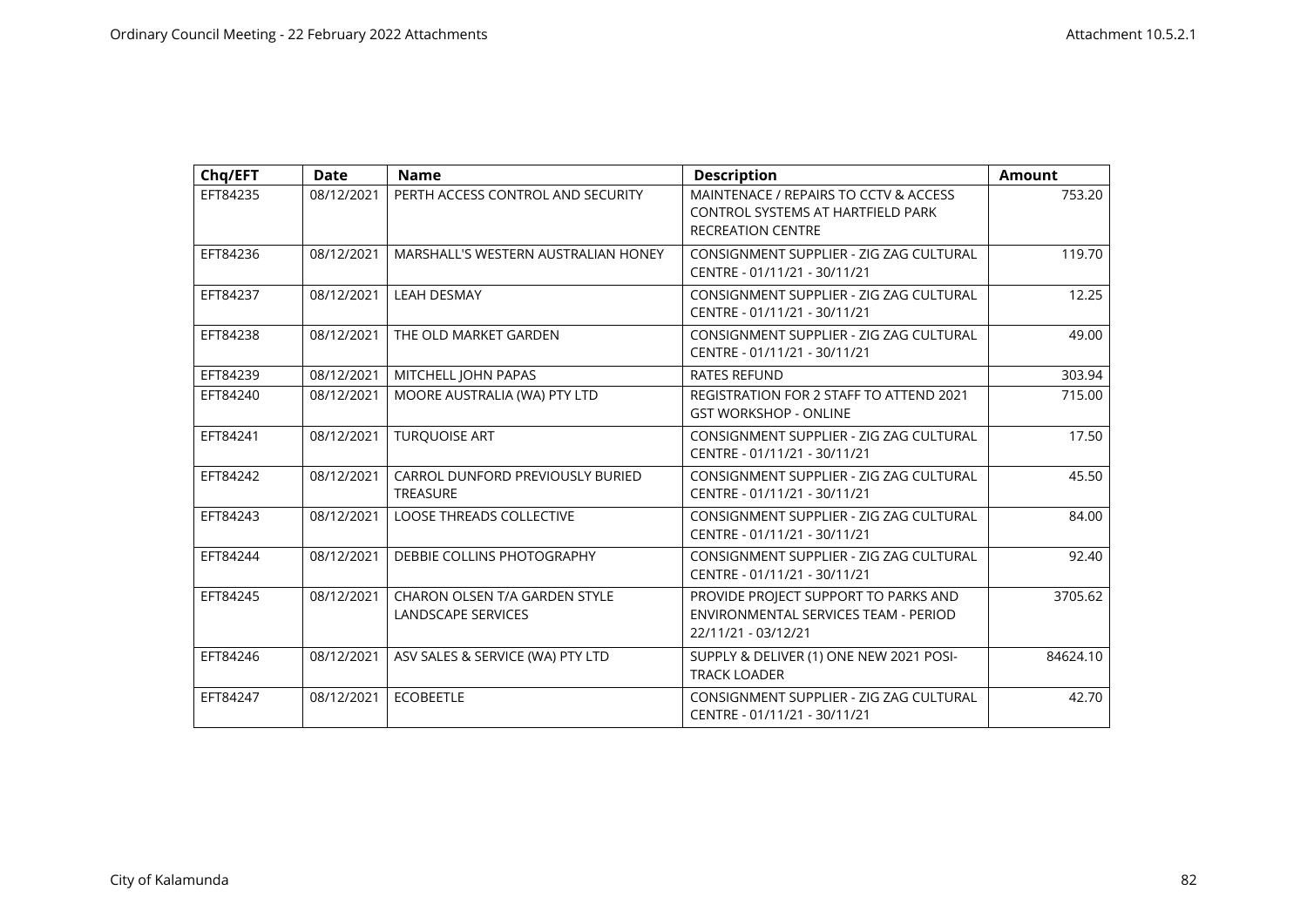| Chq/EFT  | <b>Date</b> | <b>Name</b>                                        | <b>Description</b>                                                                                                     | <b>Amount</b> |
|----------|-------------|----------------------------------------------------|------------------------------------------------------------------------------------------------------------------------|---------------|
| EFT84248 | 08/12/2021  | WILD SEASONS FLOWERS & GIFTS                       | 125 GERBERAS FOR PRESENTATIONS AT THANK<br>A VOLUNTEER                                                                 | 562.50        |
| EFT84249 | 08/12/2021  | <b>NEIL GRAY</b>                                   | CONSIGNMENT SUPPLIER - ZIG ZAG CULTURAL<br>CENTRE - 01/11/21 - 30/11/21                                                | 108.50        |
| EFT84250 | 08/12/2021  | EASTERN HILLS CHAINSAWS & MOWERS PTY<br><b>LTD</b> | SUPPLY AND DELIVERY OF CHAINSAW AND<br><b>MOWER PARTS AS REQUIRED</b>                                                  | 294.50        |
| EFT84251 | 08/12/2021  | <b>MCGREGOR SURVEYS</b>                            | SURVEYING SERVICES - PICKERING BROOK<br><b>TRAIL PEGGING</b>                                                           | 781.00        |
| EFT84252 | 08/12/2021  | <b>CRAFTY LINDAS</b>                               | CONSIGNMENT SUPPLIER - ZIG ZAG CULTURAL<br>CENTRE - 01/11/21 - 30/11/21                                                | 237.65        |
| EFT84253 | 08/12/2021  | UNIVERSAL BAR                                      | 18 X FOOD AND DRINK VOUCHERS ISSUED TO<br><b>ORCHESTRA</b>                                                             | 180.00        |
| EFT84254 | 08/12/2021  | PROJECT OPTIONS PTY LTD                            | INSTALLATION OF A 12M X 12M X 3.6 DOME AT<br>THE WALLISTON TRANSFER STATION<br>INCLUDING HIRE OF A SEA CONTAINER       | 11583.00      |
| EFT84255 | 08/12/2021  | <b>I HEAR THE TREES</b>                            | CONSIGNMENT SUPPLIER - ZIG ZAG CULTURAL<br>CENTRE - 01/11/21 - 30/11/21                                                | 67.90         |
| EFT84256 | 08/12/2021  | <b>FLINT LEGAL</b>                                 | <b>LEGAL EXPENSES</b>                                                                                                  | 6583.50       |
| EFT84257 | 08/12/2021  | <b>MARK TURNER</b>                                 | MORNING MUSIC NOVEMBER PERFORMANCE<br><b>FEE</b>                                                                       | 1100.00       |
| EFT84258 | 08/12/2021  | HIGHSCORE CREATIVE PTY LTD                         | CONSIGNMENT SUPPLIER - ZIG ZAG CULTURAL<br>CENTRE - 01/11/21 - 30/11/21                                                | 37.80         |
| EFT84259 | 08/12/2021  | PIADINA BAR - ITALIAN STREET KITCHEN               | 23 X FOOD AND DRINK VOUCHERS ISSUED TO<br><b>ORCHESTRA</b>                                                             | 230.00        |
| EFT84260 | 08/12/2021  | SHARING A HILLS CHRISTMAS                          | ANNUAL CHRISTMAS FESTIVAL FUNDING<br>ROUND SHARING A HILLS CHRISTMAS CHARITY<br>FOOD & GIFTS TO DISADVANTAGED FAMILIES | 1000.00       |
| EFT84261 | 08/12/2021  | <b>NICOLE HASSETT</b>                              | <b>JUMP START REFUND</b>                                                                                               | 76.50         |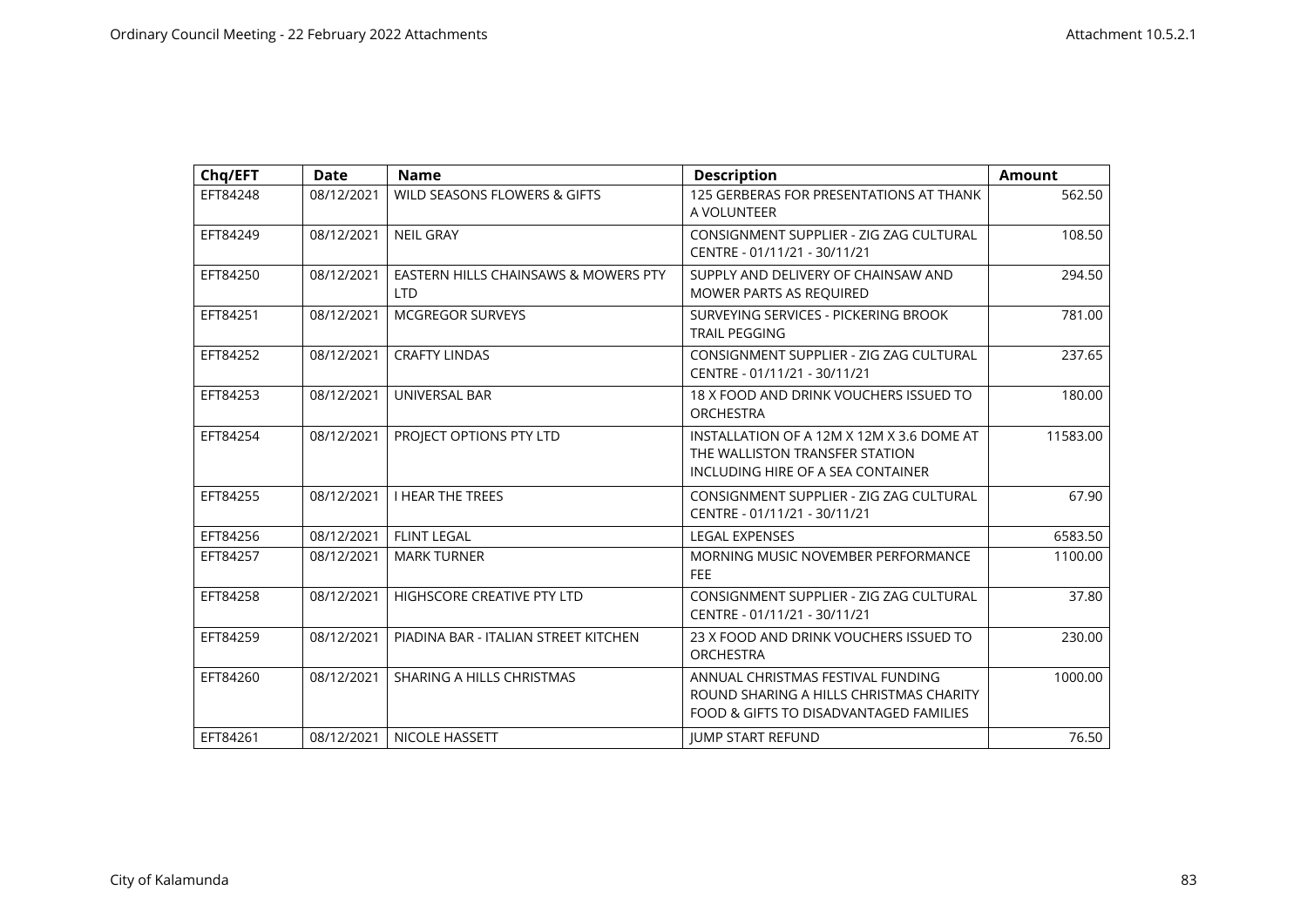| Chq/EFT  | <b>Date</b> | <b>Name</b>                                         | <b>Description</b>                                           | <b>Amount</b> |
|----------|-------------|-----------------------------------------------------|--------------------------------------------------------------|---------------|
| EFT84262 | 08/12/2021  | PERTH HILLS LIVE MUSICIANS ASSOCIATION              | KEY & HALL BOND REFUND                                       | 450.00        |
| EFT84263 | 08/12/2021  | MICHELLE PIETRACATELLA                              | KEY & HALL BOND REFUND INCLUDING<br><b>LIQUOR PERMIT FEE</b> | 577.50        |
| EFT84264 | 08/12/2021  | OH MY BALLOON BAR                                   | SUPPLY OF BALLOONS FOR THANK A<br><b>VOLUNTEER DAY</b>       | 175.00        |
| EFT84265 | 08/12/2021  | MELANIE NARKLE                                      | <b>HALL BOND REFUND</b>                                      | 400.00        |
| EFT84266 | 21/12/2021  | KATHLEEN (KATHY) RITCHIE                            | COUNCILLOR ALLOWANCE - 01/12/21 -<br>31/12/21                | 2231.67       |
| EFT84267 | 21/12/2021  | <b>LISA COOPER</b>                                  | COUNCILLOR ALLOWANCE - 01/12/21 -<br>31/12/21                | 2131.67       |
| EFT84268 | 21/12/2021  | <b>JOHN GIARDINA</b>                                | COUNCILLOR ALLOWANCE - 01/12/21 -<br>31/12/21                | 2131.67       |
| EFT84269 | 21/12/2021  | <b>GEOFF STALLARD</b>                               | COUNCILLOR ALLOWANCE - 01/12/21 -<br>31/12/21                | 2131.67       |
| EFT84270 | 21/12/2021  | DEPARTMENT OF FIRE AND EMERGENCY<br>SERVICES (DFES) | 2021 / 2022 EMERGENCY SERVICES LEVY -<br><b>OUARTER 2</b>    | 2032946.56    |
| EFT84271 | 21/12/2021  | SUSAN (SUE) BILICH                                  | COUNCILLOR ALLOWANCE - 01/12/21 -<br>31/12/21                | 2231.67       |
| EFT84272 | 21/12/2021  | <b>BROOKE O'DONNELL</b>                             | COUNCILLOR ALLOWANCE - 01/12/21 -<br>31/12/21                | 3551.59       |
| EFT84273 | 21/12/2021  | MARGARET THOMAS                                     | COUNCILLOR ALLOWANCE - 01/12/21 -<br>31/12/21                | 8171.09       |
| EFT84274 | 21/12/2021  | <b>DYLAN O'CONNOR</b>                               | COUNCILLOR ALLOWANCE - 01/12/21 -<br>31/12/21                | 2231.67       |
| EFT84275 | 21/12/2021  | JANELLE SEWELL                                      | COUNCILLOR ALLOWANCE - 01/12/21 -<br>31/12/21                | 2231.67       |
| EFT84276 | 21/12/2021  | <b>MARY CANNON</b>                                  | COUNCILLOR ALLOWANCE - 01/12/21 -<br>31/12/21                | 2331.67       |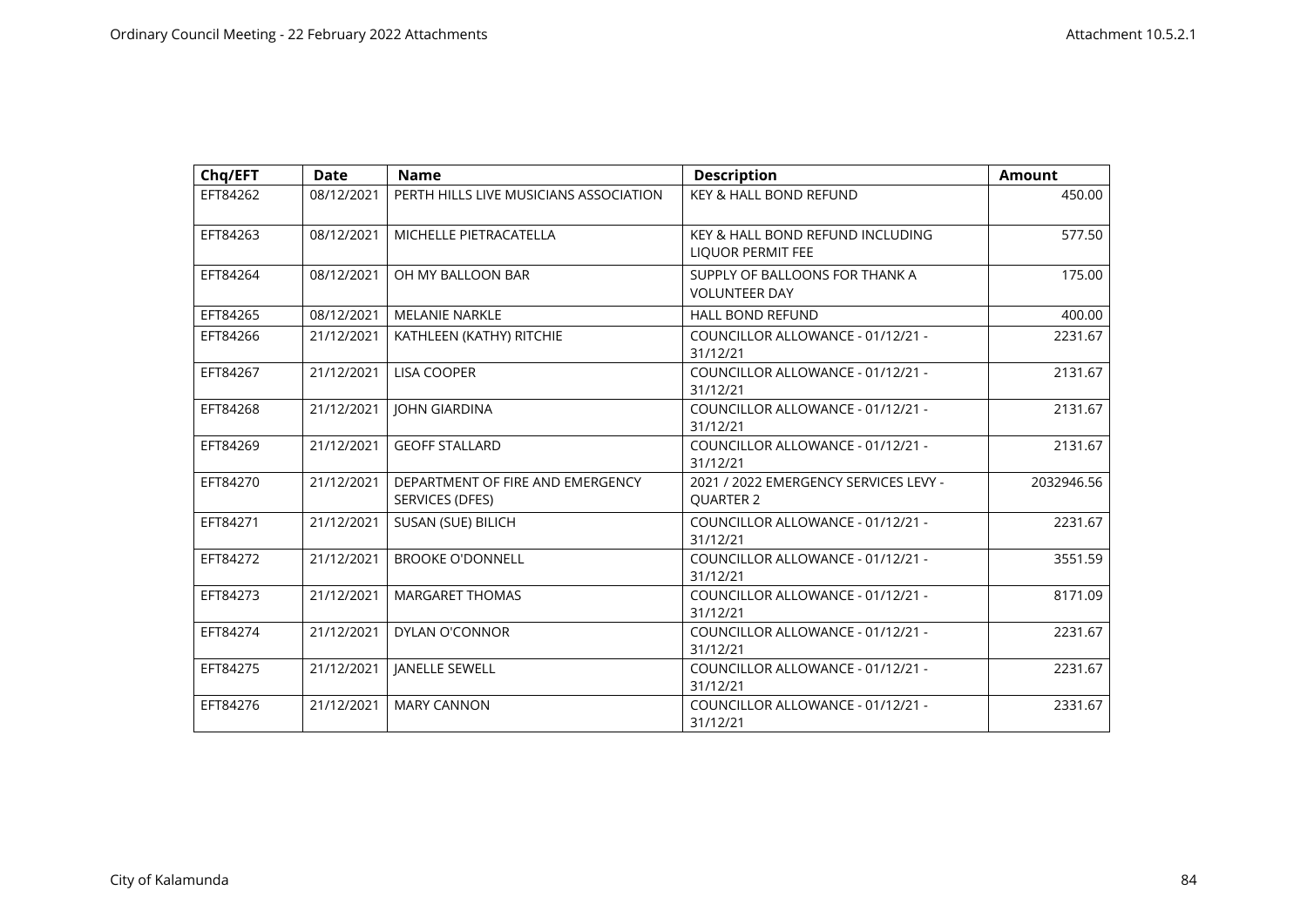| Chq/EFT  | <b>Date</b> | <b>Name</b>                                                               | <b>Description</b>                                                                                                                           | <b>Amount</b> |
|----------|-------------|---------------------------------------------------------------------------|----------------------------------------------------------------------------------------------------------------------------------------------|---------------|
| EFT84277 | 21/12/2021  | ANDREW OSENTON                                                            | COUNCILLOR ALLOWANCE - 01/12/21 -<br>31/12/21                                                                                                | 2231.67       |
| EFT84278 | 21/12/2021  | <b>KELLIE MISKIEWICZ</b>                                                  | COUNCILLOR ALLOWANCE - 01/12/21 -<br>31/12/21                                                                                                | 2231.67       |
| EFT84279 | 22/12/2021  | BARNETTS (WA) PTY LTD                                                     | SUPPLY LOCK & ARCHITECTURAL HARDWARE<br>SUPPLIES FOR GOOSEBERRY HILL MULTI USE<br>HALL                                                       | 553.78        |
| EFT84280 | 22/12/2021  | THE WORKWEAR GROUP PTY LTD                                                | SUPPLY OF UNIFORM FOR VARIOUS STAFF<br><b>MEMBERS</b>                                                                                        | 1469.46       |
| EFT84281 | 22/12/2021  | WEX AUSTRALIA PTY LTD - WRIGHT EXPRESS<br><b>FUEL CARDS AUSTRALIA LTD</b> | FUEL - PERIOD ENDING 20/12/21                                                                                                                | 2102.70       |
| EFT84282 | 22/12/2021  | NEVERFAIL SPRINGWATER LTD (KALA LIB)                                      | BOTTLED WATER SUPPLIES / MAINTENANCE<br>FOR KALAMUNDA LIBRARY                                                                                | 17.70         |
| EFT84283 | 22/12/2021  | <b>JB HI-FI MIDLAND</b>                                                   | <b>ELECTRICAL SUPPLIES</b>                                                                                                                   | 518.00        |
| EFT84284 | 22/12/2021  | RUDD INDUSTRIAL                                                           | PLANT / VEHICLE PARTS                                                                                                                        | 1145.21       |
| EFT84285 | 22/12/2021  | PFD FOOD SERVICES - HOLLIER DICKSONS                                      | KIOSK SUPPLIES FOR HARTFIELD PARK<br><b>RECREATION CENTRE</b>                                                                                | 387.80        |
| EFT84286 | 22/12/2021  | ADVANS EXHIBITION SERVICES                                                | SUPPLY & DELIVERT OF VARIOUS GOODS FOR<br>KALAMUNDA LIBRARY                                                                                  | 2290.64       |
| EFT84287 | 22/12/2021  | <b>12D SOLUTIONS PTY LTD</b>                                              | ANNUAL MAINTENANCE ON 12D DONGLE<br>572D472384, LICENSE 4250 - 1ST JAN 2022 TO<br>31ST DEC 2022 UTILISED BY THE DESIGN TEAM<br>AT OPS CENTRE | 1980.00       |
| EFT84288 | 22/12/2021  | NEVERFAIL SPRINGWATERLTD (FORRESTFIELD<br>LIB                             | BOTTLED WATER SUPPLIES / MAINTENANCE<br>FOR FORRESTFIELD LIBRARY                                                                             | 134.20        |
| EFT84289 | 22/12/2021  | TAMAN DIAMOND TOOLS AND MACHINERY                                         | <b>PLANT / VEHICLE PARTS</b>                                                                                                                 | 860.75        |
| EFT84290 | 22/12/2021  | <b>ERGOLINK</b>                                                           | SUPPLY OF VARIOUS ERGONOMIC OFFICE<br><b>SUPPLIES</b>                                                                                        | 3119.57       |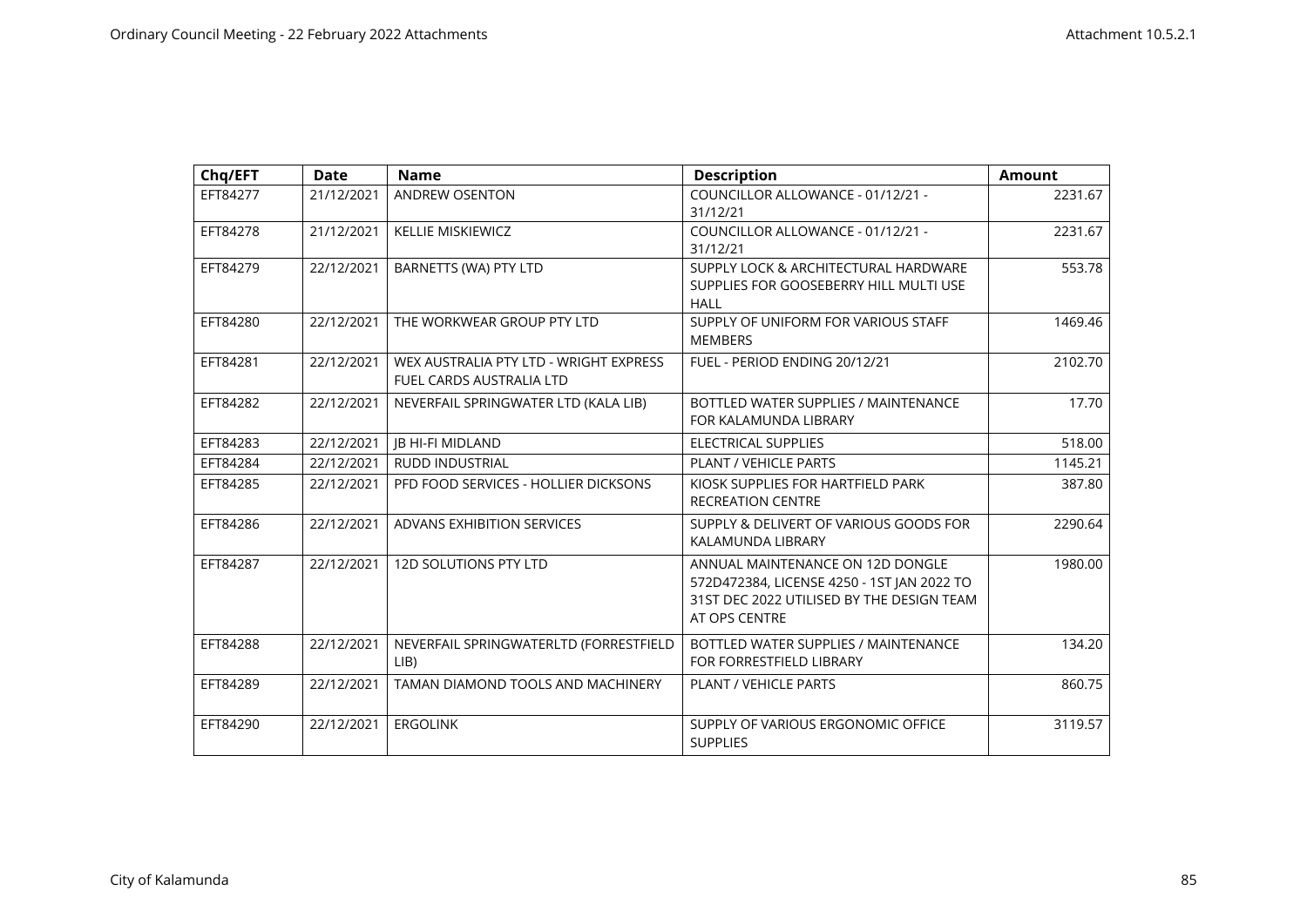| Chq/EFT  | <b>Date</b> | <b>Name</b>                            | <b>Description</b>                       | <b>Amount</b> |
|----------|-------------|----------------------------------------|------------------------------------------|---------------|
| EFT84291 | 22/12/2021  | ELEMENT ADVISORY PTY LTD               | PROFESSIONAL PLANNING SERVICES FOR       | 6376.01       |
|          |             |                                        | FORRESTFIELD NORTH STRUCTURE PLAN        |               |
| EFT84292 | 22/12/2021  | STEVE LAWRENCE T/AS BLUE RIBBON CARPET | CARPET CLEANING AT VARIOUS LOCATIONS     | 856.00        |
|          |             | & UPHOLSTERY CLEANING WA               |                                          |               |
| EFT84293 | 22/12/2021  | <b>TOTALLY WORKWEAR</b>                | SUPPLY OF PROTECTIVE CLOTHING            | 1621.43       |
| EFT84294 | 22/12/2021  | <b>PORTNER PRESS</b>                   | SUPPLY OF HEALTH & SAFETY HANDBOOK       | 19.95         |
|          |             |                                        | <b>EXTRA BINDER</b>                      |               |
| EFT84295 | 22/12/2021  | DATA#3 LIMITED                         | SUPPLY OF MICROSOFT LICENCES             | 215497.42     |
| EFT84296 | 22/12/2021  | PHILLIP CHRISTOPHER HANLEY             | <b>STERILIZATION DOG REFUND</b>          | 150.00        |
| EFT84297 | 22/12/2021  | PERTH CADCENTRE                        | PTA BUS STOP DESIGN - SITE SURVEY, DRAFT | 1100.00       |
|          |             |                                        | EXISTING AND PROPOSED DESIGN AT HALE     |               |
|          |             |                                        | ROAD WATTLE GROVE                        |               |
| EFT84298 | 22/12/2021  | <b>BROWNES DAIRY - ADMIN</b>           | MILK SUPPLY FOR ADMIN BUILDING           | 89.40         |
| EFT84299 | 22/12/2021  | KASSIM & FATIMAH ALI                   | RATES REFUND AS AN ADDITIONAL PAYMENT    | 1667.08       |
|          |             |                                        | MADE AT SETTLEMENT BY OWNER              |               |
| EFT84300 | 22/12/2021  | <b>GRACE JACKSON</b>                   | <b>CROSSOVER CONTRIBUTION</b>            | 428.00        |
| EFT84301 | 22/12/2021  | JOHN LESTER & ROSEMARY PAMELA MILTON   | <b>RATES REFUND</b>                      | 467.15        |
|          |             |                                        |                                          |               |
| EFT84302 | 22/12/2021  | ROSETTA COSTANZO                       | STERILIZATION DOG REFUND                 | 150.00        |
| EFT84303 | 22/12/2021  | <b>AUSTRALIAN SERVICES UNION</b>       | <b>PAYROLL DEDUCTIONS</b>                | 51.80         |
| EFT84304 | 22/12/2021  | CITY OF KALAMUNDA STAFF SOCIAL CLUB    | PAYROLL DEDUCTIONS                       | 136.00        |
| EFT84305 | 22/12/2021  | CHILD SUPPORT AGENCY                   | PAYROLL DEDUCTIONS                       | 567.51        |
| EFT84306 | 22/12/2021  | <b>AUSTRALIA POST</b>                  | POSTAL EXPENSES / COUNTER BILLPAY        | 13852.76      |
|          |             |                                        | <b>TRANSACTION FEES</b>                  |               |
| EFT84307 | 22/12/2021  | <b>BUNNINGS BUILDING SUPPLIES</b>      | HARDWARE SUPPLIES FOR VARIOUS            | 1494.93       |
|          |             |                                        | LOCATIONS                                |               |
| EFT84308 | 22/12/2021  | <b>COATES HIRE OPERATIONS PTY LTD</b>  | PLANT / EQUIPMENT HIRE                   | 556.90        |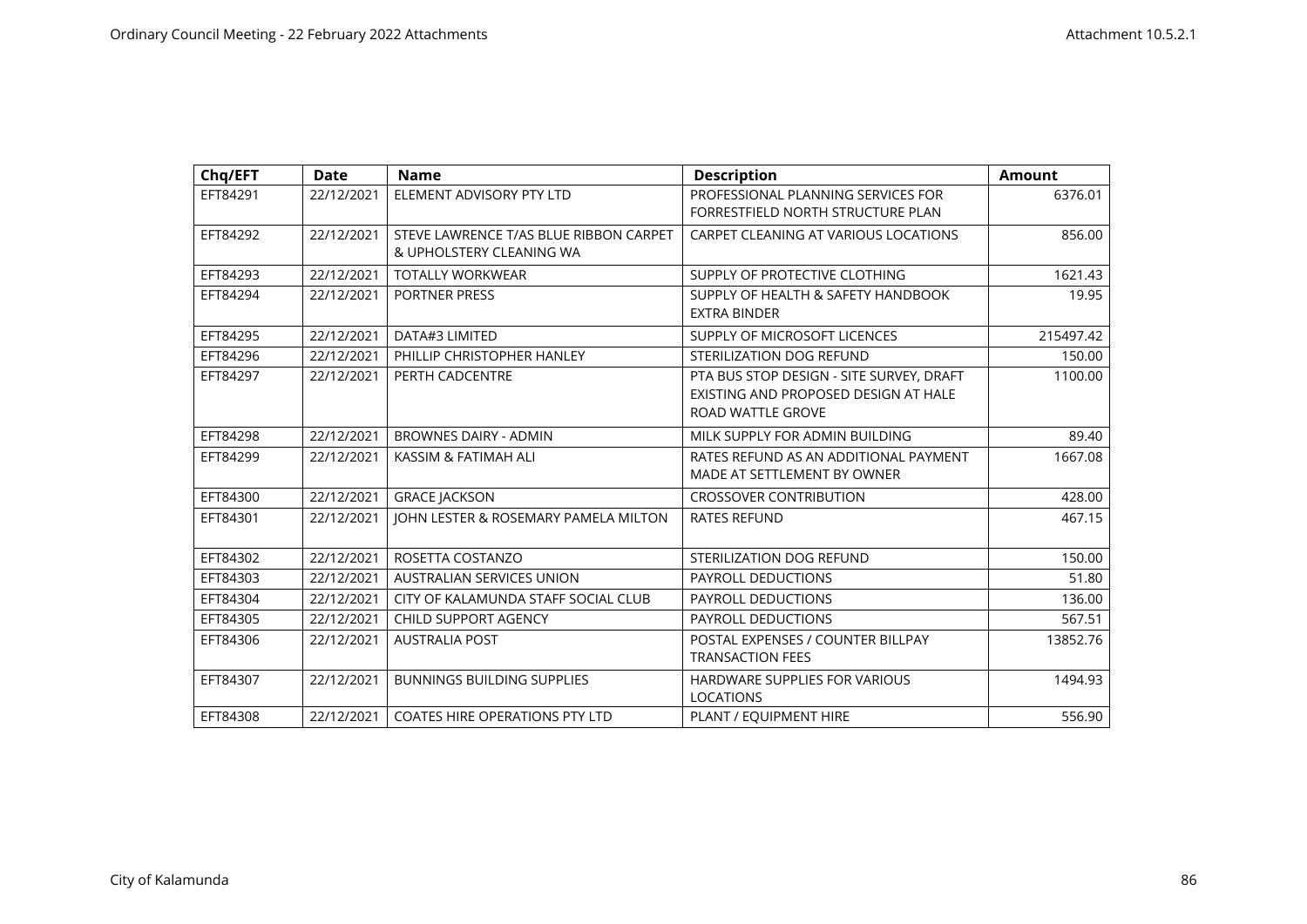| Chq/EFT  | <b>Date</b> | <b>Name</b>                                             | <b>Description</b>                                                                                                                                                             | <b>Amount</b> |
|----------|-------------|---------------------------------------------------------|--------------------------------------------------------------------------------------------------------------------------------------------------------------------------------|---------------|
| EFT84309 | 22/12/2021  | NAPA - A DIVISION OF GPC ASIA PACIFIC PTY<br><b>LTD</b> | PLANT / VEHICLE PARTS                                                                                                                                                          | 444.40        |
| EFT84310 | 22/12/2021  | <b>KOSTERA'S TYRE SERVICE</b>                           | <b>PLANT / VEHICLE PARTS</b>                                                                                                                                                   | 116.00        |
| EFT84311 | 22/12/2021  | <b>MCLEODS BARRISTERS &amp; SOLICITORS</b>              | <b>LEGAL EXPENSES</b>                                                                                                                                                          | 4113.54       |
| EFT84312 | 22/12/2021  | CLEANAWAY                                               | WASTE / RECYCLING & BULK BIN DISPOSAL<br><b>SERVICES FEES</b>                                                                                                                  | 374529.97     |
| EFT84313 | 22/12/2021  | <b>TELSTRA CORPORATION</b>                              | TELEPHONE / INTERNET EXPENSES                                                                                                                                                  | 20185.75      |
| EFT84314 | 22/12/2021  | <b>LANDGATE - VALUATIONS</b>                            | <b>GROSS RENTAL VALUATION FEES FOR VARIOUS</b><br><b>LOCATIONS</b>                                                                                                             | 493.82        |
| EFT84315 | 22/12/2021  | WALKERS HARDWARE (MITRE 10)                             | <b>HARDWARE SUPPLIES</b>                                                                                                                                                       | 464.20        |
| EFT84316 | 22/12/2021  | WESFARMERS KLEENHEAT GAS PTY LTD                        | <b>GAS BOTTLES SUPPLIES</b>                                                                                                                                                    | 85.80         |
| EFT84317 | 22/12/2021  | <b>ECHO NEWSPAPER</b>                                   | ADVERTISING FOR VARIOUS JOBS / EVENTS                                                                                                                                          | 5500.00       |
| EFT84318 | 22/12/2021  | MCKAY EARTHMOVING PTY LTD                               | PLANT EQUIPMENT AND OPERATOR HIRE FOR<br>VARIOUS LOCATIONS INCLUDING WORKS AT<br>RAY OWEN RESERVE, SCOTT RESERVE, BRICK<br>PAVING AT CORNER CANNING & KALAMUNDA<br><b>ROAD</b> | 57465.99      |
| EFT84319 | 22/12/2021  | <b>K-LINE FENCING GROUP</b>                             | SUPPLY & INSTALLATION OF FENCING AT 4<br>LARWOOD CRESCENT HIGH WYCOMBE & 155<br><b>LAWNBROOK ROAD WALLISTON</b>                                                                | 14082.20      |
| EFT84320 | 22/12/2021  | EASTERN METROPOLITAN REGIONAL<br><b>COUNCIL (EMRC)</b>  | DOMESTIC / WASTE CHARGES - RED HILL TIP,<br><b>MATTRESS &amp; TIMBER DISPOSAL FEES</b>                                                                                         | 410532.66     |
| EFT84321 | 22/12/2021  | BORAL CONSTRUCTION MATERIALS GROUP                      | ROAD MATERIALS FOR VARIOUS LOCATIONS                                                                                                                                           | 2915.57       |
| EFT84322 | 22/12/2021  | <b>JASON SIGNMAKERS</b>                                 | SIGNAGE SUPPLIES                                                                                                                                                               | 103.36        |
| EFT84323 | 22/12/2021  | <b>FASTA COURIERS</b>                                   | <b>COURIER FEES</b>                                                                                                                                                            | 344.94        |
| EFT84324 | 22/12/2021  | <b>BCITF</b>                                            | LEVY FEE - NOVEMBER 2021                                                                                                                                                       | 12514.17      |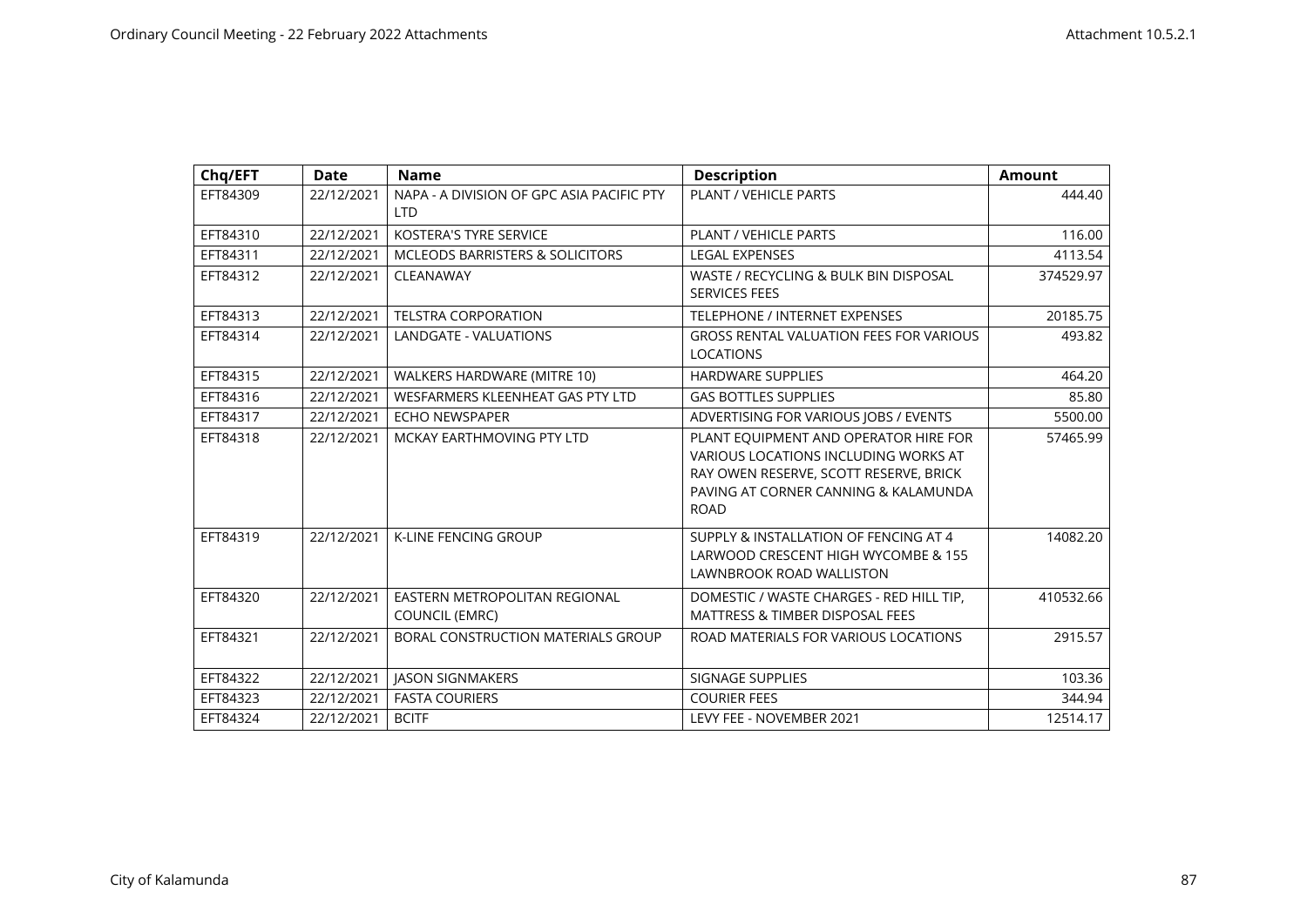| Chq/EFT  | <b>Date</b> | <b>Name</b>                                           | <b>Description</b>                                                                                                                               | <b>Amount</b> |
|----------|-------------|-------------------------------------------------------|--------------------------------------------------------------------------------------------------------------------------------------------------|---------------|
| EFT84325 | 22/12/2021  | SONIC HEALTHPLUS (KINETIC HEALTH GROUP<br>LTD)        | PREPLACEMENT MEDICALS / BASELINE<br><b>HEARING TESTS</b>                                                                                         | 331.10        |
| EFT84326 | 22/12/2021  | LESMURDIE SAND, SOIL & BOBCAT HIRE                    | <b>GARDEN / RESERVE SUPPLIES</b>                                                                                                                 | 150.00        |
| EFT84327 | 22/12/2021  | <b>SG ENVIRO</b>                                      | SEPTIC / GREASE TANK CLEAN OUT SERVICES<br>AT VARIOUS LOCATIONS                                                                                  | 1309.69       |
| EFT84328 | 22/12/2021  | MAJOR MOTORS PTY LTD                                  | SUPPLY & DELIVERY OF ISUZU TRUCK                                                                                                                 | 134042.07     |
| EFT84329 | 22/12/2021  | <b>BRADOCK PODIATRY SERVICES PTY LTD</b>              | PODIATRY SERVICES AT JACK HEALEY CENTRE                                                                                                          | 828.97        |
| EFT84330 | 22/12/2021  | LINDLEY CONTRACTING                                   | PLUMBING REPAIRS / MAINTENANCE FOR<br>VARIOUS LOCATIONS INCLUDING SUPPLY &<br>INSTALLATION OF FIRE & WATER SERVICE AT<br><b>RAY OWEN RESERVE</b> | 15427.50      |
| EFT84331 | 22/12/2021  | KALA BOB KATS PTY LTD                                 | PLANT EQUIPMENT AND OPERATOR HIRE FOR<br><b>VARIOUS LOCATIONS</b>                                                                                | 10254.20      |
| EFT84332 | 22/12/2021  | <b>SYNERGY</b>                                        | <b>POWER CHARGES</b>                                                                                                                             | 142327.65     |
| EFT84333 | 22/12/2021  | DEPARTMENT OF PREMIER & CABINET                       | <b>GOVERNMENT GAZETTE ADVERTISING</b>                                                                                                            | 171.60        |
| EFT84334 | 22/12/2021  | <b>GRONBEK SECURITY</b>                               | SECURITY KEY SERVICES TO VARIOUS<br><b>LOCATIONS</b>                                                                                             | 8338.21       |
| EFT84335 | 22/12/2021  | <b>GRIMES CONTRACTING PTY LTD</b>                     | <b>CONTRACTOR BUILDING MAINTENANCE FOR</b><br><b>VARIOUS LOCATIONS</b>                                                                           | 1468.93       |
| EFT84336 | 22/12/2021  | <b>COCKBURN CEMENT</b>                                | ROAD / FOOTPATH MATERIALS                                                                                                                        | 740.52        |
| EFT84337 | 22/12/2021  | WA LIMESTONE COMPANY                                  | ROAD MATERIALS FOR VARIOUS LOCATIONS                                                                                                             | 692.08        |
| EFT84338 | 22/12/2021  | <b>WINC AUSTRALIA PTY LTD</b>                         | STATIONERY / OFFICE SUPPLIES                                                                                                                     | 935.31        |
| EFT84339 | 22/12/2021  | KALAMUNDA STATE EMERGENCY SERVICE<br>(SES)            | REIMBURSEMENT - GOODS AND SERVICES                                                                                                               | 2023.33       |
| EFT84340 | 22/12/2021  | MILPRO WA (INCORPORATING HILL TOP<br><b>TROPHIES)</b> | SUPPLY OF NAME BADGES FOR VARIOUS STAFF                                                                                                          | 85.25         |
| EFT84341 | 22/12/2021  | <b>BRICK CONCEPTS</b>                                 | PAVING REPAIRS AT 36 ANTHONY STREET<br><b>LESMURDIE</b>                                                                                          | 220.00        |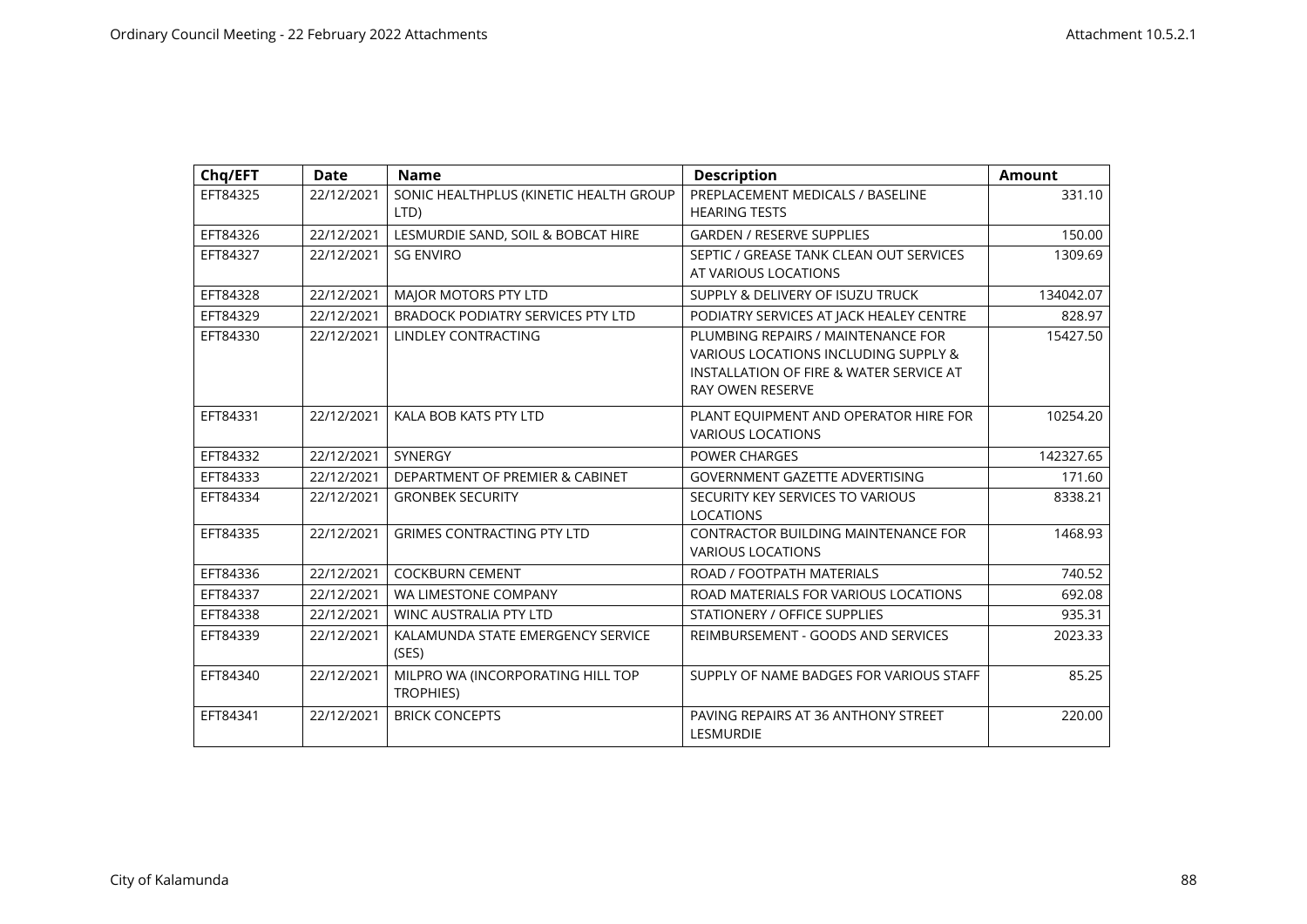| Chq/EFT  | <b>Date</b> | <b>Name</b>                                   | <b>Description</b>                                 | <b>Amount</b> |
|----------|-------------|-----------------------------------------------|----------------------------------------------------|---------------|
| EFT84342 | 22/12/2021  | WESTERN AUSTRALIAN ELECTORAL                  | LOCAL GOVERNMENT ORDINARY ELECTION                 | 147295.42     |
|          |             | <b>COMMISSION</b>                             | 2021                                               |               |
| EFT84343 | 22/12/2021  | IT VISION AUSTRALIA PTY LTD                   | ANNUAL LICENCE FEE FOR SYNERGYSOFT                 | 5569.41       |
|          |             |                                               | DEVICE LICENSES ON SERVER EDITION                  |               |
| EFT84344 | 22/12/2021  | BRIDGESTONE AUSTRALIA LTD                     | <b>PLANT / VEHICLE PARTS</b>                       | 1123.32       |
| EFT84345 | 22/12/2021  | WORK CLOBBER (MIDLAND)                        | PROTECTIVE CLOTHING SUPPLIES FOR<br><b>RANGERS</b> | 323.10        |
| EFT84346 | 22/12/2021  | <b>GLENN SWIFT ENTERTAINMENT</b>              | CHRISTMAS STORIES FAMILY EVENT AT                  | 660.00        |
|          |             |                                               | KALAMUNDA LIBRARY                                  |               |
| EFT84347 | 22/12/2021  | <b>ONESTEEL DISTRIBUTION (MIDALIA STEEL)</b>  | <b>PLANT / VEHICLE PARTS</b>                       | 306.78        |
|          | 22/12/2021  |                                               | <b>GENERAL HARDWARE &amp; PROTECTIVE WEAR</b>      | 2046.66       |
| EFT84348 |             | <b>J BLACKWOOD &amp; SON LIMITED</b>          | <b>SUPPLIES</b>                                    |               |
| EFT84349 | 22/12/2021  | APACE AID (INC) T/A APACE WA NURSERY          | SUPPLY & DELIVERY OF PLANTS FOR PLANTING           | 2300.54       |
|          |             |                                               | PROGRAM 2022                                       |               |
| EFT84350 | 22/12/2021  | KALAMUNDA COMMUNITY LEARNING<br><b>CENTRE</b> | REIMBURSEMENT FOR GAS BOTTLES DUE TO A<br>LEAK     | 542.05        |
| EFT84351 | 22/12/2021  | <b>BROWNES DAIRY - OPS CENTRE</b>             | MILK SUPPLY FOR WORKS DEPOT                        | 50.29         |
| EFT84352 | 22/12/2021  | SATTERLEY FORRESTFIELD PTY LTD                | <b>RATES REFUND</b>                                | 1617.00       |
| EFT84353 | 22/12/2021  | CAT WELFARE SOCIETY INC                       | REHOMING OF UNCLAIMED CATS FROM<br><b>POUND</b>    | 88.00         |
| EFT84354 | 22/12/2021  | <b>REG TOOHEY</b>                             | <b>FOOTPATH DEPOSIT REFUND</b>                     | 700.00        |
| EFT84355 | 22/12/2021  | E & MJ ROSHER PTY LTD                         | PLANT / VEHICLE PARTS                              | 5052.10       |
| EFT84356 | 22/12/2021  | NUTRIEN AG SOLUTIONS LIMITED                  | SUPPLY & DELIVERY OF CHEMICALS &                   | 583.06        |
|          |             |                                               | SUPPLIES FOR OPERATIONS CENTRE                     |               |
| EFT84357 | 22/12/2021  | <b>COMMISSIONER OF POLICE</b>                 | <b>VOLUNTEER POLICE CHECKS - NOVEMBER 2021</b>     | 183.70        |
| EFT84358 | 22/12/2021  | THE CHURCHES COMMISSION ON                    | CHAPLAINCY STUDENT SUPPORT SERVICES AT             | 22550.00      |
|          |             | EDUCATION (INC) T/A YOUTHCARE                 | <b>HILLS &amp; FOOTHILLS</b>                       |               |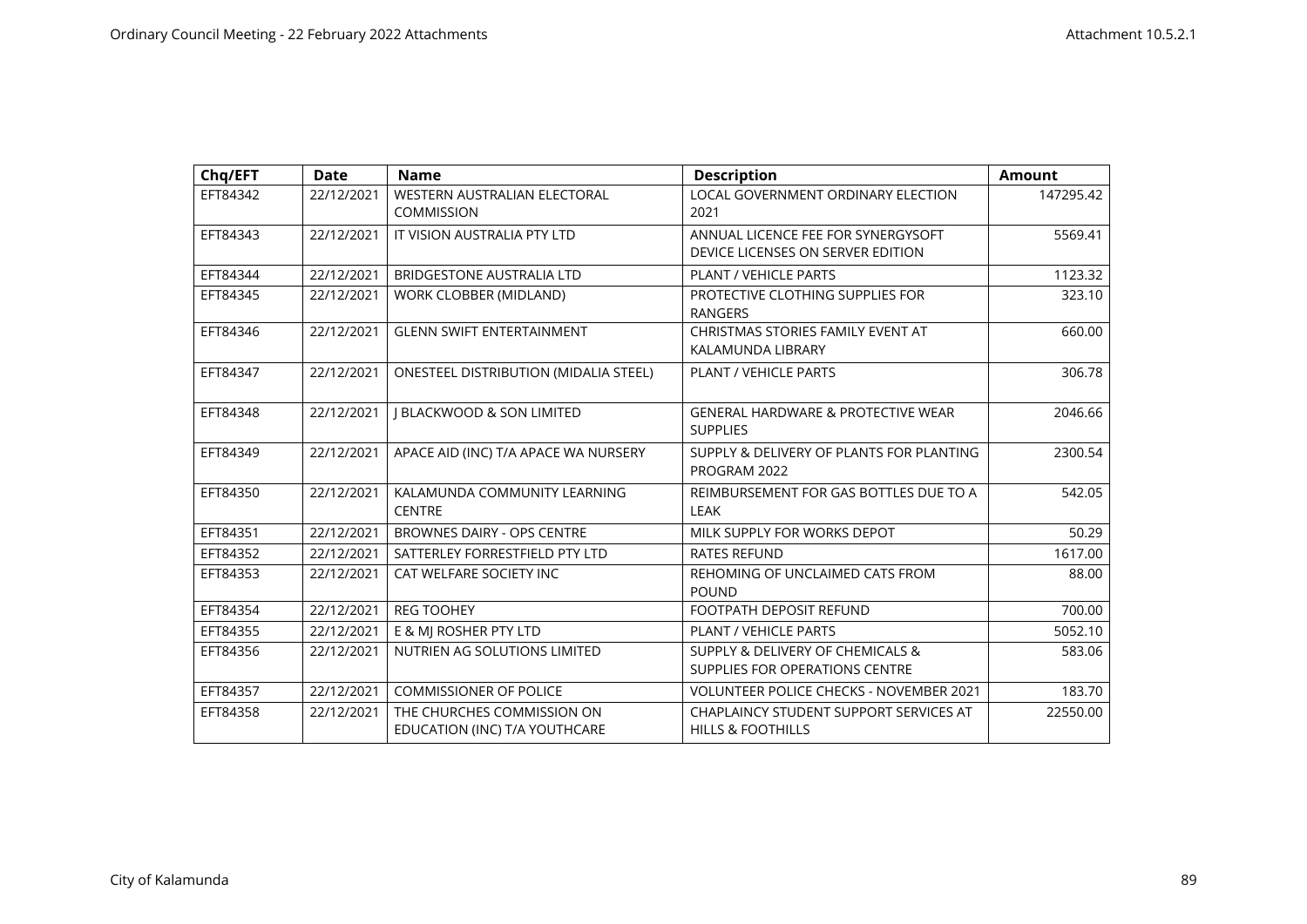| Chq/EFT  | <b>Date</b> | <b>Name</b>                                                   | <b>Description</b>                                                             | <b>Amount</b> |
|----------|-------------|---------------------------------------------------------------|--------------------------------------------------------------------------------|---------------|
| EFT84359 | 22/12/2021  | TOTAL EDEN PTY LTD T/A NUTRIEN WATER                          | SUPPLY RETICULATION PARTS AND<br><b>ASSOCIATED MATERIALS</b>                   | 2107.69       |
| EFT84360 | 22/12/2021  | <b>HAWLEY'S BOBCAT SERVICE</b>                                | PLANT EQUIPMENT AND OPERATOR HIRE FOR<br><b>VARIOUS LOCATIONS</b>              | 5238.75       |
| EFT84361 | 22/12/2021  | TOTAL PACKAGING (WA) PTY LTD                                  | SUPPLY OF DOG LITTER BAGS                                                      | 2459.60       |
| EFT84362 | 22/12/2021  | <b>UVH INDUSTRIES</b>                                         | PLANT EQUIPMENT REPAIRS                                                        | 605.00        |
| EFT84363 | 22/12/2021  | WA HINO SALES & SERVICE                                       | PLANT / VEHICLE PARTS                                                          | 596.65        |
| EFT84364 | 22/12/2021  | <b>GRASSTREES AUSTRALIA</b>                                   | <b>GARDEN AND VERGE SUPPLIES</b>                                               | 2590.50       |
| EFT84365 | 22/12/2021  | ACCESS ICON PTY LTD T/A CASCADA                               | DRAINAGE SUPPLIES FOR VARIOUS LOCATIONS                                        | 8982.10       |
| EFT84366 | 22/12/2021  | ADRIANA MOYA WINFRED ELLIS VINCENT                            | COVID-19 CASH REFUND - TONI GALATI THE<br><b>MUSICAL</b>                       | 80.00         |
| EFT84367 | 22/12/2021  | <b>HILL TOP GROUP PTY</b>                                     | <b>CONTRACTOR BUILDING MAINTENANCE -</b><br>PAINTING OF WALLS AT ADMIN         | 5948.55       |
| EFT84368 | 22/12/2021  | TALONS HSF PTY LTD T/A TALONS HIGH<br><b>SECURITY FENCING</b> | SERVICE AS REQUIRED AND SUPPLY OF PARTS<br>TO REPAIR THE DEPOT GATES AND FENCE | 2436.56       |
| EFT84369 | 22/12/2021  | <b>EUROFINS ARL PTY LTD</b>                                   | ENVIRONMENT TESTING OF VARIOUS SAMPLES                                         | 1175.90       |
| EFT84370 | 22/12/2021  | LIFTING BY DESIGN PTY LTD                                     | <b>PLANT / VEHICLE PARTS</b>                                                   | 760.10        |
| EFT84371 | 22/12/2021  | HAYS SPECIALIST RECRUITMENT (AUSTRALIA)<br>PTY LTD            | HIRE OF TEMPORARY STAFF FOR ADMIN /<br><b>DEPOT</b>                            | 8751.03       |
| EFT84372 | 22/12/2021  | ENGIE MECHANICAL SERVICES AUSTRALIA<br>PTY LTD                | AIRCONDITIONING MAINTENANCE / REPAIRS<br>AT CYRIL ROAD HALL                    | 644.49        |
| EFT84373 | 22/12/2021  | ABBOTT STORAGE SYSTEMS                                        | SUPPLY OF PALLET RACK CROSS BEAM FOR<br><b>OPERATIONS CENTRE</b>               | 723.69        |
| EFT84374 | 22/12/2021  | KALAMUNDA CHAMBER OF COMMERCE INC                             | ADDITIONAL TICKETS TO EXCELLENCE AWARDS<br><b>COUNCILLOR PARTNERS</b>          | 220.00        |
| EFT84375 | 22/12/2021  | <b>WREN OIL</b>                                               | WASTE OIL RECYCLING - DISPOSAL FEES                                            | 16.50         |
| EFT84376 | 22/12/2021  | DEPARTMENT OF TRANSPORT                                       | DISCLOSURE OF INFORMATION FEES FOR<br>ELECTRONIC SEARCHES IN NOVEMBER 2021     | 123.00        |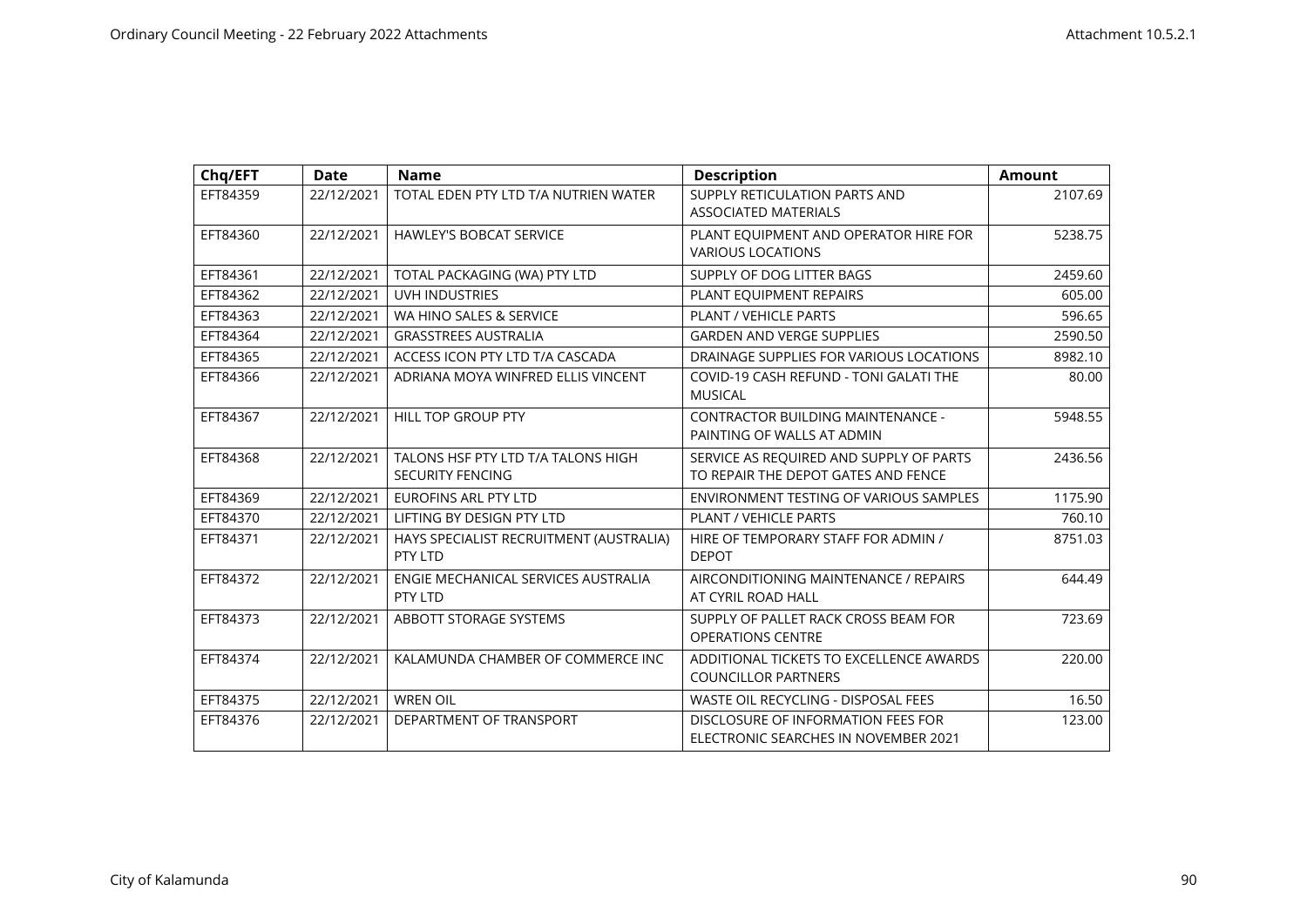| Chq/EFT  | <b>Date</b> | <b>Name</b>                     | <b>Description</b>                                                                                                                          | <b>Amount</b> |
|----------|-------------|---------------------------------|---------------------------------------------------------------------------------------------------------------------------------------------|---------------|
| EFT84377 | 22/12/2021  | PACIFIC BIOLOGICS PTY LTD       | MOSQUITO CONTROL SUPPLIES                                                                                                                   | 7288.08       |
| EFT84378 | 22/12/2021  | MAIN ROADS (WA)                 | <b>INVOICE FOR WORKS ASSOCIATED WITH</b><br><b>CONSTRUCTION OF SHARED PATH - ROE</b><br>HIGHWAY OFF RAMP/WELSHPOOL EAST ROAD<br>& HALE ROAD | 2244.00       |
| EFT84379 | 22/12/2021  | <b>BOC LIMITED</b>              | SUPPLY & DELIVERY OF DRY ICE PELLETS                                                                                                        | 13.50         |
| EFT84380 | 22/12/2021  | COCA-COLA AMATIL (AUST) PTY LTD | KIOSK SUPPLIES FOR HARTFIELD RECREATION<br><b>CENTRE</b>                                                                                    | 411.77        |
| EFT84381 | 22/12/2021  | T-QUIP                          | <b>PLANT / VEHICLE PARTS</b>                                                                                                                | 42878.00      |
| EFT84382 | 22/12/2021  | <b>HYDROQUIP PUMPS</b>          | SUPPLY OF PUMPS & IRRIGATION PARTS /<br>MAINTENANCE BORES AT VARIOUS LOCATIONS                                                              | 8630.54       |
| EFT84383 | 22/12/2021  | ABAXA (WH LOCATION SERVICES)    | SUPPLY UNDERGROUND SERVICE LOCATIONS<br>AT WOODLUPINE COMMUNITY CENTRE<br>PARKING LOT                                                       | 3459.28       |
| EFT84384 | 22/12/2021  | <b>ACROMAT</b>                  | <b>GYM EQUIPMENT SUPPLIES</b>                                                                                                               | 1188.00       |
| EFT84385 | 22/12/2021  | DIRECT TRADES SUPPLY PTY LTD    | <b>VARIOUS HARDWARE SUPPLIES</b>                                                                                                            | 351.90        |
| EFT84386 | 22/12/2021  | SHRED-X PTY LTD                 | SECURE DOCUMENT DISPOSAL BIN REMOVAL<br>AND REPLACEMENT                                                                                     | 121.00        |
| EFT84387 | 22/12/2021  | OFFICEWORKS SUPERSTORES PTY LTD | OFFICE SUPPLIES / STATIONERY FOR VARIOUS<br><b>LOCATIONS</b>                                                                                | 113.87        |
| EFT84388 | 22/12/2021  | SIFTING SANDS                   | FORTNIGHTLY PLAYGROUND AND SKATE PARK<br><b>SERVICE</b>                                                                                     | 8049.80       |
| EFT84389 | 22/12/2021  | VERMEER (WA & NT)               | PLANT / VEHICLE PARTS                                                                                                                       | 164.65        |
| EFT84390 | 22/12/2021  | AMANDA UHLENBERG                | <b>KEY &amp; HALL BOND REFUND</b>                                                                                                           | 450.00        |
| EFT84391 | 22/12/2021  | PLANNING INSTITUTE AUSTRALIA    | REGISTRATION FEE FOR A STAFF MEMBER TO<br>ATTEND AWARDS FOR PLANNING EXCELLENCE<br>2021                                                     | 159.00        |
| EFT84392 | 22/12/2021  | <b>WOOLWORTHS GROUP LIMITED</b> | <b>GROCERY SUPPLIES</b>                                                                                                                     | 1864.80       |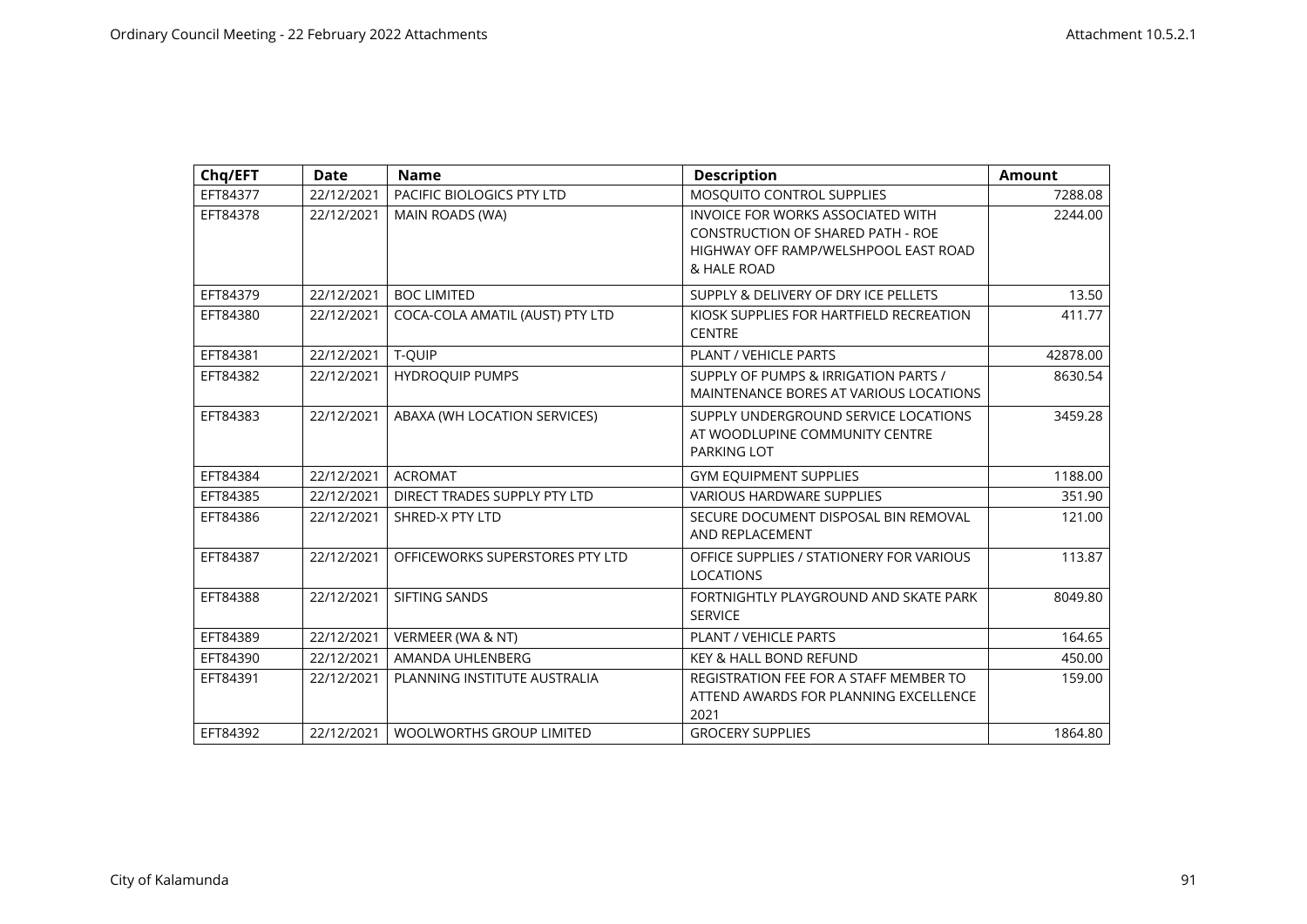| Chq/EFT  | <b>Date</b> | <b>Name</b>                                            | <b>Description</b>                                                                                                                       | <b>Amount</b> |
|----------|-------------|--------------------------------------------------------|------------------------------------------------------------------------------------------------------------------------------------------|---------------|
| EFT84393 | 22/12/2021  | <b>GLENDA DAWN CHARLTON (PODIATRY)</b>                 | PODIATRY SERVICES AT JACK HEALEY CENTRE                                                                                                  | 887.30        |
| EFT84394 | 22/12/2021  | PRO-LAMPS PTY LTD                                      | SUPPLY THE CITY WITH LIGHT GLOBES AS<br><b>REQUIRED</b>                                                                                  | 390.39        |
| EFT84395 | 22/12/2021  | BOYA EQUIPMENT PTY LTD                                 | PLANT / VEHICLE PARTS                                                                                                                    | 421.76        |
| EFT84396 | 22/12/2021  | ECOSCAPE AUSTRALIA PTY LTD                             | KALAMUNDA GIS SUPPORT - DIEBACK<br>MAPPING - ADDITIONAL HOURS REQUIRED TO<br><b>MAP NEW INFORMATION</b>                                  | 550.00        |
| EFT84397 | 22/12/2021  | MOWMASTER TURF EQUIPMENT                               | PLANT / VEHICLE PARTS                                                                                                                    | 88.50         |
| EFT84398 | 22/12/2021  | KYOCERA DOCUMENT SOLUTIONS<br><b>AUSTRALIA PTY LTD</b> | PHOTOCOPIER SERVICE COSTS FOR VARIOUS<br><b>LOCATIONS</b>                                                                                | 5272.09       |
| EFT84399 | 22/12/2021  | YOGA CENTRED - DEBRA WINNING                           | KEY & HALL BOND REFUND INCLUDING HALL<br><b>HIRE FEE</b>                                                                                 | 507.80        |
| EFT84400 | 22/12/2021  | ADCO ELECTRICS PTY LTD                                 | DEFECTS WORK SENSOR REPLACEMENT AND<br>LABOUR AT KALAMUNDA COMMUNITY CENTRE                                                              | 423.50        |
| EFT84401 | 22/12/2021  | ATCO GAS AUSTRALIA PTY LTD                             | FINAL PAYMENT - UNDERTAKE MINOR ASSET<br>WORKS AT HALE ROAD WATTLE GROVE                                                                 | 55989.54      |
| EFT84402 | 22/12/2021  | TECHNIFIRE 2000                                        | UNINSTALL AND REINSTALL FIRE SUPPORT<br>POD AND TECHNICAL EQUIPMENT FROM<br>KM39647 AND REINSTALL TO NEW FORD<br>RANGER DUAL CAB CHASSIS | 7122.24       |
| EFT84403 | 22/12/2021  | DRAINFLOW SERVICES PTY LTD                             | CLEANING / MAINTAINING STORM WATER<br>DRAINS AT VARIOUS LOCATIONS                                                                        | 7612.00       |
| EFT84404 | 22/12/2021  | FORESTVALE TREES PTY LTD                               | <b>GARDEN / VERGE SUPPLIES</b>                                                                                                           | 2079.00       |
| EFT84405 | 22/12/2021  | TRUCK CENTRE WA PTY LTD                                | PLANT / VEHICLE PARTS                                                                                                                    | 1058.15       |
| EFT84406 | 22/12/2021  | <b>CLAUDIA GRAF</b>                                    | <b>KEY &amp; HALL BOND REFUND</b>                                                                                                        | 450.00        |
| EFT84407 | 22/12/2021  | CONTRAFLOW                                             | <b>TRAFFIC MANAGEMENT FOR VARIOUS</b><br><b>LOCATIONS</b>                                                                                | 78690.49      |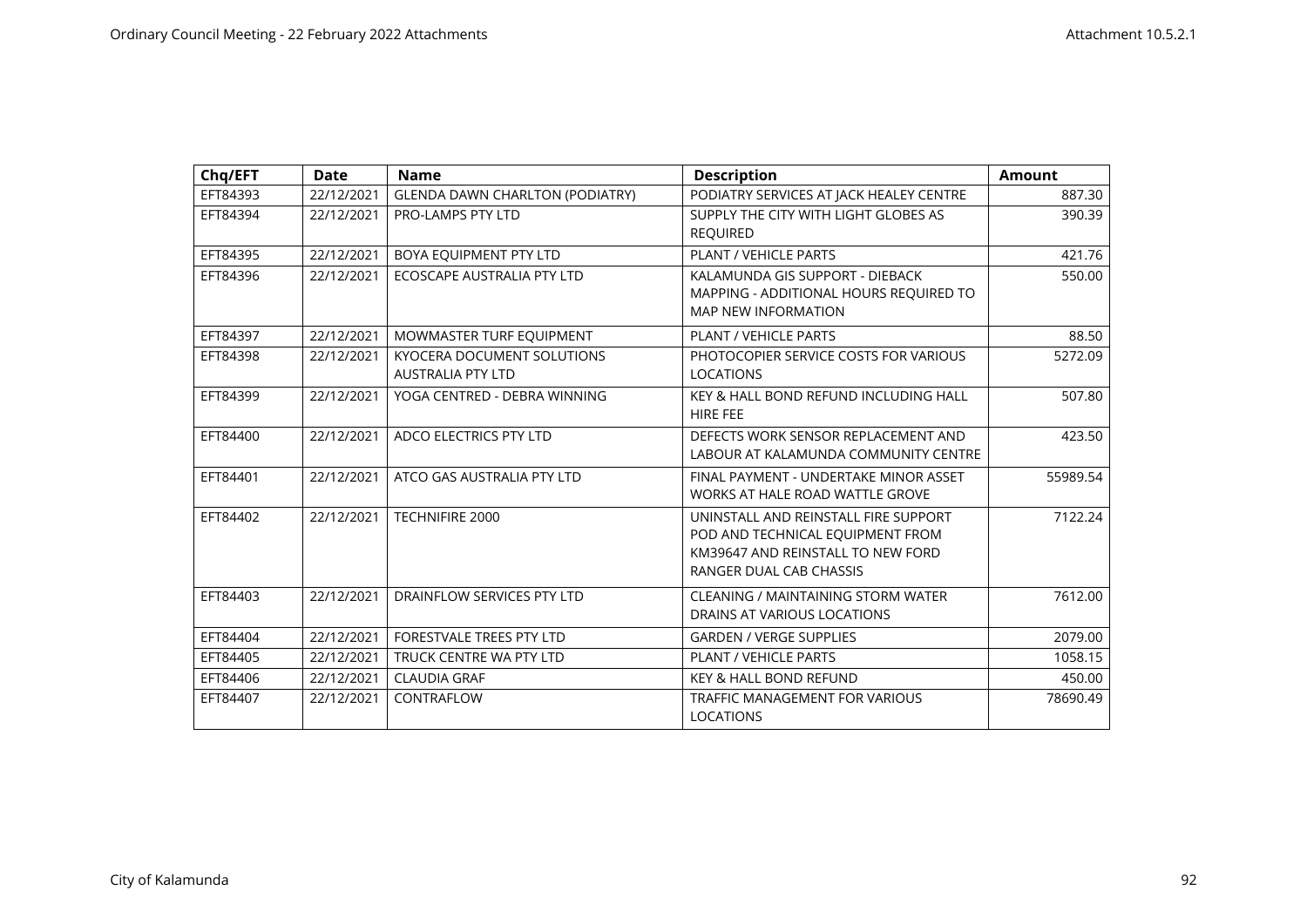| Chq/EFT  | <b>Date</b> | <b>Name</b>                                 | <b>Description</b>                            | <b>Amount</b> |
|----------|-------------|---------------------------------------------|-----------------------------------------------|---------------|
| EFT84408 | 22/12/2021  | PK TECHNOLOGY PTY LTD T/A PK                | COMMUNICATION ELECTRONICS SUPPLIES /          | 2027.66       |
|          |             | <b>TECHNOLOGY</b>                           | SERVICES & INSTALLATIONS IN TWO VEHICLES      |               |
| EFT84409 | 22/12/2021  | DAVID GRAY & CO PTY LTD                     | WHEELIE RUBBISH BIN SUPPLIES                  | 85.14         |
| EFT84410 | 22/12/2021  | <b>ALLWEST TURFING</b>                      | BOX OUT & RETURF STRIP AROUND SYNTHETIC       | 18295.20      |
|          |             |                                             | <b>WICKET AT VARIOUS LOCATIONS</b>            |               |
| EFT84411 | 22/12/2021  | <b>BEAVER TREE SERVICES</b>                 | <b>GENERAL TREE SERVICES / UNDER</b>          | 3762.00       |
|          |             |                                             | POWERLINES PRUNING FOR VARIOUS                |               |
|          |             |                                             | <b>LOCATIONS</b>                              |               |
| EFT84412 | 22/12/2021  | MAREE-PRIYA SARACIK                         | <b>HALL BOND REFUND</b>                       | 200.00        |
| EFT84413 | 22/12/2021  | MATHEW ENG KEE ONG                          | <b>RATES REFUND</b>                           | 619.82        |
| EFT84414 | 22/12/2021  | FUJI XEROX AUSTRALIA PTY LTD                | PHOTOCOPYING SUPPLIES FOR VARIOUS             | 727.50        |
|          |             |                                             | <b>LOCATIONS</b>                              |               |
| EFT84415 | 22/12/2021  | <b>COMPLETE OFFICE SUPPLIES PTY LIMITED</b> | SUPPLY & DELIVERY OF STATIONERY SUPPLIES      | 3262.24       |
|          |             | (COS)                                       |                                               |               |
| EFT84416 | 22/12/2021  | <b>HARE &amp; FORBES PTY LTD</b>            | PLANT / VEHICLE PARTS                         | 117.70        |
| EFT84417 | 22/12/2021  | AROUNDABOUT GARDENING SERVICES              | <b>VERGE / GARDEN MAINTENANCE FOR VARIOUS</b> | 2255.00       |
|          |             |                                             | <b>LOCATIONS</b>                              |               |
| EFT84418 | 22/12/2021  | DANIELLE JANE PEARSON                       | <b>KEY &amp; HALL BOND REFUND</b>             | 450.00        |
| EFT84419 | 22/12/2021  | A & A HOLDINGS PTY LTD                      | <b>RATES REFUND</b>                           | 3507.59       |
| EFT84420 | 22/12/2021  | REMONDIS AUSTRALIA PTY LTD                  | COLLECTION & RECYCLING OF CARDBOARD AT        | 2294.56       |
|          |             |                                             | <b>WALLISTION TRANSFER STATION</b>            |               |
| EFT84421 | 22/12/2021  | DYMOCKS PERTH PTY LTD T/A DYMOCKS           | SUPPLY & DELIVERY OF VARIOUS GOODS FOR        | 216.91        |
|          |             | <b>MIDLAND</b>                              | HIGH WYCOMBE LIBRARY                          |               |
| EFT84422 | 22/12/2021  | SAFE T CARD AUSTRALIA PTY LTD               | <b>MONTHLY MONITORING CHARGES FOR</b>         | 287.10        |
|          |             |                                             | <b>VARIOUS LOCATIONS</b>                      |               |
| EFT84423 | 22/12/2021  | <b>VESTONE CAPITAL PTY LIMITED</b>          | LEASE CHARGES - PHOTOCOPIER AND PRINTER       | 12424.23      |
|          |             |                                             | LEASE 2021/2022 - SECOND QUARTER              |               |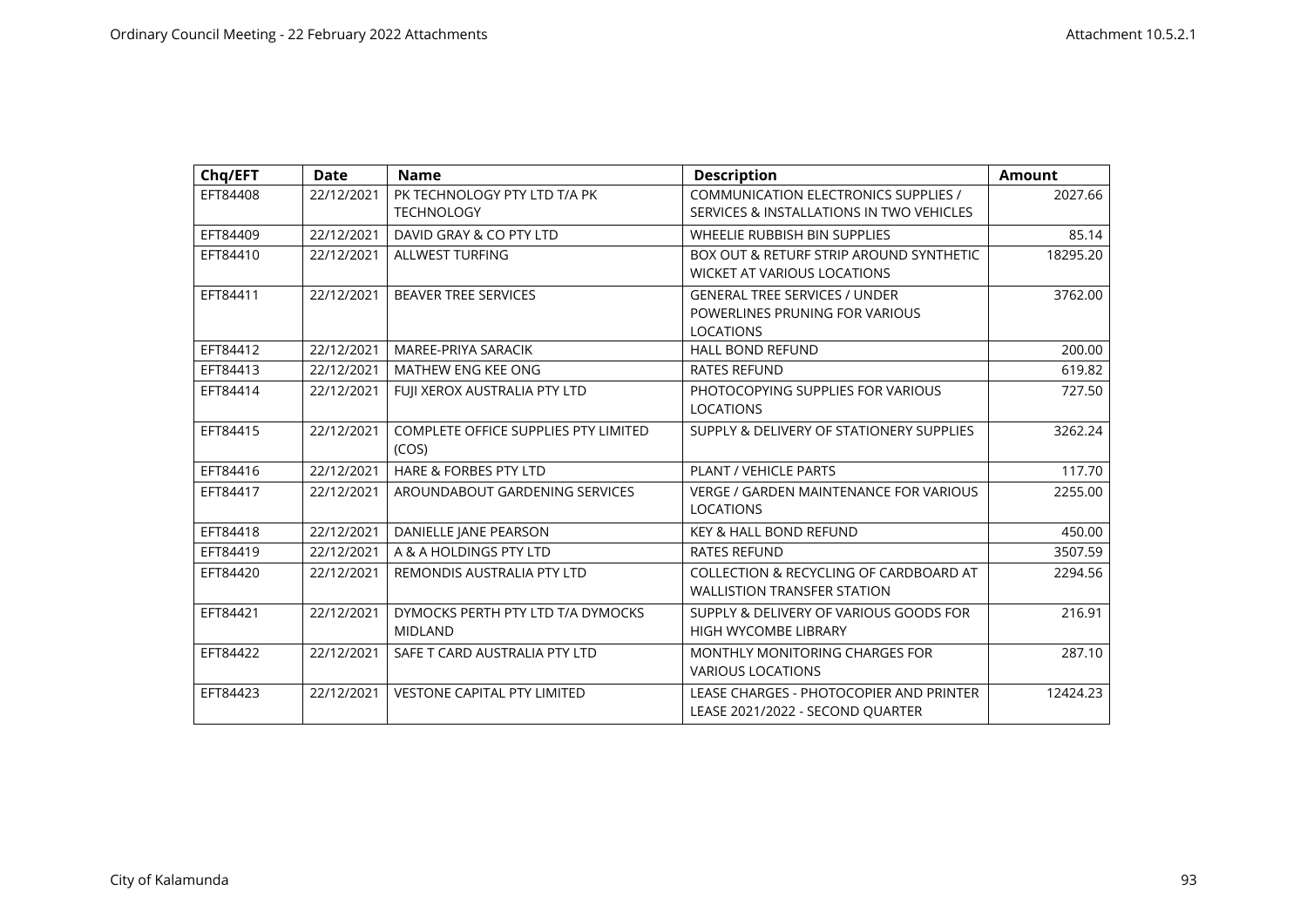| Chq/EFT  | <b>Date</b> | <b>Name</b>                                                                 | <b>Description</b>                                                                                                                                                                                                                                                                                                                                                                                                   | <b>Amount</b> |
|----------|-------------|-----------------------------------------------------------------------------|----------------------------------------------------------------------------------------------------------------------------------------------------------------------------------------------------------------------------------------------------------------------------------------------------------------------------------------------------------------------------------------------------------------------|---------------|
| EFT84424 | 22/12/2021  | HANDS-ON INFECTION CONTROL                                                  | HEPATITIS VACCINATION SUPPLIES FOR STAFF<br><b>MEMBERS</b>                                                                                                                                                                                                                                                                                                                                                           | 254.92        |
| EFT84425 | 22/12/2021  | KALAMUNDA ELECTRICS                                                         | 1. ELECTRICAL REPAIRS / MAINTENANCE FOR<br><b>VARIOUS LOCATIONS</b><br>2. INCLUDING PROGRESS CLAIM FOR REPAIRS<br>OF SOLAR LIGHTS IN NEW ESTATE IN WATTLE<br><b>GROVE</b><br>3. IRRIGATION MAINTENANCE SERVICES AT C9<br>4. SUPPLY UPGRADE FOR NEW SPORT LIGHTS<br>AT HARTFIELD RUGBY LEAGUE CLUB<br>5. INSTALLATION OF NEW CONDUITS &<br>CABLING WITH GPR RADIO & TRENCHING AT<br><b>WALLISTON TRANSFER STATION</b> | 47357.25      |
| EFT84426 | 22/12/2021  | AAAC TOWING PTY LTD                                                         | <b>TOWING SERVICES FEES</b>                                                                                                                                                                                                                                                                                                                                                                                          | 132.00        |
| EFT84427 | 22/12/2021  | DATATEL COMMUNICATIONS PTY LTD T/A<br><b>ETTIS</b>                          | ANNUAL TAGGING AND TESTING OF<br>ELECTIRICAL APPLIANCES                                                                                                                                                                                                                                                                                                                                                              | 441.98        |
| EFT84428 | 22/12/2021  | <b>HAS EARTHMOVING</b>                                                      | #3427 MAIDA VALE OFF RAMP, ROUNDABOUT<br><b>CONSTRUCTION AND ASSOCIATED CIVIL</b><br><b>WORKS</b>                                                                                                                                                                                                                                                                                                                    | 74792.25      |
| EFT84429 | 22/12/2021  | EOUIFAX AUSTRALASIA CREDIT RATINGS PTY<br>LTD (CORPORATE SCORECARD PTY) LTD | INDEPENDENT FINANCIAL AND PERFORMANCE<br>ASSESSMENT FOR VARIOUS COMPANIES                                                                                                                                                                                                                                                                                                                                            | 746.90        |
| EFT84430 | 22/12/2021  | SPARKS REFRIGERATION AND<br><b>AIRCONDITIONING</b>                          | DEGASSING OF FRIDGES FREEZERS AND AIR<br><b>CONDITIONERS AT WALLISTON TRANSFER</b><br><b>STATION</b>                                                                                                                                                                                                                                                                                                                 | 1258.40       |
| EFT84431 | 22/12/2021  | TALIS CONSULTANTS PTY LTD ATF TALIS UNIT<br><b>TRUST</b>                    | CONSULTANCY SERVICES FOR THE TRANSFER<br>STATION UPGRADES & WOODLUPINE LIVING<br><b>STREAM</b>                                                                                                                                                                                                                                                                                                                       | 17128.66      |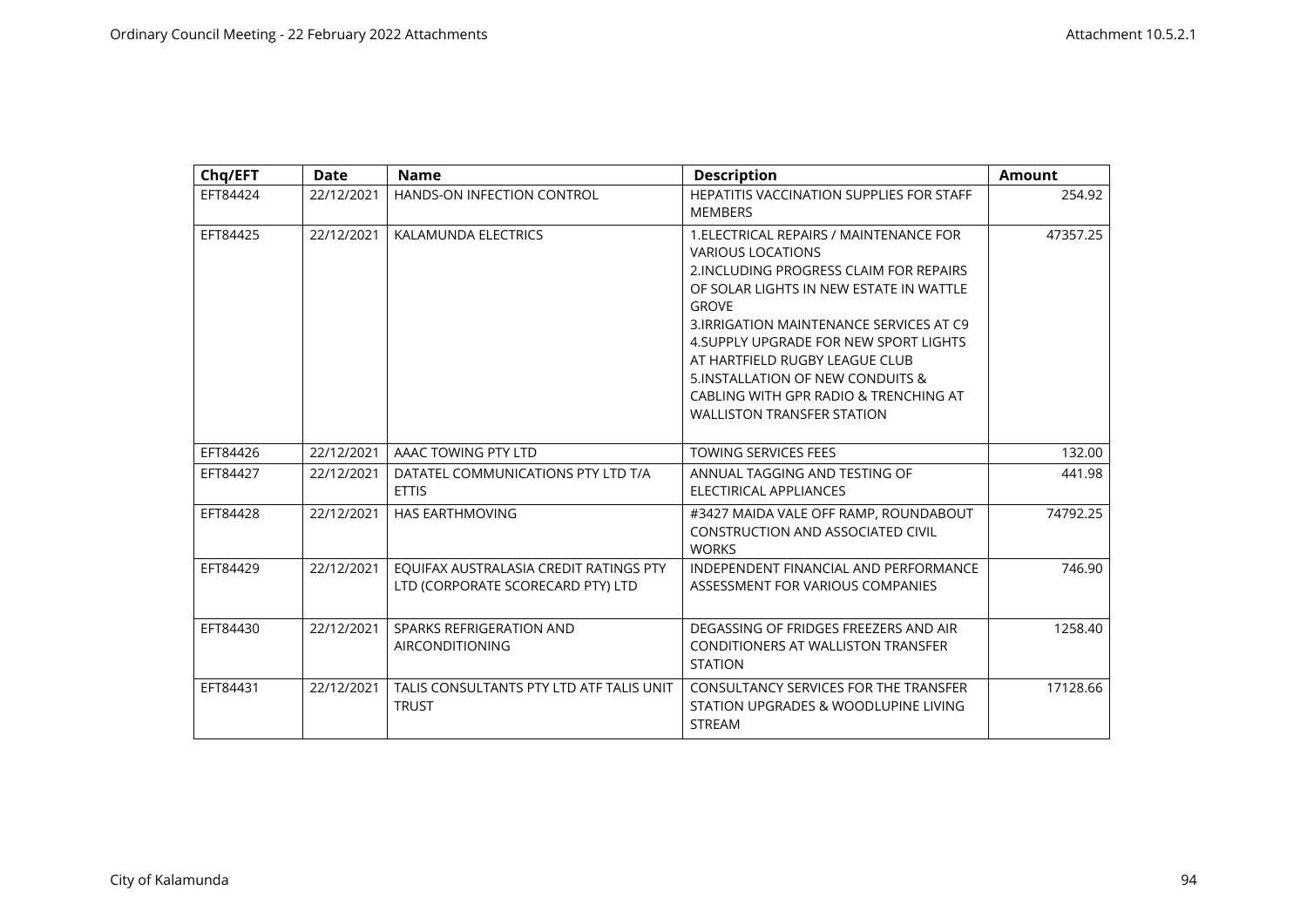| Chq/EFT  | <b>Date</b> | <b>Name</b>                                          | <b>Description</b>                                                                                                                                                          | <b>Amount</b> |
|----------|-------------|------------------------------------------------------|-----------------------------------------------------------------------------------------------------------------------------------------------------------------------------|---------------|
| EFT84432 | 22/12/2021  | <b>NOVOFIT WA</b>                                    | SERVICE AND REPAIR OF A CROSS TRAINER IN<br>THE GYM AT HARTFIELD PARK RECREATION<br><b>CENTRE</b>                                                                           | 280.50        |
| EFT84433 | 22/12/2021  | <b>RISE NETWORK INC</b>                              | <b>HALL BOND REFUND</b>                                                                                                                                                     | 500.00        |
| EFT84434 | 22/12/2021  | ZIRCODATA PTY LTD                                    | <b>MONTHLY OFFSITE STORAGE FEES</b>                                                                                                                                         | 569.02        |
| EFT84435 | 22/12/2021  | MAXIMUS TRUST T/A ASSET INFRASTRUCTURE<br>MANAGEMENT | 65% PROGRESS CLAIM - DATA COLLECTION OF<br>CITY DRAINAGE ASSETS IN THE LOWER HELENA<br><b>CATCHMENT</b>                                                                     | 15618.90      |
| EFT84436 | 22/12/2021  | SPRAYLINE SPRAYING EQUIPMENT                         | SUPPLY & DELIVERY OF SPRAYING EQUIPMENT                                                                                                                                     | 24.48         |
| EFT84437 | 22/12/2021  | <b>KELLIE ANNE BURGESS</b>                           | <b>KEY &amp; HALL BOND REFUND</b>                                                                                                                                           | 450.00        |
| EFT84438 | 22/12/2021  | DAYTONE PRINTING PTY LTD                             | PRINTING OF BROCHURES / INVITES FOR<br><b>VARIOUS LOCATIONS</b>                                                                                                             | 594.00        |
| EFT84439 | 22/12/2021  | STEVEN JOHN KENDALL                                  | <b>RATES REFUND</b>                                                                                                                                                         | 314.72        |
| EFT84440 | 22/12/2021  | WEST TIP WASTE CONTROL PTY LTD                       | REMOVAL & PROCESSING OF VARIOUS WASTE                                                                                                                                       | 70075.53      |
| EFT84441 | 22/12/2021  | THE TRUSTEE FOR THE FOREVER PROJECT<br><b>TRUST</b>  | 50% PART PAYMENTS - DETAILED DESIGN<br>DRAWINGS AND SPECS INCLUDING NATURE<br>PLAY AND GARDEN LANDSCAPING<br><b>COMPONENTS FOR GLADYS NEWTON RESERVE</b><br><b>MAKEOVER</b> | 2365.00       |
| EFT84442 | 22/12/2021  | RAJAN GURUNATHAN                                     | <b>RATES REFUND</b>                                                                                                                                                         | 585.64        |
| EFT84443 | 22/12/2021  | <b>ALUN GARETH POWELL</b>                            | SALE OF ARTWORK - I LOVE SPRING IN THE<br><b>HILLS EXHIBITION</b>                                                                                                           | 87.50         |
| EFT84444 | 22/12/2021  | CHRISTIAN HOME SCHOOL SUPPORT GROUP                  | <b>HALL BOND REFUND</b>                                                                                                                                                     | 400.00        |
| EFT84445 | 22/12/2021  | MARIE YOLANDE HEIDI FLORENZA<br><b>MOOTHOO</b>       | STERILIZATION DOG FEE REFUND                                                                                                                                                | 30.00         |
| EFT84446 | 22/12/2021  | <b>PRO CRACK SEAL</b>                                | <b>CRACK SEALING SERVICES AT VARIOUS</b><br><b>LOCATIONS</b>                                                                                                                | 4950.00       |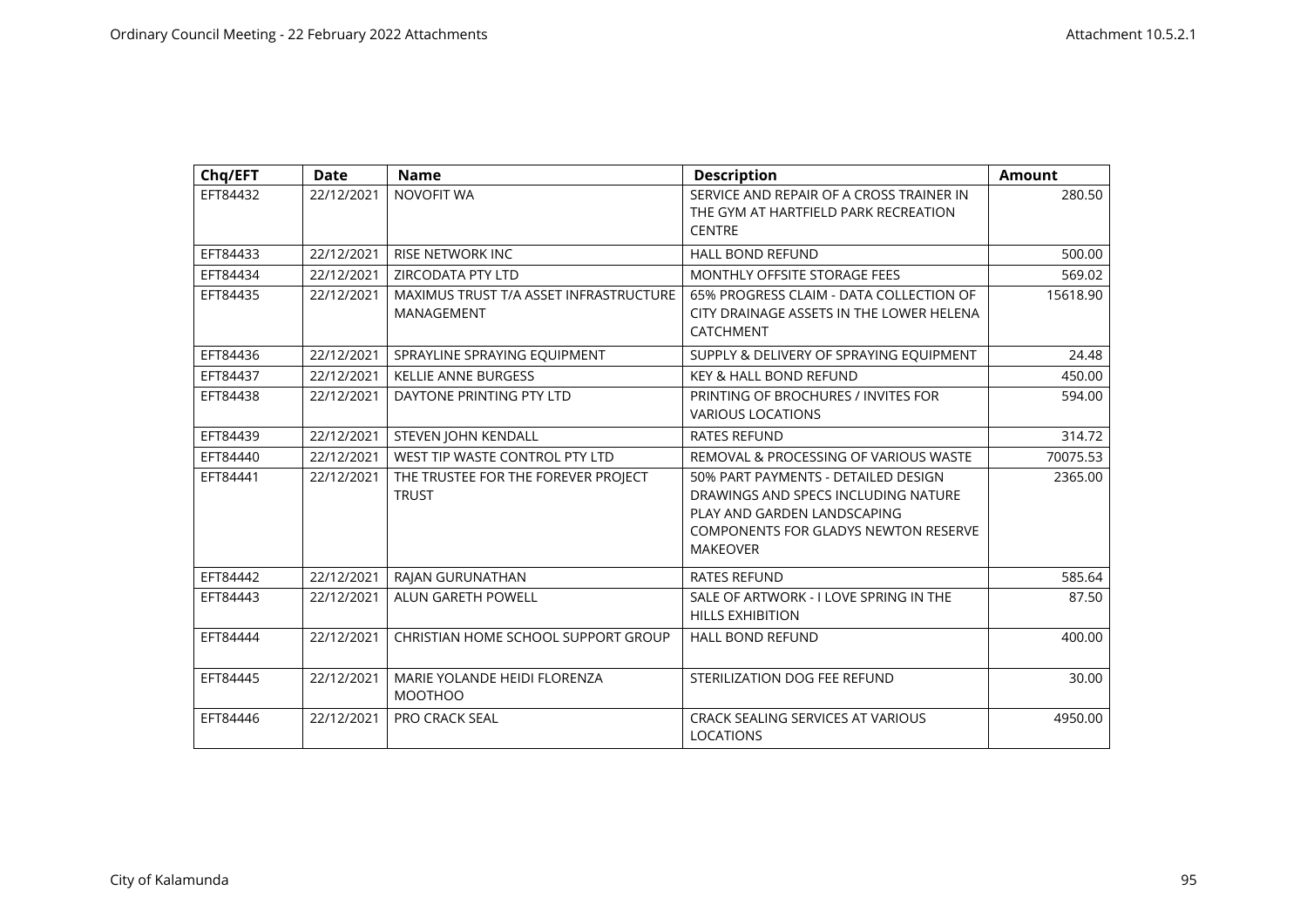| Chq/EFT  | <b>Date</b> | <b>Name</b>                                                             | <b>Description</b>                                                                                            | <b>Amount</b> |
|----------|-------------|-------------------------------------------------------------------------|---------------------------------------------------------------------------------------------------------------|---------------|
| EFT84447 | 22/12/2021  | <b>KRYSTAL LEE GRIGSON-WILLIAMS</b>                                     | <b>RATES REFUND</b>                                                                                           | 967.40        |
| EFT84448 | 22/12/2021  | BLUE STEEL ENTERPRISES PTY LTD T/A<br>FRONTLINE FIRE & RESCUE EQUIPMENT | MAINTENANCE EQUIPMENT / SUPPLIES FOR<br><b>FIRE AND RESCUE</b>                                                | 132.00        |
| EFT84449 | 22/12/2021  | <b>OUALITY PRESS</b>                                                    | PRINTING OF BROCHURES / POSTERS /<br>SIGNAGES FOR VARIOUS LOCATIONS                                           | 159.59        |
| EFT84450 | 22/12/2021  | <b>BLUE FORCE PTY LTD</b>                                               | SUPPLY / INSTALLATION & MAINTAINENCE OF<br><b>SECURITY SERVICES</b>                                           | 994.99        |
| EFT84451 | 22/12/2021  | CLEARTECH WASTE MANAGEMENT PTY LTD                                      | DISPOSAL OF HAZARDOUS WASTE AT<br><b>WALLISTON TRANSFER STATION</b>                                           | 1426.43       |
| EFT84452 | 22/12/2021  | S STONE & ASSOCIATES PTY LTD                                            | ENGINEERING SERVICES AT WATER SLIDES AT<br>KALAMUNDA WATER PARK AND PROVIDE<br><b>ENGINEERING CERTIFICATE</b> | 1200.00       |
| EFT84453 | 22/12/2021  | <b>JUDITH WILLOCK</b>                                                   | SALE OF ARWORK - GLASS + EXHIBITION                                                                           | 245.00        |
| EFT84454 | 22/12/2021  | <b>GLASS ARTISTS OF WESTERN AUSTRALIA</b>                               | SALE OF ARTWORK - GLASS + EXHIBITION                                                                          | 225.00        |
| EFT84455 | 22/12/2021  | <b>ENTIRE FIRE MANAGEMENT</b>                                           | FIREBREAK MAINTENANCE AT VARIOUS<br><b>LOCATIONS</b>                                                          | 24065.80      |
| EFT84456 | 22/12/2021  | BENGALI ASSOCIATION OF WA                                               | <b>HALL BOND REFUND</b>                                                                                       | 400.00        |
| EFT84457 | 22/12/2021  | AURORA ABRAHAM                                                          | TO ASSIST WITH THE INCLUSION OF<br>ABORIGINAL HERITAGE WITHIN THE PLAY<br><b>GROUND DESIGN AT STIRK PARK</b>  | 1000.00       |
| EFT84458 | 22/12/2021  | DOWSING GROUP PTY LTD                                                   | SUPPLY & LAY CONCRETE PATHWAYS,<br>MAINTENANCE & MISC WORKS AT VARIOUS<br><b>LOCATIONS</b>                    | 112616.93     |
| EFT84459 | 22/12/2021  | <b>DEFIBTECH AUSTRALIA</b>                                              | <b>SUPPLY OF DEFIBTECH DEFIBRILLATORS &amp;</b><br><b>ACCESSORIES</b>                                         | 218.00        |
| EFT84460 | 22/12/2021  | <b>CORSIGN WA PTY LTD</b>                                               | SUPPLIES OF SIGNAGE AND RELATED<br><b>EOUIPMENT</b>                                                           | 8140.00       |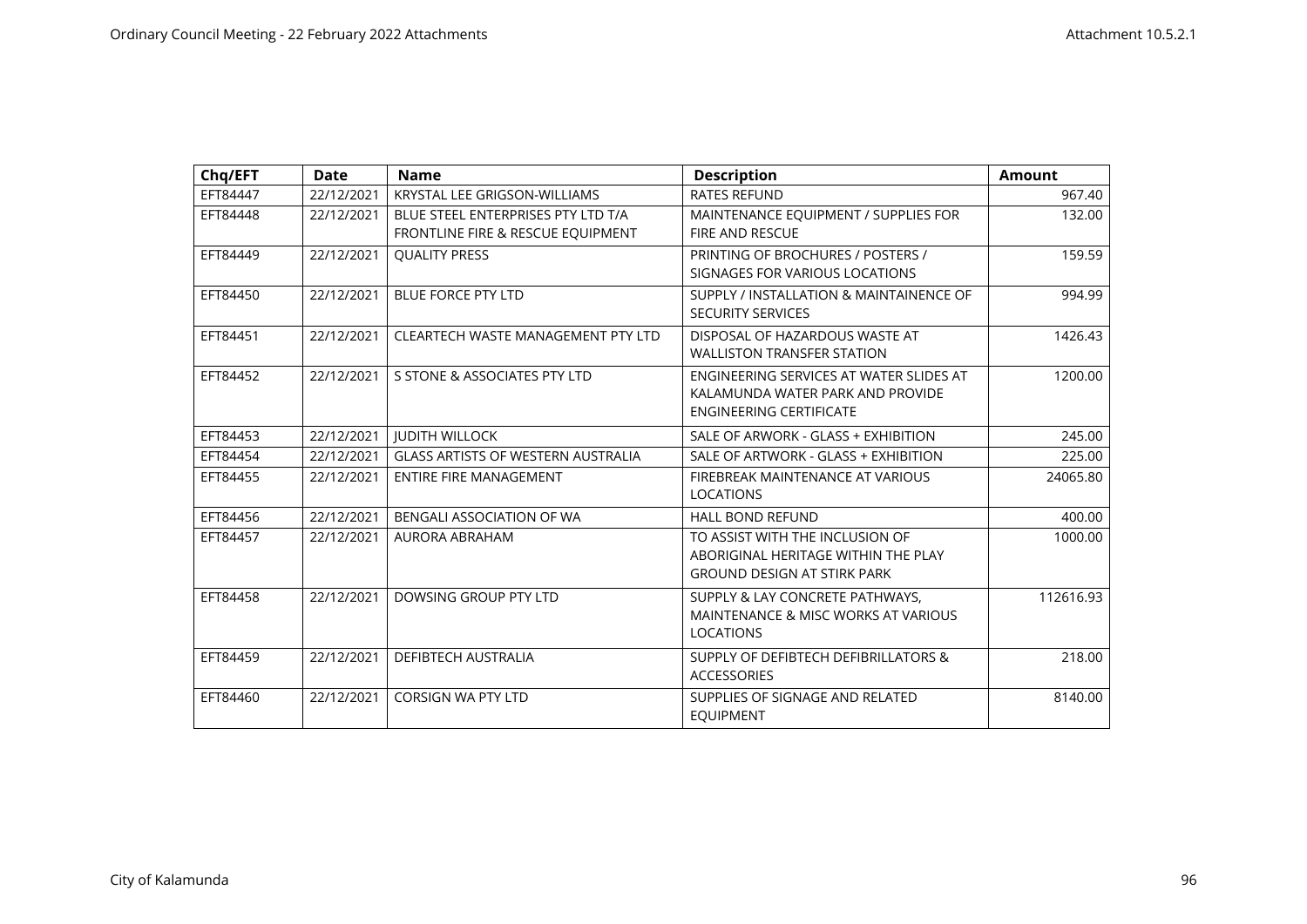| Chq/EFT  | <b>Date</b> | <b>Name</b>                                                   | <b>Description</b>                                                                                                                                   | <b>Amount</b> |
|----------|-------------|---------------------------------------------------------------|------------------------------------------------------------------------------------------------------------------------------------------------------|---------------|
| EFT84461 | 22/12/2021  | <b>MANAGED RECHARGE</b>                                       | END OF SEASON WATER SAMPLING FOR THE<br><b>MANDATORY AUDITORS REPORT</b>                                                                             | 3010.26       |
| EFT84462 | 22/12/2021  | PRESTIGE COMMUNICATIONS                                       | SUPPLY OF VARIOUS COMMUNICATIONS<br><b>GOODS FOR WALLISTON TRANSFER STATION</b>                                                                      | 1179.00       |
| EFT84463 | 22/12/2021  | TPG NETWORK PTY LTD                                           | KALAMUNDA COMMUNITY CENTRE NBN<br><b>SERVICES</b>                                                                                                    | 156.09        |
| EFT84464 | 22/12/2021  | PRIMO POOLS                                                   | FOOTPATH BOND REFUND                                                                                                                                 | 2500.00       |
| EFT84465 | 22/12/2021  | BORVEK PTY LTD T/A ABLE WESTCHEM                              | SUPPLY OF VARIOUS GOODS FOR RANGERS<br><b>DEPARTMENT</b>                                                                                             | 310.48        |
| EFT84466 | 22/12/2021  | <b>EXTREME MARQUEES PTY LTD</b>                               | HIGH PRESSURE INFLATABLE MARQEE & START<br>LINE ARCH FOR AUSTRALIA DAY<br>CELEBRATIONS KALAMUNDA POOL, 2022                                          | 7828.66       |
| EFT84467 | 22/12/2021  | A PROUD LANDMARK PTY LTD                                      | VARIOUS PARKS IN THE CITY OF KALAMUNDA<br>TREE PLANTING PROGRAM INCLUDING WALGA<br>RESERVE & PRUNING & GENERAL TREE<br><b>MAINTENANCE</b>            | 52345.26      |
| EFT84468 | 22/12/2021  | <b>GYMMASTER SOFTWARE - TRESHNA</b><br><b>ENTERPRISES LTD</b> | STUDIO PACKAGE AT HIGH WYCOMBE<br><b>RECREATION CENTRE</b>                                                                                           | 115.00        |
| EFT84469 | 22/12/2021  | <b>FACTORY POOLS PERTH</b>                                    | REFUND OF AMENDED PLAN FEE                                                                                                                           | 105.00        |
| EFT84470 | 22/12/2021  | PERTH SYMPHONY ORCHESTRA                                      | THIRD PAYMENT FOR SPRING IN THE VALLEY<br><b>CONCERT 13 NOVEMBER 2021 &amp; COMMUNITY</b><br>ENGAGEMENT SCHOOLS PROGRAM IN FIRST<br><b>TERM 2022</b> | 16280.00      |
| EFT84471 | 22/12/2021  | BOAT WORKS WA PTY LTD T/A WEST COAST<br><b>BOAT WORKS</b>     | <b>COMPLETE REMEDIAL WORKS TO WATER</b><br>SLIDES AT KALAMUNDA WATER PARK                                                                            | 9897.25       |
| EFT84472 | 22/12/2021  | PROTEK 247 BUILDING                                           | MAINTENANCE GUTTER CLEANING & REPAIRS<br>AT VARIOUS LOCATIONS                                                                                        | 12649.68      |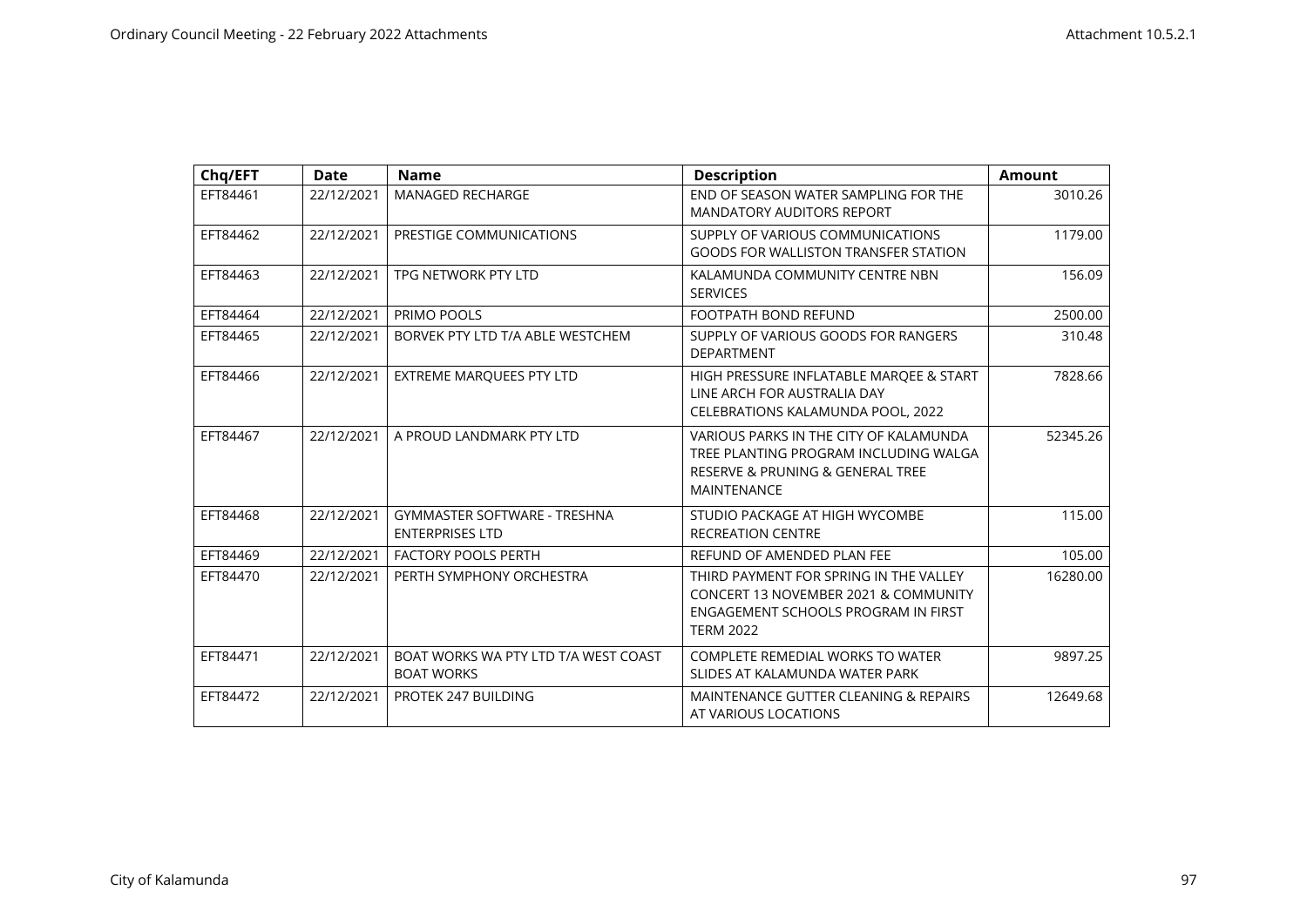| Chq/EFT  | <b>Date</b> | <b>Name</b>                                                    | <b>Description</b>                                                                                                                                                                                                                       | <b>Amount</b> |
|----------|-------------|----------------------------------------------------------------|------------------------------------------------------------------------------------------------------------------------------------------------------------------------------------------------------------------------------------------|---------------|
| EFT84473 | 22/12/2021  | <b>ACTION GLASS &amp; ALUMINIUM</b>                            | SUPPLY GLASS REPAIRS AT VARIOUS<br><b>LOCATIONS</b>                                                                                                                                                                                      | 2473.41       |
| EFT84474 | 22/12/2021  | MERKLE ANZ PTY LTD (PREVIOUSLY ISOBAR)                         | RENEWAL OF WEBSITE ANNUAL LICENSE -<br>PROGRESS SITEFINITY RENEWAL FOR<br>SITEFINITY ONLINE MARKETING EDITION<br>(20/10/21 - 19/10/22) INCLUDING WORK<br><b>COMPLETED UNDER THE SERVICE LEVEL</b><br>AGREEMENT FOR JULY - SEPTEMBER 2021 | 20315.85      |
| EFT84475 | 22/12/2021  | TYRE STORAGE AND RECOVERY WA (TSR WA)                          | TYRE COLLECTION AND RECYCLING FROM<br><b>WALLISTON TRANSFER STATION</b>                                                                                                                                                                  | 738.45        |
| EFT84476 | 22/12/2021  | NEWHAWK CORPORATION PTY LTD T/AS EJAN<br><b>COMMUNICATIONS</b> | PHONES-1/12/21 TO 28/02/22 (QUARTERLY)<br>POC-MOB MOBILE SOFTWARE AIRTIME<br>(3MONTHS) POC-DISP ADMIN USER DISPATCH<br><b>SOFTWARE</b>                                                                                                   | 1613.70       |
| EFT84477 | 22/12/2021  | <b>VIVACIOUS SURROUNDS</b>                                     | KADINA BROOK EROSION MANAGEMENT<br>PLAN, FOR THE SECTION OF CREEK LINE FROM<br>RIDGE HILL ROAD UPSTREAM TO GOOSEBERRY<br>HILL NATIONAL PARK.                                                                                             | 1650.00       |
| EFT84478 | 22/12/2021  | NEWGROUND WATER SERVICES PTY LTD                               | REPAIR/REFURBISH WATER FEATURE AT HALE<br>ROAD/MORRISON ROAD/REYNOLDS ROAD<br>ROUNDABOUT FORRESTFIELD                                                                                                                                    | 21285.00      |
| EFT84479 | 22/12/2021  | DARLING RANGE WIND ENSEMBLE INC.                               | <b>KEY &amp; HALL BOND REFUND</b>                                                                                                                                                                                                        | 450.00        |
| EFT84480 | 22/12/2021  | ALIDA FERREIRA                                                 | REFUND OF EMPLOYMENT CONTRACT<br><b>ALLOWANCE</b>                                                                                                                                                                                        | 660.00        |
| EFT84481 | 22/12/2021  | EXCEED CONSULTING (WA) PTY LTD                                 | PROVIDE A STRUTURAL INTEGRITY ASSEMENT<br>ON ELECTRICAL LIGHTING POLES AT VARIOUS<br>LOCATIONS THROUGHOUT THE CITY OF<br>KALAMUNDA AND REINSTATE ANY REMOVED<br><b>INFRACTRUCTURE 9 WEEKS 66 POLES</b>                                   | 6072.00       |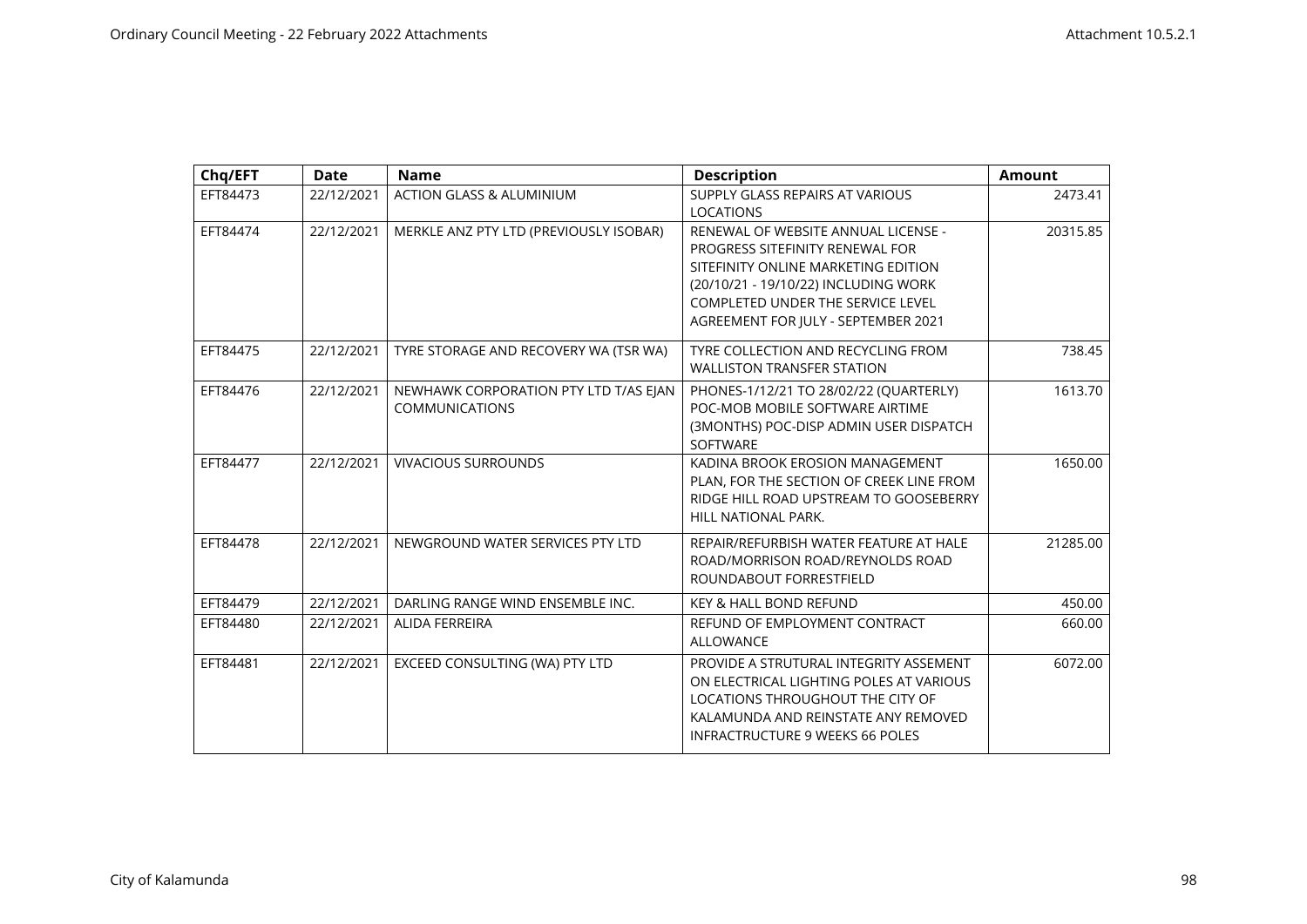| Chq/EFT  | <b>Date</b> | <b>Name</b>                                                   | <b>Description</b>                                                                   | <b>Amount</b> |
|----------|-------------|---------------------------------------------------------------|--------------------------------------------------------------------------------------|---------------|
| EFT84482 | 22/12/2021  | THE RACQUET SHOP                                              | SUPPLY OF VARIOUS GOODS FOR HARTFIELD<br><b>PARK RECREATION CENTRE</b>               | 576.00        |
| EFT84483 | 22/12/2021  | AWARD SIGNS (WA) PTY LTD                                      | SUPPLY OF MAGNETS - WHITE WITH<br><b>WHITEBOARD LAMINATE</b>                         | 153.00        |
| EFT84484 | 22/12/2021  | <b>THOMSON GEER</b>                                           | <b>LEGAL EXPENSES</b>                                                                | 8555.25       |
| EFT84485 | 22/12/2021  | PEVNEV BALLET ACADEMY                                         | <b>HALL BOND REFUND</b>                                                              | 400.00        |
| EFT84486 | 22/12/2021  | SPRAYKING WA PTY LTD                                          | WEED CONTROL TO FOOTPATHS AND KERBS<br>AT VARIOUS LOCATIONS                          | 17613.59      |
| EFT84487 | 22/12/2021  | AM-AMONG ORGANISATION IN WA                                   | <b>KEY &amp; HALL BOND REFUND</b>                                                    | 450.00        |
| EFT84488 | 22/12/2021  | <b>BOLINDA DIGITAL PTY LTD</b>                                | MIXED VALUE PLAN TO INCLUDE EBOOKS AND<br><b>EAUDIOBOOKS</b>                         | 2000.00       |
| EFT84489 | 22/12/2021  | <b>BLISSFUL KITCHEN</b>                                       | CATERING - VOLUNTEER CHRISTMAS PARTY<br>AND 10 YEAR ANNIVERSARY                      | 330.00        |
| EFT84490 | 22/12/2021  | PLACE LABORATORY PTY LTD AS TRUSTEE<br>FOR THE LAB UNIT TRUST | <b>CONSULTANCY SERVICES DURING</b><br><b>CONSTRUCTION PHASE OF CENTRAL MALL</b>      | 10098.00      |
| EFT84491 | 22/12/2021  | LANDSCAPE AND MAINTENANCE SOLUTIONS                           | RESIDENTIAL VERGE, PASSIVE & ACTIVE<br><b>RESERVES MOWING SERVICES</b>               | 985.93        |
| EFT84492 | 22/12/2021  | PERTH ACCESS CONTROL AND SECURITY                             | MAINTENACE / REPAIRS TO CCTV & ACCESS<br>CONTROL SYSTEMS AT VARIOUS LOCATIONS        | 2310.00       |
| EFT84493 | 22/12/2021  | <b>ERIN FRICK</b>                                             | DOG STERILIZATION FEE REFUND                                                         | 30.00         |
| EFT84494 | 22/12/2021  | <b>SALIENT SOLUTIONS</b>                                      | 12 MONTH JINGLE SERVICE SUBSCRIPTION -<br>TILL 02/12/23                              | 150.00        |
| EFT84495 | 22/12/2021  | <b>JOHN HITCHEN</b>                                           | REFUND OF 50% OF DEVELOPMENT<br>APPLICATION AS THE PROPOSAL DOES NOT<br>REQUIRE A DA | 73.50         |
| EFT84496 | 22/12/2021  | <b>VICTORIA CULL</b>                                          | <b>CROSSOVER CONTRIBUTION</b>                                                        | 428.00        |
| EFT84497 | 22/12/2021  | ALLSTATE KERBING AND CONCRETE                                 | CONCRETE KERBING SERVICES AT VARIOUS<br><b>LOCATIONS</b>                             | 3491.57       |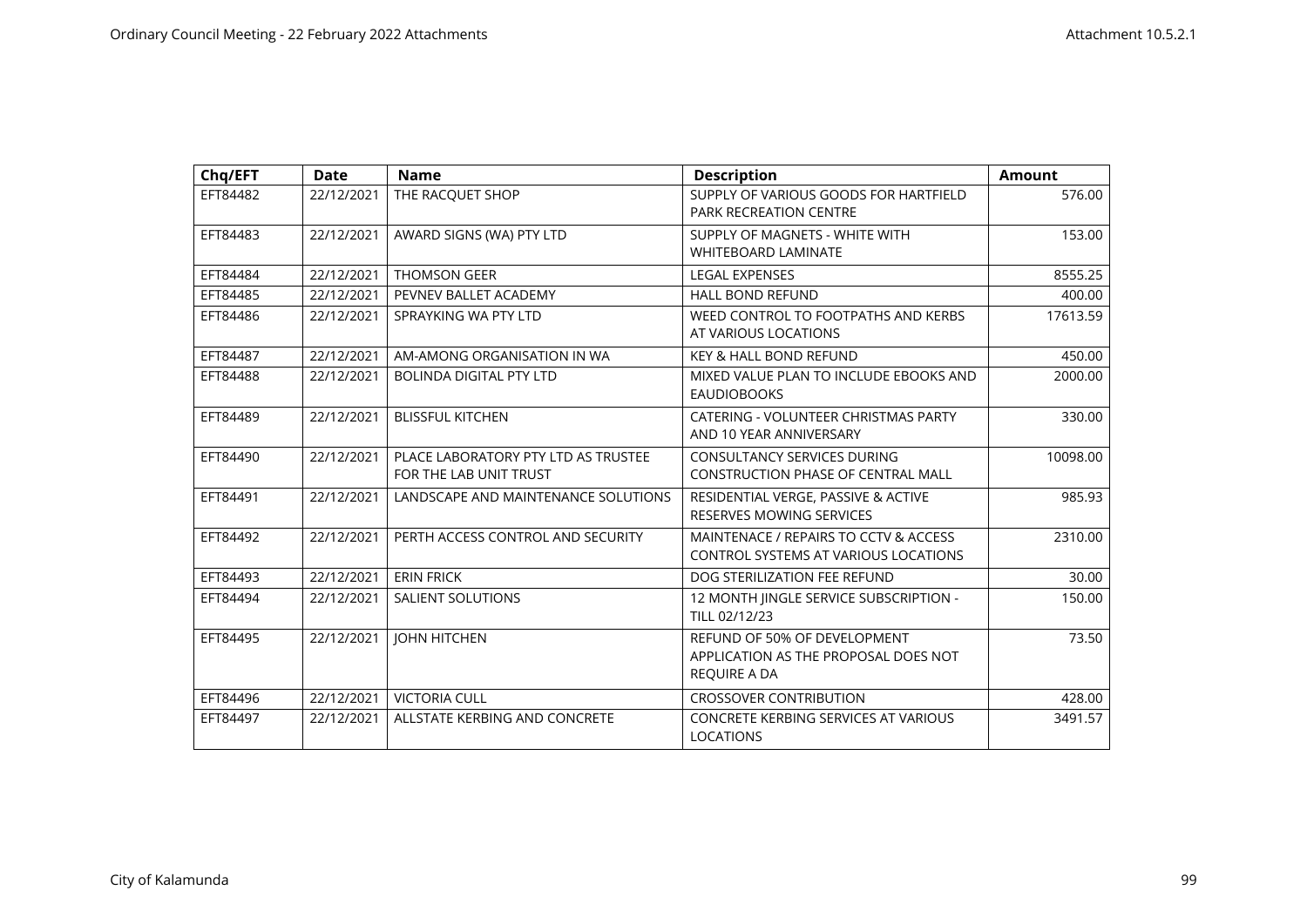| Chq/EFT  | <b>Date</b> | <b>Name</b>                                                     | <b>Description</b>                                                                                                                                  | <b>Amount</b> |
|----------|-------------|-----------------------------------------------------------------|-----------------------------------------------------------------------------------------------------------------------------------------------------|---------------|
| EFT84498 | 22/12/2021  | JJS WASTE & RECYCLING                                           | SUPPLY SKIP BINS AND REMOVE WASTE AND<br>CARDBOARD FROM VARIOUS LOCATIONS                                                                           | 961.40        |
| EFT84499 | 22/12/2021  | PYJAMA DRAMA (NORTH WEST PERTH)                                 | INTERACTIVE CHRISTMAS SHOW - TREK TO THE<br>NORTH POLE AT FORRESTFIELD LIBRARY                                                                      | 200.00        |
| EFT84500 | 22/12/2021  | <b>AGRIMATE FENCING</b>                                         | RECONFIGURE CHAINWIRE FENCE AT<br><b>WALLISTON TRANSFER STATION</b>                                                                                 | 1573.00       |
| EFT84501 | 22/12/2021  | CHARON OLSEN T/A GARDEN STYLE<br>LANDSCAPE SERVICES             | PROVIDE PROJECT SUPPORT TO PARKS AND<br><b>ENVIRONMENTAL SERVICES TEAM FOR 6-17</b><br>DECEMBER 2021                                                | 3435.87       |
| EFT84502 | 22/12/2021  | CRPM SERVICES HIGH PRESSURE CLEANING<br>T/A GRAFFITI GONE WA    | SUPPLY OF EMERGENCY GRAFFITI REMOVAL<br>COVERAGE - 28/10/21 - 5/11/21                                                                               | 5048.00       |
| EFT84503 | 22/12/2021  | AUSTRALIA & NEW ZEALAND RECYCLING<br>PLATFORM LTD (TECHCOLLECT) | <b>COLLECTION OF E-WASTE TVS AND PRINTERS</b><br>FOR THE CITY OF KALAMUNDA FROM THE<br><b>WALLISTON TRANSFER STATION</b>                            | 1660.24       |
| EFT84504 | 22/12/2021  | THE RE-CYC-OLOGY PROJECT                                        | INSTALLATION OF 16 PRE-MADE MICROBAT<br>NEST-BOXES TO SUPPLEMENT HABITAT AT<br><b>VARIOUS LOCATIONS</b>                                             | 889.50        |
| EFT84505 | 22/12/2021  | SMART WASTE SOLUTIONS AUSTRALIA PTY<br><b>LTD</b>               | 2.00 SW13-350 BOX 4 13MM BANDING FOR<br>CARDBOARD BALING MACHINE 350M BOX OF<br>4                                                                   | 439.78        |
| EFT84506 | 22/12/2021  | WILLIAM BUCK CONSULTING (WA) PTY LTD                            | <b>INTERNAL AUDIT FOR THE RECORDS</b><br>MANAGEMENT 60 HOURS                                                                                        | 7920.00       |
| EFT84507 | 22/12/2021  | AMBROSINI MANAGEMENT P/L                                        | <b>TEMPORARY LABOUR HIRE SERVICES</b>                                                                                                               | 30649.70      |
| EFT84508 | 22/12/2021  | WILD SEASONS FLOWERS & GIFTS                                    | <b>FLOWERS FOR FREEMAN AWARD</b>                                                                                                                    | 65.00         |
| EFT84509 | 22/12/2021  | <b>REALMSTUDIOS PTY LTD</b>                                     | VARIATION 1 - PO127818 - ADDITION QS AND<br>REALMSTUDIOS COSTS ASSOCIATED WITH<br>PREPARING DEMOLITON COSTS FOR<br>STRUCTURE ON LAND DESIGNATED POS | 8740.88       |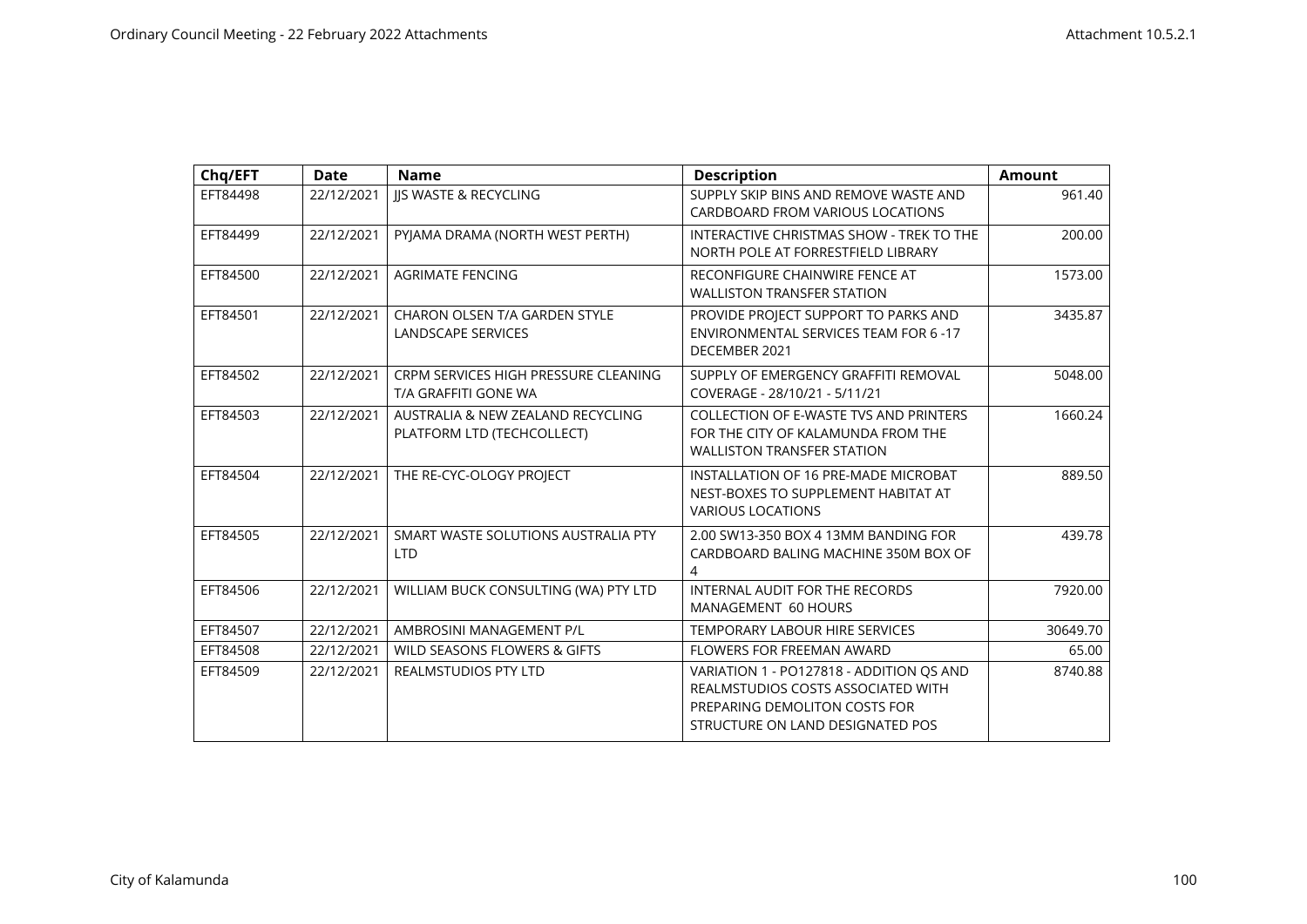| Chq/EFT  | <b>Date</b> | <b>Name</b>                                               | <b>Description</b>                                                                                                                                             | <b>Amount</b> |
|----------|-------------|-----------------------------------------------------------|----------------------------------------------------------------------------------------------------------------------------------------------------------------|---------------|
| EFT84510 | 22/12/2021  | MARKET CREATIONS TECHNOLOGY PTY LTD<br>T/A INTEGRATED ICT | MARKETING & TECHNOLOGY SERVICE FEES &<br><b>MONTHLY CLOUD HOSTING SERVICES</b>                                                                                 | 28723.68      |
| EFT84511 | 22/12/2021  | <b>DOMENICO GULLONE</b>                                   | <b>BUILDING APPLICATION FEE REFUND</b>                                                                                                                         | 224.58        |
| EFT84512 | 22/12/2021  | PROTECTOR FIRE SERVICES                                   | PROGRAMED TEST AND TAGGING OF FIRE<br>PRVENTION AND PROTECTION EQUIPMENT                                                                                       | 8822.77       |
| EFT84513 | 22/12/2021  | <b>MCGREGOR SURVEYS</b>                                   | SURVEYING CONSULTANCY AT VARIOUS<br><b>LOCATIONS</b>                                                                                                           | 6822.75       |
| EFT84514 | 22/12/2021  | <b>CONTATORE ENGINEERING</b>                              | SUPPLY AND DELIVER 1X EURO PICK-UPS<br>2PART JIB WLL 3000KG 1200LONG EXTENSION<br><b>TO OPERATIONS CENTRE</b>                                                  | 7865.00       |
| EFT84515 | 22/12/2021  | <b>MITI TREES</b>                                         | SUPPLY & DELIVERY OF TREES FOR CANOPY<br><b>PROJECT</b>                                                                                                        | 5626.50       |
| EFT84516 | 22/12/2021  | <b>DIVIV GROUP</b>                                        | ONE-OFF SERVICE SET UP WITH NEW AGENCY<br>(DIVIV) FOR SITEFINITY SUPPORT &<br><b>MAINTENANCE</b>                                                               | 3300.00       |
| EFT84517 | 22/12/2021  | <b>ICE SCULPTURES PERTH</b>                               | LIVE ICE CARVING OF THE COCKATOO ICE<br>SCULPTURE AT ARTISIAN MARKETS                                                                                          | 1500.00       |
| EFT84518 | 22/12/2021  | DONALD CANT WATTS CORKE (WA) PTY LTD                      | UPDATE OF MAIDA VALE RESERVE MASTER<br>PLAN COST PLAN FOR GAPP SUBMISSION                                                                                      | 3575.00       |
| EFT84519 | 22/12/2021  | <b>GREEN WORKZ PTY LTD</b>                                | SUPPLY CHEMICALS FOR PARKS DEPT                                                                                                                                | 3473.80       |
| EFT84520 | 22/12/2021  | <b>WELDING SOLUTIONS</b>                                  | SUPPLY ONLY & DELIVER 1X WSWCEBNITROEN<br>ELKHART BRASS NITRO ELECTRIC NOZZLE TO<br>SUIT NITRO ELECTRIC WATER CANNON,<br>DELIVER TO OPERATIONS CENTRE WORKSHOP | 2508.00       |
| EFT84521 | 22/12/2021  | SINE GROUP PTY LTD                                        | SUPPLY & DELIVERY OF BROTHER DK-22205<br><b>VISITOR BADGES - 3 ROLLS</b>                                                                                       | 129.80        |
| EFT84522 | 22/12/2021  | URBII CONSULTING PTY LTD                                  | TRAFFIC DESIGNS FOR THE WALLISTON<br><b>TRANSFER STATION UPGRADES</b>                                                                                          | 1650.00       |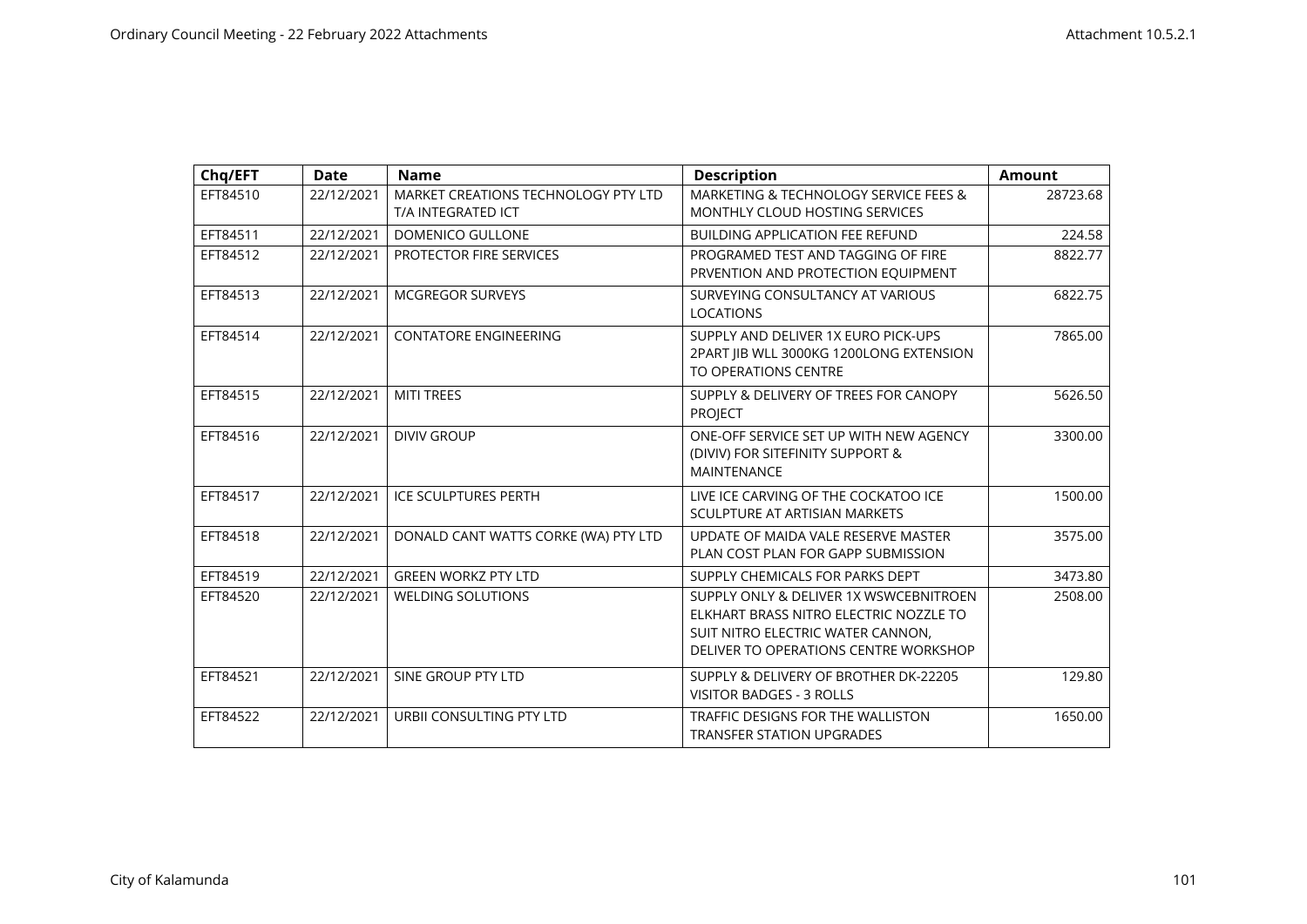| Chq/EFT  | <b>Date</b> | <b>Name</b>                               | <b>Description</b>                                                                                         | <b>Amount</b> |
|----------|-------------|-------------------------------------------|------------------------------------------------------------------------------------------------------------|---------------|
| EFT84523 | 22/12/2021  | HILLS BIG BAND                            | <b>KEY BOND REFUND</b>                                                                                     | 50.00         |
| EFT84524 | 22/12/2021  | APEX RUBBER STAMP CO                      | SUPPLY OF BLACK REPLACEMENT DYE AND<br><b>PAD</b>                                                          | 27.45         |
| EFT84525 | 22/12/2021  | NONNA'S MEATBALLS                         | FOOD AND DRINK VOUCHERS ISSUED TO<br>ORCHESTRA, 15 X DRINK VOUCHERS FOR<br>SPIRIT OF THE VALLEY            | 150.00        |
| EFT84526 | 22/12/2021  | <b>MAGIC DALE</b>                         | 2HRS CLOSE UP MAGIC ROVING<br>ENTERTAINMENT AT SCHOOL'S OUT POOL<br><b>PARTY 2021</b>                      | 490.00        |
| EFT84527 | 22/12/2021  | WARP TRAINING AUSTRALIA PTY LTD           | <b>REGISTRATION FOR A STAFF MEMBER TO</b><br>ATTEND BASIC WORKSITE TRAFFIC<br>MANAGEMENT & TC 3 DAY COURSE | 6000.00       |
| EFT84528 | 22/12/2021  | NATASHA ADAMSON                           | SALE OF ARTWORK - GLASS + EXHIBITION                                                                       | 980.00        |
| EFT84529 | 22/12/2021  | ANGELA COOPER                             | <b>CROSSOVER CONTRIBUTION REFUND</b>                                                                       | 428.00        |
| EFT84530 | 22/12/2021  | SREE NARAYANA MISSION PERTH               | <b>KEY &amp; HALL BOND REFUND</b>                                                                          | 450.00        |
| EFT84531 | 22/12/2021  | <b>HILLS MUSICA</b>                       | <b>KEY &amp; HALL BOND REFUND</b>                                                                          | 450.00        |
| EFT84532 | 22/12/2021  | <b>BEACH GECKO GLASS</b>                  | SALE OF ARTWORK - GLASS + EXHIBITION                                                                       | 297.50        |
| EFT84533 | 22/12/2021  | <b>GORDON STUDIO GLASSBLOWERS PTY LTD</b> | SALE OF ARTWORK - GLASS + EXHIBITION                                                                       | 1085.00       |
| EFT84534 | 22/12/2021  | YOGA MAYA                                 | <b>KEY &amp; HALL BOND REFUND</b>                                                                          | 450.00        |
| EFT84535 | 22/12/2021  | <b>SHAI HOLLIGUM</b>                      | <b>KEY &amp; HALL BOND REFUND</b>                                                                          | 1050.00       |
| EFT84536 | 22/12/2021  | <b>BODY BLISS BELLY DANCING</b>           | <b>KEY &amp; HALL BOND REFUND</b>                                                                          | 450.00        |
| EFT84537 | 22/12/2021  | <b>KEVIN GORDON</b>                       | SALE OF ARTWORK - GLASS + EXHIBITION                                                                       | 2450.00       |
| EFT84538 | 22/12/2021  | KIMBERLY STUART                           | SALE OF ARTWORK - GLASS+ EXHIBITION                                                                        | 203.00        |
| EFT84539 | 22/12/2021  | <b>ANNELIES GEVERS</b>                    | SMOOTHIE BIKE INGREDIENTS REFUND                                                                           | 113.25        |
| EFT84540 | 22/12/2021  | <b>TAYLA MCINTOSH</b>                     | SALE OF ARTWORK - I LOVE SPRING IN THE<br><b>HILLS EXHIBITION</b>                                          | 18.20         |
| EFT84541 | 22/12/2021  | <b>ANALIZA CARLOS</b>                     | <b>KEY &amp; HALL BOND REFUND</b>                                                                          | 1050.00       |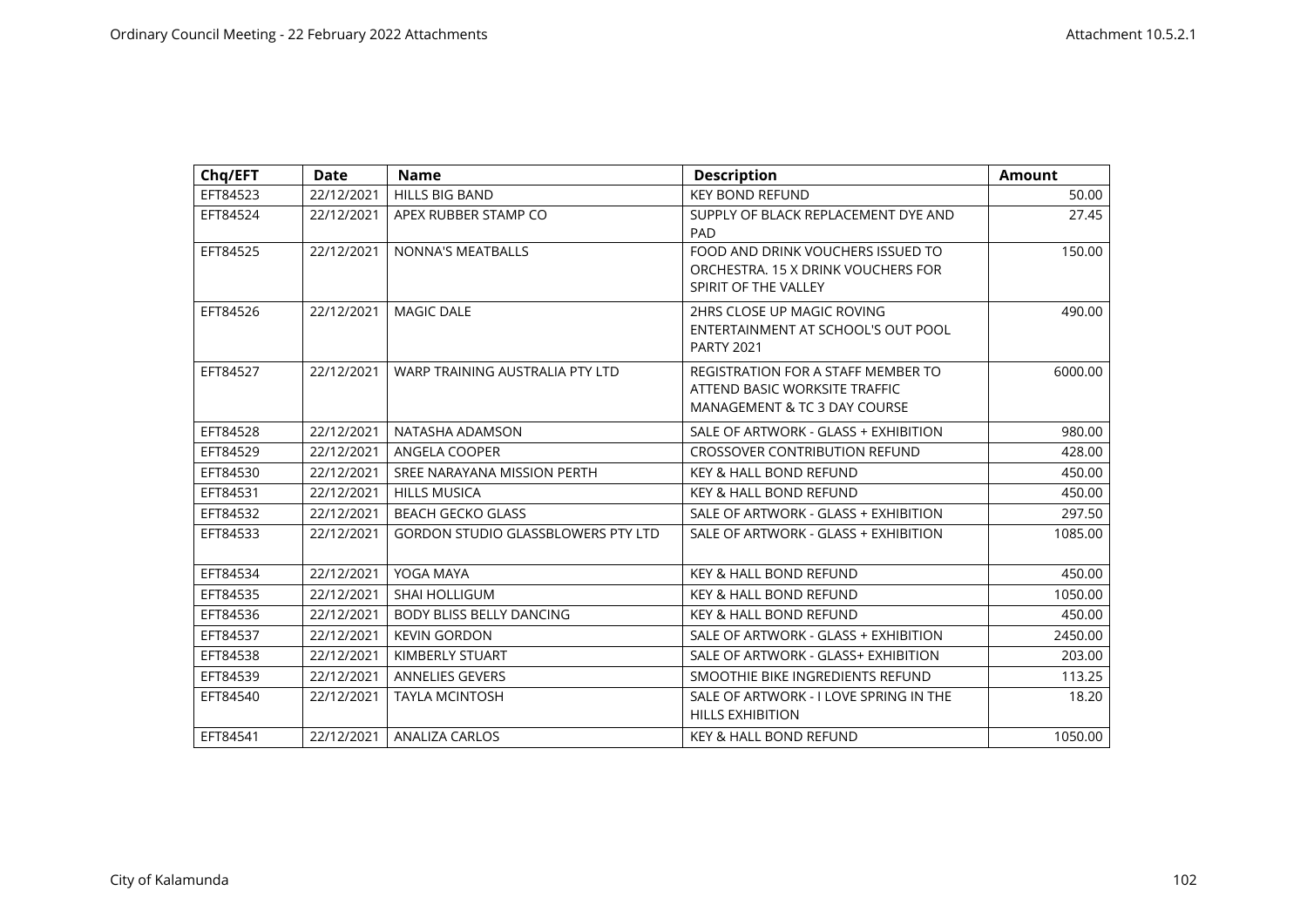| Chq/EFT    | <b>Date</b> | <b>Name</b>                              | <b>Description</b>           | <b>Amount</b> |
|------------|-------------|------------------------------------------|------------------------------|---------------|
| DD47122.1  | 07/12/2021  | AWARE SUPER PTY LTD                      | SUPERANNUATION CONTRIBUTIONS | 93964.45      |
| DD47122.2  | 07/12/2021  | <b>EQUIPSUPER</b>                        | SUPERANNUATION CONTRIBUTIONS | 230.13        |
| DD47122.3  | 07/12/2021  | <b>SUNCORP SUPER</b>                     | SUPERANNUATION CONTRIBUTIONS | 430.15        |
| DD47122.4  | 07/12/2021  | ASC BENTLEY PTY LTD                      | SUPERANNUATION CONTRIBUTIONS | 318.38        |
| DD47122.5  | 07/12/2021  | ING SUPERANNUATION FUND                  | SUPERANNUATION CONTRIBUTIONS | 756.77        |
| DD47122.6  | 07/12/2021  | HESTA SUPER FUND                         | SUPERANNUATION CONTRIBUTIONS | 336.30        |
| DD47122.7  | 07/12/2021  | VISION SUPER PTY LTD                     | SUPERANNUATION CONTRIBUTIONS | 71.00         |
| DD47122.8  | 07/12/2021  | AMP SIGNATURE SUPER                      | SUPERANNUATION CONTRIBUTIONS | 305.54        |
| DD47122.9  | 07/12/2021  | COMMONWEALTH BANK SUPER FUND             | SUPERANNUATION CONTRIBUTIONS | 261.02        |
| DD47122.10 | 07/12/2021  | THE TRUSTEE FOR THE HARDBATTLE SUPER     | SUPERANNUATION CONTRIBUTIONS | 485.44        |
|            |             | <b>FUND</b>                              |                              |               |
| DD47122.11 | 07/12/2021  | MACQUARIE SUPER ACCUMULATOR              | SUPERANNUATION CONTRIBUTIONS | 83.77         |
| DD47122.12 | 07/12/2021  | <b>BT SUPER FOR LIFE</b>                 | SUPERANNUATION CONTRIBUTIONS | 948.54        |
| DD47122.13 | 07/12/2021  | AUSTRALIAN CATHOLIC SUPERANNUATION &     | SUPERANNUATION CONTRIBUTIONS | 319.70        |
|            |             | RETIREMENT FUND (ACSRF)                  |                              |               |
| DD47122.14 | 07/12/2021  | AUSTRALIAN ETHICAL SUPERANNUATION        | SUPERANNUATION CONTRIBUTIONS | 255.92        |
| DD47122.15 | 07/12/2021  | <b>NGS SUPER</b>                         | SUPERANNUATION CONTRIBUTIONS | 158.27        |
| DD47122.16 | 07/12/2021  | <b>CBUS SUPERANNUATION</b>               | SUPERANNUATION CONTRIBUTIONS | 912.38        |
| DD47122.17 | 07/12/2021  | THE TRUSTEE FOR DK ALWAYS                | SUPERANNUATION CONTRIBUTIONS | 540.12        |
|            |             | SUPERANNUATION FUND                      |                              |               |
| DD47122.18 | 07/12/2021  | STATEWIDE SUPERANNUATION TRUST           | SUPERANNUATION CONTRIBUTIONS | 532.95        |
| DD47122.19 | 07/12/2021  | <b>REST SUPERANNUATION</b>               | SUPERANNUATION CONTRIBUTIONS | 4219.74       |
| DD47122.20 | 07/12/2021  | <b>AUSTRALIAN SUPERANNUATION</b>         | SUPERANNUATION CONTRIBUTIONS | 9634.49       |
| DD47122.21 | 07/12/2021  | <b>COLONIAL 1ST STATE SUPERANNUATION</b> | SUPERANNUATION CONTRIBUTIONS | 1917.71       |
| DD47122.22 | 07/12/2021  | <b>HOSTPLUS PTY LTD</b>                  | SUPERANNUATION CONTRIBUTIONS | 1738.83       |
| DD47122.23 | 07/12/2021  | <b>MEDIA SUPER</b>                       | SUPERANNUATION CONTRIBUTIONS | 71.12         |
| DD47122.24 | 07/12/2021  | <b>UNISUPER</b>                          | SUPERANNUATION CONTRIBUTIONS | 1037.98       |